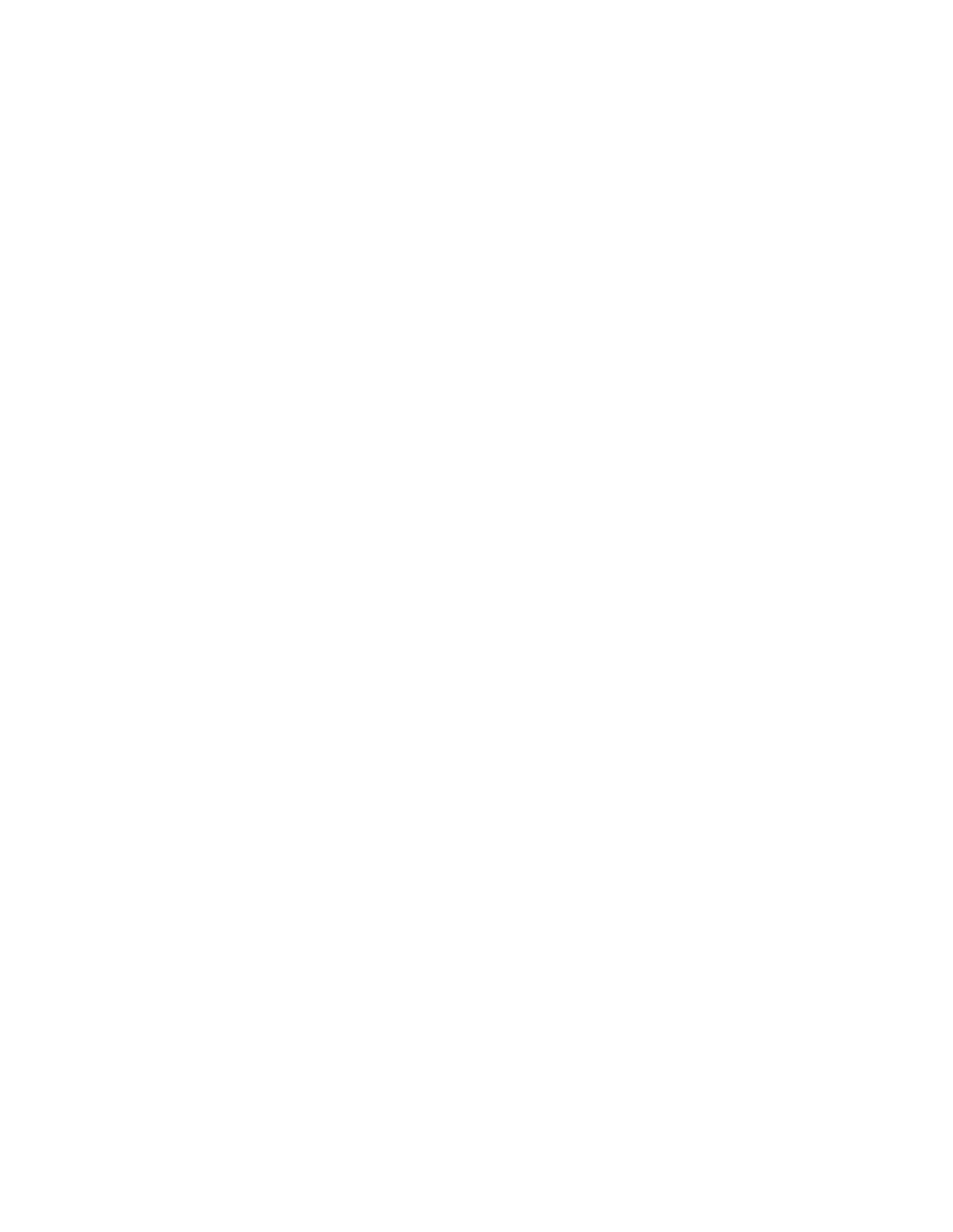

Cir 331 AN/192

# Implementation of Strategic Lateral Offset Procedures

**Approved by the Secretary General and published under his authority** 

**International Civil Aviation Organization**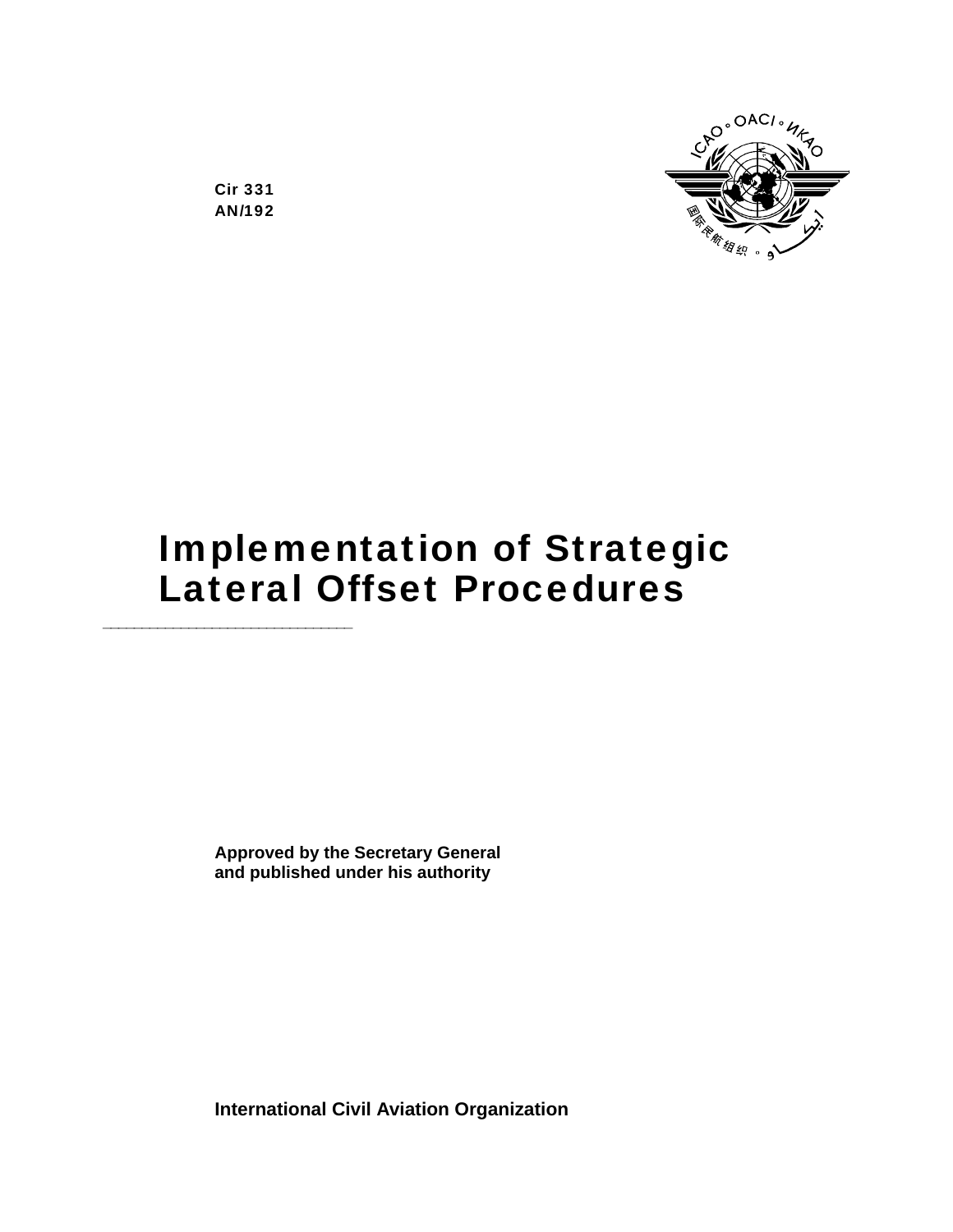Published in separate English, Arabic, Chinese, French, Russian and Spanish editions by the INTERNATIONAL CIVIL AVIATION ORGANIZATION 999 University Street, Montréal, Quebec, Canada H3C 5H7

For ordering information and for a complete listing of sales agents and booksellers, please go to the ICAO website at www.icao.int

**Cir 331, Implementation of Strategic Lateral Offset Procedures** Order Number: CIR 331 ISBN 978-92-9249-641-8

#### © ICAO 2014

All rights reserved. No part of this publication may be reproduced, stored in a retrieval system or transmitted in any form or by any means, without prior permission in writing from the International Civil Aviation Organization.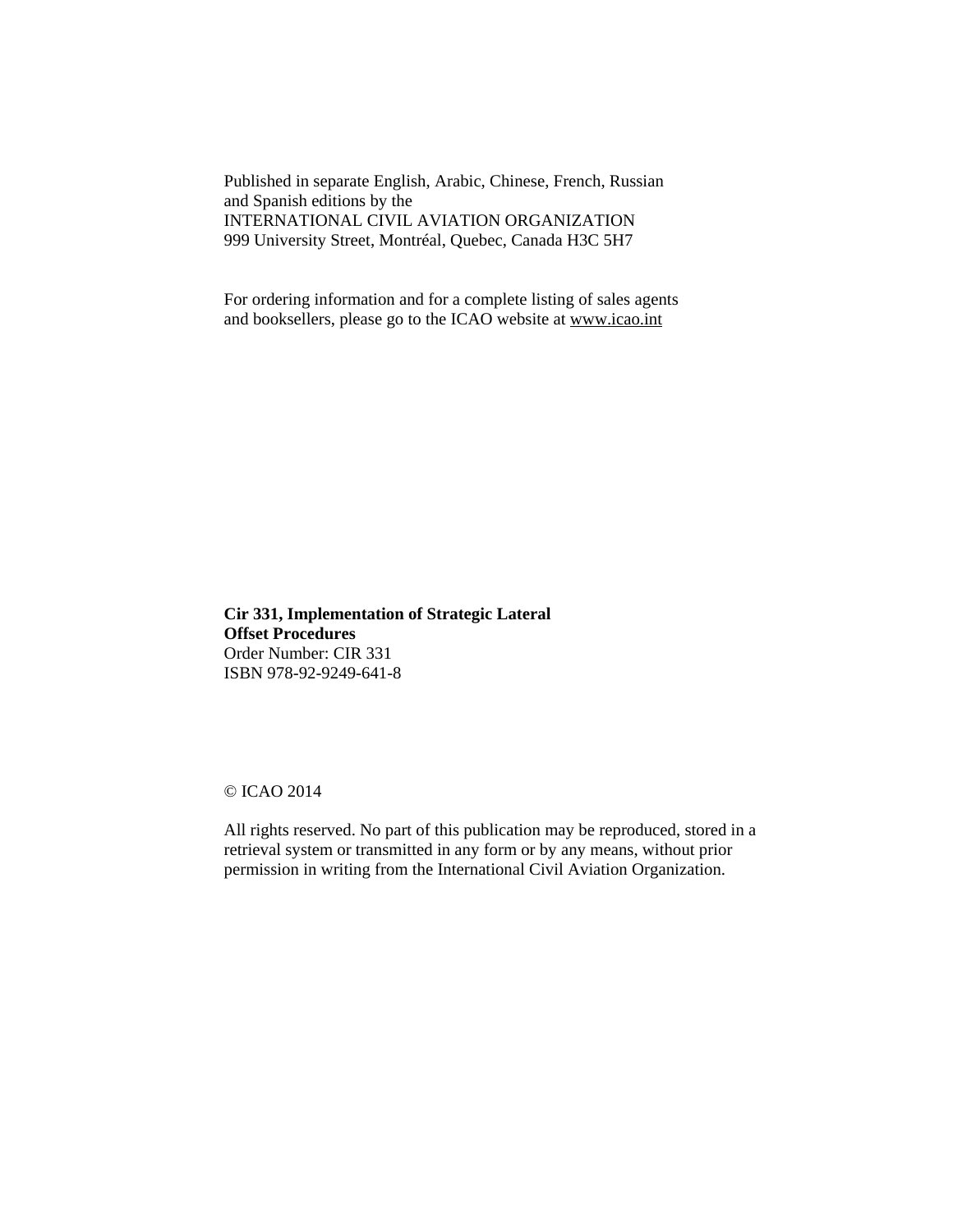# **TABLE OF CONTENTS**

|     |                                                                                  | Page           |
|-----|----------------------------------------------------------------------------------|----------------|
|     |                                                                                  | (v)            |
|     |                                                                                  | (vi)           |
|     |                                                                                  | 1              |
| 1.1 |                                                                                  | $\mathbf{1}$   |
| 1.2 |                                                                                  | $\mathbf{1}$   |
| 1.3 |                                                                                  | $\mathbf{1}$   |
|     |                                                                                  | 3              |
| 2.1 |                                                                                  | 3              |
| 2.2 |                                                                                  | $\overline{4}$ |
| 2.3 |                                                                                  | $\overline{4}$ |
| 2.4 |                                                                                  | 5              |
| 2.5 |                                                                                  | 5              |
| 2.6 |                                                                                  | 6              |
|     |                                                                                  | 7              |
| 3.1 |                                                                                  | $\tau$         |
| 3.2 |                                                                                  | $\overline{7}$ |
| 3.3 |                                                                                  | $\overline{7}$ |
| 3.4 |                                                                                  | 10             |
|     |                                                                                  | 10             |
|     |                                                                                  | 11             |
|     |                                                                                  | 12             |
|     |                                                                                  | 13             |
|     |                                                                                  | 15             |
|     |                                                                                  | 18             |
|     | The results of discussion on the use of offsets in increments of 1 nautical mile | 20             |
|     |                                                                                  | 20             |
|     |                                                                                  |                |
|     |                                                                                  | 22             |
| 3.5 |                                                                                  | 23             |
|     | SASP-WG/WHL/4 Meeting, November 2003 and SASP-WG/WHL/5 Meeting, May 2004         | 23             |
|     |                                                                                  | 27             |
|     |                                                                                  | 29             |
|     |                                                                                  | 29             |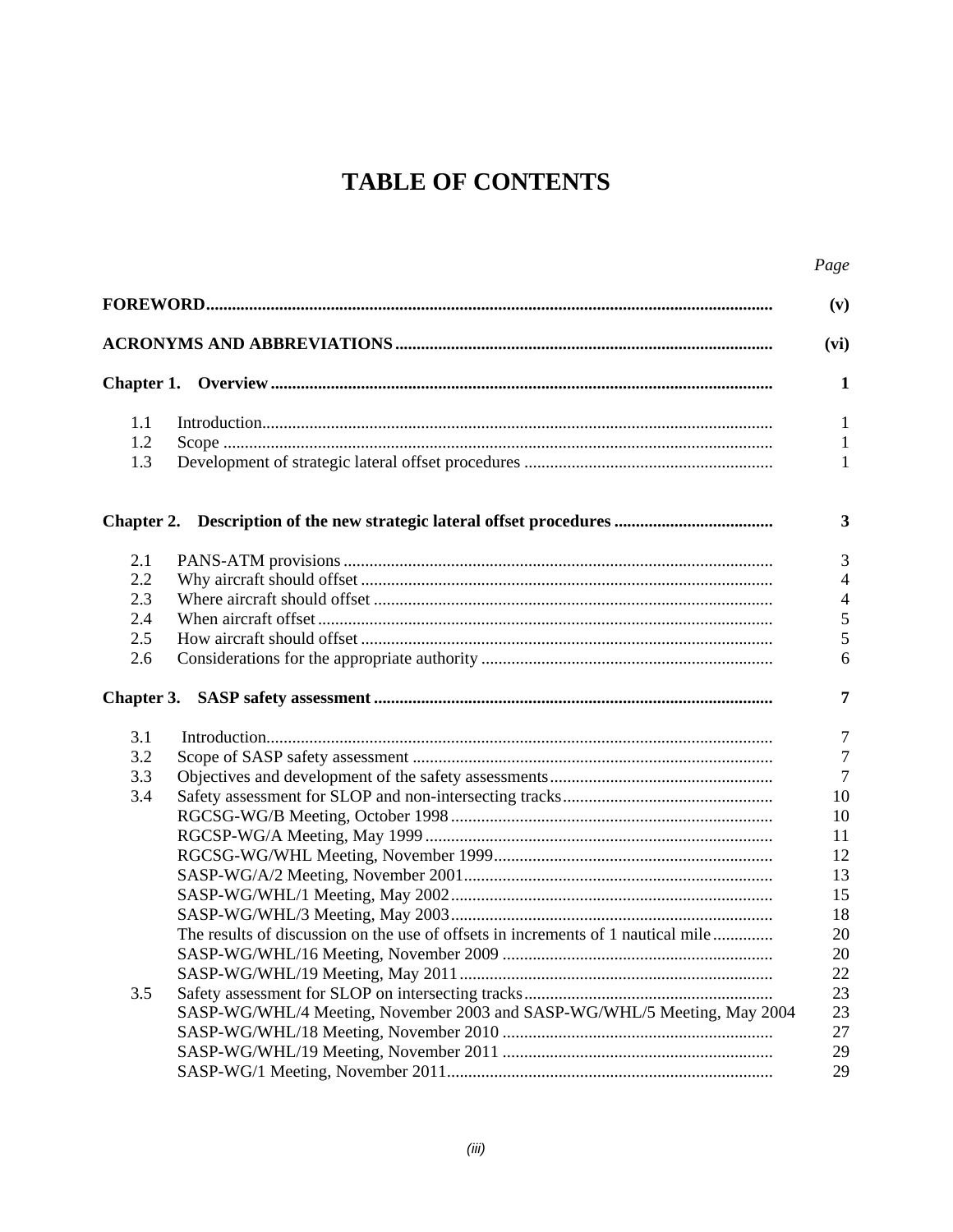| 3.6<br>37 |  | 35<br>35 |  |
|-----------|--|----------|--|
|           |  | 36       |  |
|           |  | 46       |  |
| 4.1       |  | 46       |  |
| 4.2       |  | 46       |  |
|           |  |          |  |
|           |  |          |  |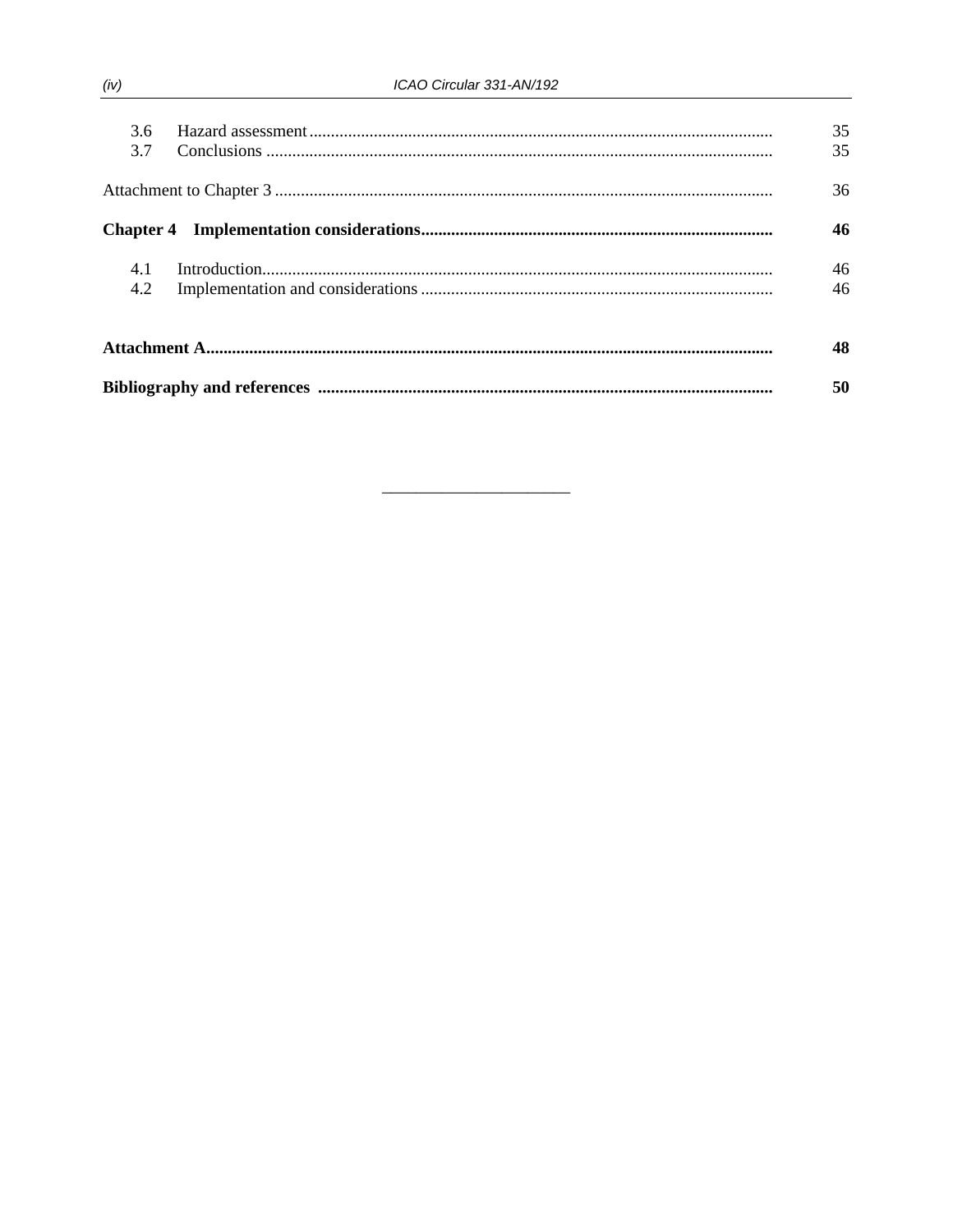# **FOREWORD**

When reduced vertical separation minimum (RVSM) was implemented and the uptake of global navigation satellite system (GNSS) became apparent, the Oceanic Air Navigat5ion Service Providers (ANSPs) became aware that the risk of mid-air collision was increasing exponentially. RVSM altimetry puts an aircraft within an average of 10 m (33 ft) vertically and GNSS puts that same aircraft within approximately 9 m (30 ft) laterally of where they are supposed to be. The obvious solution to reduce the vertical overlap risk in the system to meet the Target Level of Safety was to reduce the vertical overlap probability by recreating the randomness that RVSM and GNSS had removed from aircraft distribution. The result was the implementation of a lateral offset in increments of one mile of up to 3.7 km (2 NM) to the right. This has been used in the oceans for a decade. One additional benefit is that it provides a wake turbulence avoidance capability.

The risk of mid-air collisions in non-oceanic airspace prompted several organizations to request ICAO to adapt the strategic lateral offset procedure (SLOP) to a surveillance environment. Utilizing the extreme accuracy of GNSS and newer aircraft's ability to offset in tenths of a mile, multiple offsets up to one half mile may be applied safely within route separations as low as 11.1 km (6 NM).

The mitigation of risk that this creates in the air traffic system will allow ANSPs to continue to meet the target levels of safety.

The content of this circular was developed over a period of two years by a group of experts on separation and airspace safety comprising of pilots, air traffic controllers, aircraft operators, air navigation service providers and regulators from different States, international organizations and ICAO regions.

This Circular provides insight into the development of SLOP, including discussion of all the safety analyses.

\_\_\_\_\_\_\_\_\_\_\_\_\_\_\_\_\_\_\_\_\_\_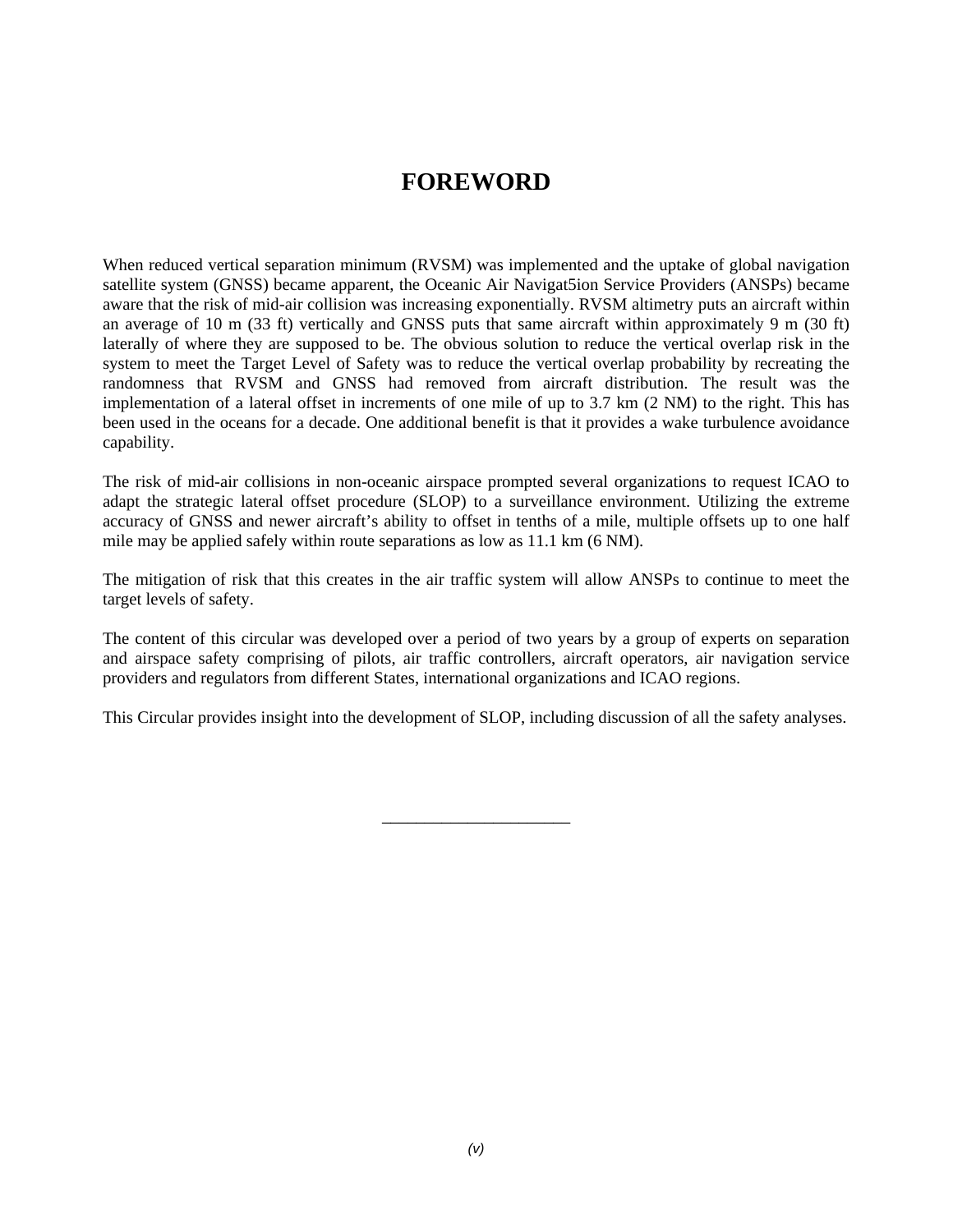# **ACRONYMS AND ABBREVIATIONS**

| <b>AIC</b>     | Aeronautical information circular                               |
|----------------|-----------------------------------------------------------------|
| AIP            | Aeronautical information publication                            |
| <b>AIRAC</b>   | Aeronautical information regulation and control                 |
| <b>AIS</b>     | Aeronautical information service                                |
| <b>ANSP</b>    | Air Navigation Service Provider                                 |
| AOC            | Aircraft offset capability                                      |
| <b>ASOC</b>    | Advanced-strategic offset concept                               |
| <b>ASLOP</b>   | Advanced-strategic lateral offset procedure                     |
| <b>ATC</b>     | Air traffic control                                             |
| <b>ATS</b>     | Air traffic services                                            |
| <b>CPDLC</b>   | Controller-pilot data link communications                       |
| <b>DCPC</b>    | Direct controller-pilot communication                           |
| <b>DME</b>     | Distance measuring equipment                                    |
| <b>FAA</b>     | <b>Federal Aviation Administration</b>                          |
| FD.            | <b>Fault detection</b>                                          |
| <b>FDE</b>     | Fault detection and exclusion                                   |
| FL             | Flight level                                                    |
| <b>FMS</b>     | Flight management system                                        |
| <b>GAPAN</b>   | Guild of air pilots and air navigators                          |
| <b>GLONASS</b> | Global navigation satellite system                              |
| <b>GNSS</b>    | Global navigation satellite system                              |
| <b>GPS</b>     | Global positioning system                                       |
| <b>ICAO</b>    | International Civil Aviation Organization                       |
| <b>IFR</b>     | Instrument flight rules                                         |
| <b>INS</b>     | Inertial navigation system                                      |
| IP             | Information paper                                               |
| <b>NDB</b>     | Non-directional beacon                                          |
| NM             | Nautical mile                                                   |
| PANS-ATM       | Procedures for air navigation services - air traffic management |
| PIRG           | Planning and implementation regional group                      |
| <b>RAIM</b>    | Receiver autonomous integrity monitoring                        |
| <b>RGCSP</b>   | Review of the General Concept of Separation Panel               |
| <b>RNAV</b>    | Area navigation                                                 |
| <b>RNP</b>     | Required navigation performance                                 |
| <b>RVSM</b>    | Reduced vertical separation minimum                             |
| <b>SASP</b>    | Separation and Airspace Safety Panel                            |
| <b>SBAS</b>    | Satellite-based augmentation system                             |
| <b>SLOP</b>    | Strategic lateral offset procedure                              |
| <b>TCAS</b>    | Traffic alert and collision avoidance system                    |
| <b>WGS-84</b>  | World Geodetic System - 1984                                    |
| WG             | <b>Working Group</b>                                            |
| WG/WHL         | Working Group of the Whole                                      |
| <b>WP</b>      | Working paper                                                   |

\_\_\_\_\_\_\_\_\_\_\_\_\_\_\_\_\_\_\_\_\_\_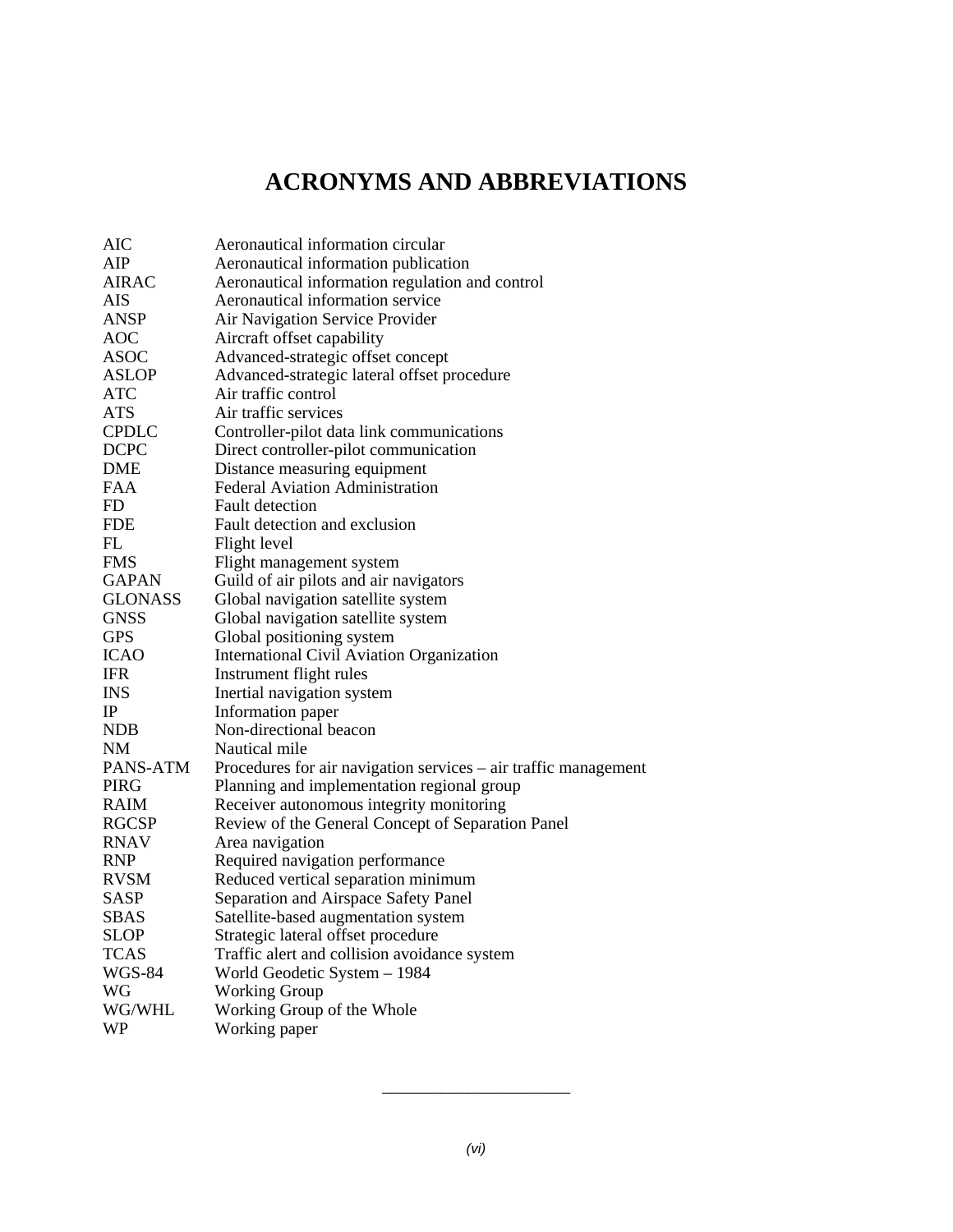# **Chapter 1**

# **OVERVIEW**

#### **1.1 INTRODUCTION**

1.1.1 The purpose of this circular is to provide information on the work undertaken by the Review of the General Concept of Separation Panel (RGCSP), the Separation and Airspace Safety Panel (SASP), and planning and implementation regional groups (PIRGs) to establish the offset values and procedures to be used in applying strategic lateral offsets. The purpose of such offsets is to mitigate the increasing collision risk resulting from improved navigation and altimetry performance. This increased risk is a result of the improved accuracy and use of global navigation satellite system (GNSS) and the adoption of reduced vertical separation minimum (RVSM) compliant altimetry systems.

1.1.2 This circular is aimed at a worldwide audience among civil aviation authorities and air navigation service providers responsible for airspace management as well as aircraft operators and aircrew.

#### **1.2 SCOPE**

1.2.1 The material in this circular is limited to the application of the strategic lateral offset procedures (SLOP) in the en-route environment.

#### **1.3 DEVELOPMENT OF STRATEGIC LATERAL OFFSET PROCEDURES**

1.3.1 In November 2000 ICAO published the first of three State letters requesting comments on the Strategic Lateral Offset Procedures. That letter proposed offsets of 1.9 km (1 NM) to the right of track, applied by GNSS aircraft only, and used in systems of parallel routes separated by at least 93 km (50 NM). The offsets could only be applied when authorized by air traffic control (ATC).

1.3.2 This proposal was a start but failed to provide for the alleviation of the effects of wake turbulence. The guidelines were not successful in mitigating the risk of lateral overlap since they merely moved the centre line one mile. There were also other concerns that needed to be addressed.

1.3.3 On receipt of the first State letter, the North Atlantic Mathematicians Working Group formed a committee to develop the improvements they felt were necessary to make lateral offsets achieve the risk mitigations and wake avoidance capabilities that were desired. One problem was the requirement for ATC authorization. The air navigation service providers (ANSPs) did not want the responsibility nor the increased workload that such authorizations would create. After consultation between the NAT SPG and the ICAO Secretariat, it was agreed to propose the amendment of the NAT section of Regional Supplementary Procedures (Doc 7030) to allow pilots to initiate offsets without having to report them, so that use of the procedure would be entirely transparent to controllers.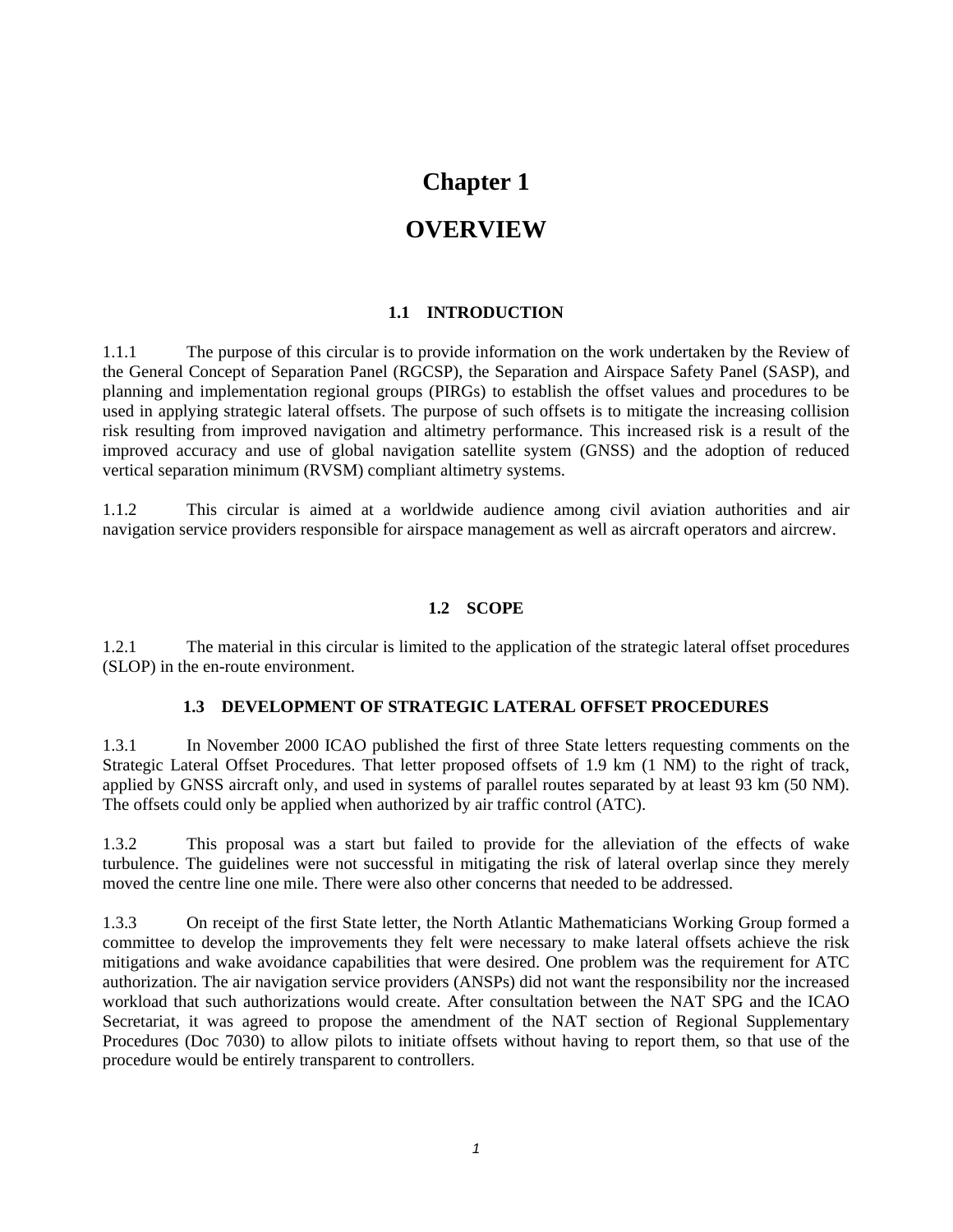1.3.4 The second State letter dated May 2002, stated that the authorization required by Annex 2 — Rules of the Air, paragraph 3.6.2.1.1, prior to a pilot's application of a lateral offset, could be achieved by coordinated publication of approved offset procedures, by NOTAMs and by notices in Aeronautical Information Publications (AIP), by all States concerned. Action should also be taken to incorporate the procedures in the Regional Supplementary Procedures (Doc 7030). The NAT SPG proceeded to implement a lateral offset procedure under guidelines in its portion of Doc 7030, resulting in the third State letter.

1.3.5 The third State letter was issued in August 2004. The guidelines published in the State letter were based on safety assessments and procedures developed by SASP. These procedures, which were known as the Strategic Lateral Offset Procedures (SLOP), were subsequently implemented in various oceanic areas throughout the world.

1.3.6 SLOP was subsequently published in the Procedures for Air Navigation Services — Air Traffic Management (PANS-ATM, Doc 4444) and was only applicable in Oceanic and remote continental airspace. The offsets were restricted to 1.9 km (1NM) or 3.7 km (2 NM) right of centre line with maintaining the centre line also remaining as the third option. The application of the procedure was restricted to airspace where the lateral separation was 55.5 km (30 NM) or more.

1.3.7 A mid-air collision in South America in 2006 prompted ICAO to amend the SASP work programme to develop a solution similar to the SLOP for the domestic en-route environment. Guild of Air Pilots and Air Navigators (GAPAN) and International Federation of Airline Pilots Associations (IFALPA) also supported that notion and urged ICAO to act as quickly as possible on this subject.

1.3.8 The idea quickly emerged to employ the capability of some modern aircraft to offset in fractions of a mile for this purpose. Both Boeing and Airbus announced that all their future aircraft would have the capability to offset in tenths of a mile and it was therefore clear that using such "micro-offsets" to mitigate the collision risk would be viable in the future.

1.3.9 SASP subsequently conducted safety assessments to establish that application of micro-offsets as great as 0.9 km (0.5 NM) to the right of centre line would be safe in airspace where lateral separation or route spacing is at least 11.1 km (6 NM).

1.3.10 The extreme accuracies of modern navigation systems reduce the random lateral separations between aircraft aiming to fly on the same route. When a gross error eliminates all planned separation between two aircraft, in the longitudinal or vertical dimension, the reduced probability of random separation in the lateral dimension makes a collision far more likely than it would have been in the past, when an aircraft's lateral deviations from route centre line were far greater. The use of lateral offsets is a means of increasing the random lateral separation between aircraft that aim to fly along the same route.

1.3.11 Errors are rare but they do occur. Aircraft are sometimes flown at flight levels other than those expected by the controller, therefore, allowing aircraft to fly self-selected lateral offsets provides an additional safety margin and mitigates the risk of a mid-air collision when non-normal events such as aircraft navigation errors, height deviation errors and turbulence induced altitude-keeping errors do occur. It has been shown that collision risk is significantly reduced by the application of these offsets.

\_\_\_\_\_\_\_\_\_\_\_\_\_\_\_\_\_\_\_\_\_\_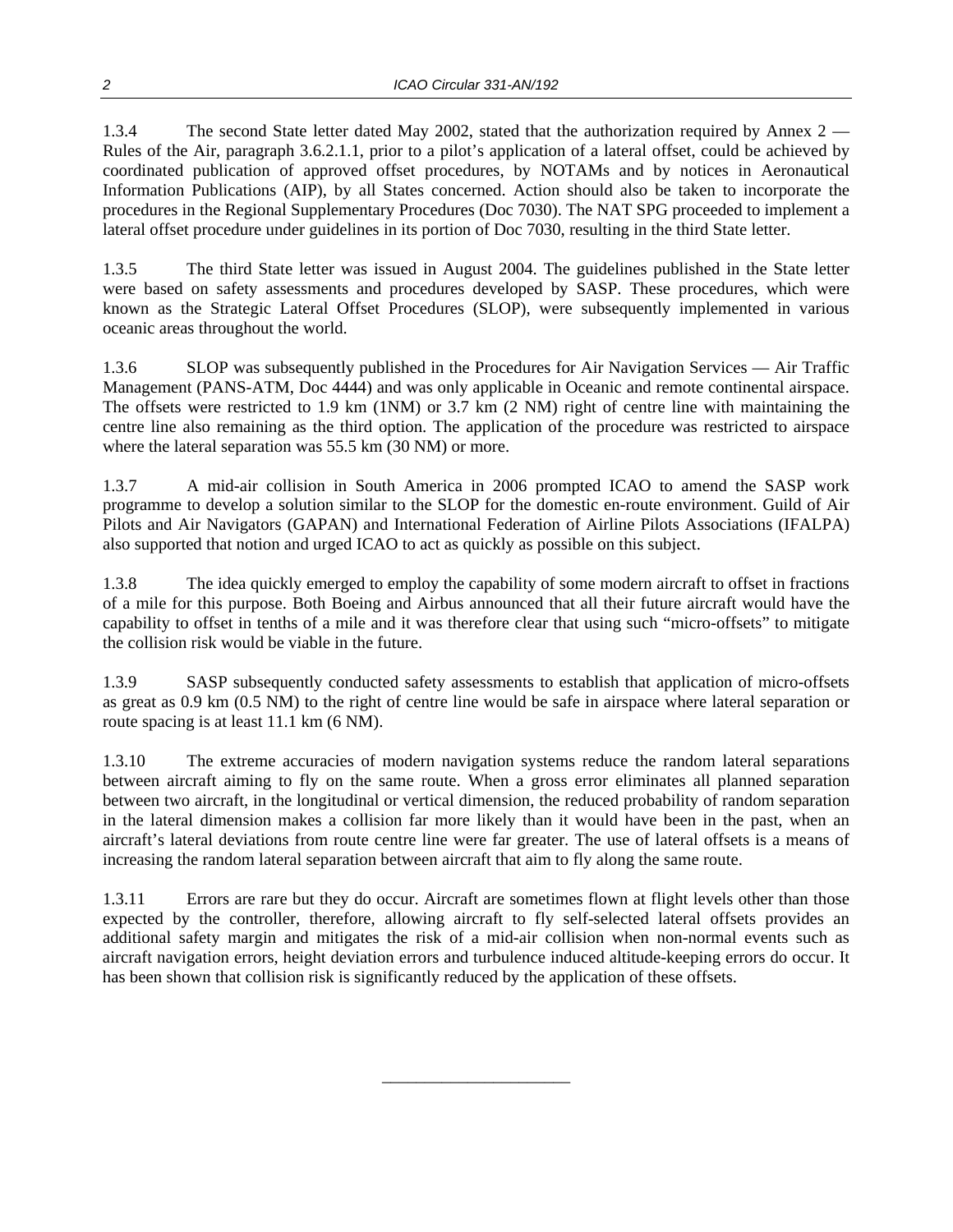## **Chapter 2**

# **DESCRIPTION OF THE NEW STRATEGIC LATERAL OFFSET PROCEDURES**

#### **2.1 PANS-ATM PROVISIONS**

2.1.1 This circular addresses the implementation of the following strategic lateral offset procedures published in the PANS-ATM, Section 16.5.

#### 16.5 STRATEGIC LATERAL OFFSET PROCEDURES (SLOP)

 *Note 1.– SLOP are approved procedures that allow aircraft to fly on a track parallel to the right of the centre line relative to the direction of flight to mitigate the lateral overlap probability due to increased navigation accuracy, and wake turbulence encounters. Unless specified in the separation standard, an aircraft's use of these procedures does not affect the application of prescribed separation standards.*

 *Note 2.– Annex 2, 3.6.2.1.1, requires authorization for the application of strategic lateral offsets from the appropriate ATS authority responsible for the airspace concerned.* 

16.5.1 Implementation of strategic lateral offset procedures shall be coordinated among the States involved.

 *Note.— Information concerning the implementation of strategic lateral offset procedures is contained in the Implementation of Strategic Lateral Offset Procedures (Circ 331).* 

16.5.2 Strategic lateral offsets shall be authorized only in en-route airspace as follows:

- a) where the lateral separation minima or spacing between route centre lines is 55.5 km (30 NM) or more, offsets to the right of the centre line relative to the direction of flight in tenths of a nautical mile up to a maximum of 3.7 km (2 NM); and
- b) where the lateral separation minima or spacing between route centre lines is 11.1 km (6 NM) or more and less than 55.5 km (30 NM), offsets to the right of the centre line relative to the direction of flight in tenths of a nautical mile up to a maximum of 0.9 km (0.5 NM).

16.5.3 The routes or airspace where application of strategic lateral offsets is authorized, and the procedures to be followed by pilots, shall be promulgated in aeronautical information publications (AIPs). In some instances it may be necessary to impose restrictions on the use of strategic lateral offsets, e.g. where their application may be inappropriate for reasons related to obstacle clearance. Route conformance monitoring systems shall account for the application of SLOP.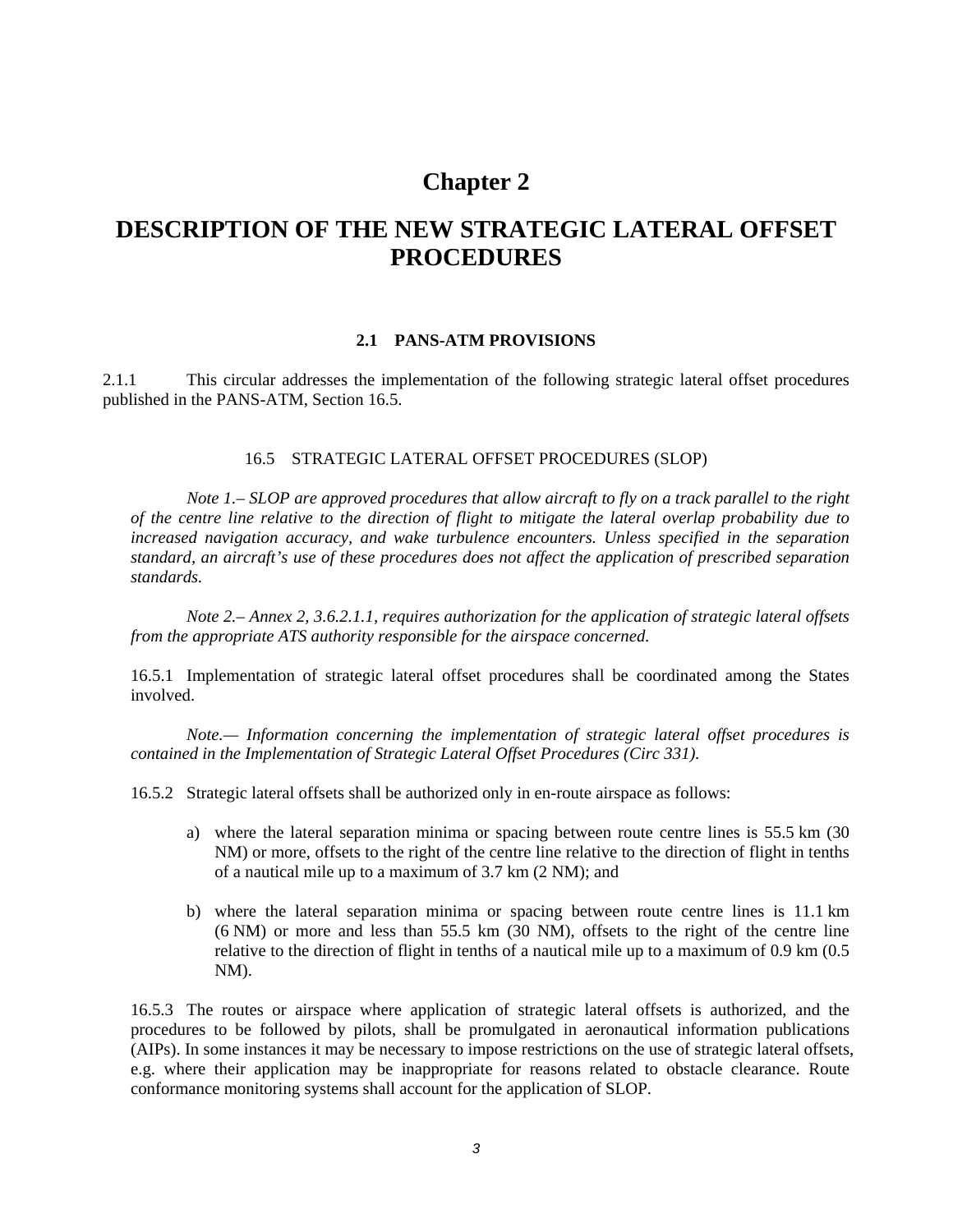16.5.4 The decision to apply a strategic lateral offset shall be the responsibility of the flight crew. The flight crew shall only apply strategic lateral offsets in airspace where such offsets have been authorized by the appropriate ATS authority and when the aircraft is equipped with automatic offset tracking capability.

 *Note 1.— Pilots may contact other aircraft on the inter-pilot air-to-air frequency 123.45 MHz to coordinate offsets.* 

 *Note 2.— The strategic lateral offset procedure has been designed to include offsets to mitigate the effects of wake turbulence of preceding aircraft. If wake turbulence needs to be avoided, an offset to the right within the limits specified in 16.5.2 may be used.* 

 *Note 3.— Pilots are not required to inform ATC that a strategic lateral offset is being applied.* 

#### **2.2 WHY AIRCRAFT SHOULD OFFSET**

2.2.1 The extreme accuracy of the global navigation satellite system (GNSS) and today's altimeter systems can result in high collision risk when an error occurs in the system. This may for example happen when an aircraft is flying at a level that is not expected by ATC. Applying an offset to the right of track significantly reduces the collision risk between aircraft on the same or opposite direction tracks in such circumstances because the aircraft obtains lateral spacing from nearby aircraft that are immediately above and below.

2.2.2 An example is a mid-air collision where a Boeing 737 collided head on with an Embraer legacy business jet. Both aircraft were assigned flight level 370, the Embraer transponder was not operating and neither aircraft received a traffic alert and collision avoidance system (TCAS) alert. All 154 passengers and crew aboard the Boeing 737 were killed. An offset to the right by one or both aircraft would have prevented this accident.

2.2.3 The higher the usage of SLOP the greater the resulting collision risk reduction. But even a small uptake of SLOP, has a significant effect. For example, a single offsetting aircraft flying the North Atlantic in a direction opposite to the main traffic flow may be passing a considerable number of opposite direction aircraft. This single aircraft applying SLOP provides a reduced risk, not only for itself, but also for all the other encountered aircraft, even though they were not participating in any form of offset.

#### **2.3 WHERE AIRCRAFT SHOULD OFFSET**

2.3.1 As stated in the PANS-ATM, Section 16.5, a flight crew should only apply SLOP if the following conditions are satisfied:

- a) the appropriate ATS authority has authorized the application of SLOP in the airspace concerned and promulgated in aeronautical information publications (AIPs);
- b) the aircraft is equipped with automatic offset tracking capability; and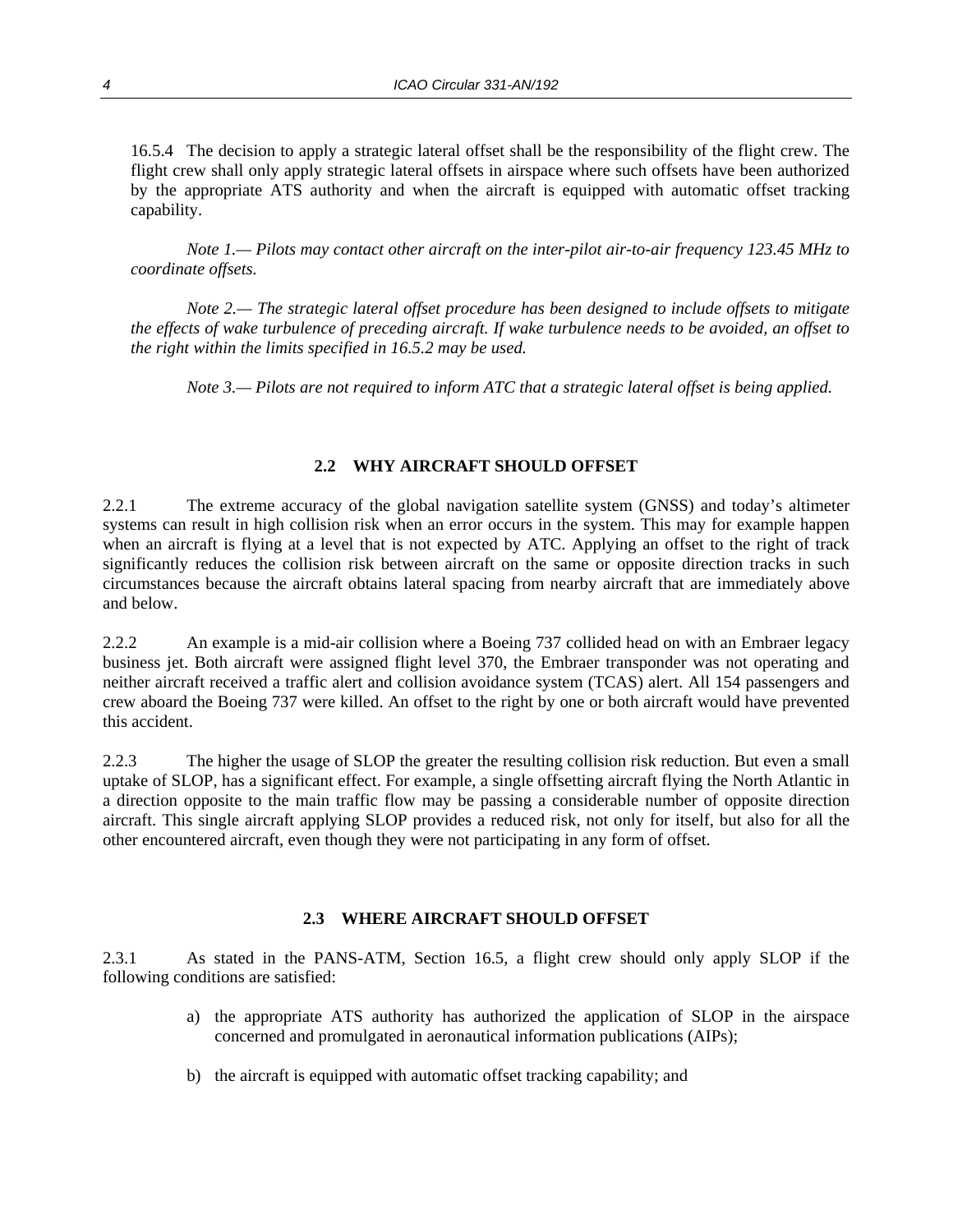c) if the maximum allowed lateral offset is 0.5 NM, then only aircraft capable of offsetting in a fraction of a mile should apply SLOP.

2.3.2 When operating in airspace where SLOP has been authorized, the decision to apply SLOP is the responsibility of the flight crew.

*Note.— Automatic offset tracking capability is a flight management system (FMS) capability of creating a route parallel to the active route and intercepting and flying that route when executed by the pilot.*

#### **2.4 WHEN AIRCRAFT SHOULD OFFSET**

2.4.1 Due to the positive effect on collision risk, flight crew of suitably equipped aircraft should apply SLOP as a standard operating procedure in all airspace where the procedure has been approved and promulgated by the appropriate authority. The offset should be applied from the time the aircraft reaches its cruising level until top of descent.

2.4.2 Aircraft not flying a published route or track could also apply SLOP. Even though such aircraft normally present a smaller overlap risk due to the random nature of such operations, the offset would not have any negative impact, but would rather have a positive impact in case the flight experienced proximate same direction or opposite direction random route aircraft.

#### **2.5 HOW AIRCRAFT SHOULD OFFSET**

2.5.1 The effect of SLOP is maximized if the traffic is evenly distributed among the available lateral offset options. Therefore pilots should choose a lateral offset position in accordance with the following:

- a) if flying in airspace where a maximum of 0.9 km (0.5 NM) offset is approved:
	- 1) randomly choose an offset position of 0.2 km (0.1 NM), 0.4 km (0.2 NM), 0.6 km (0.3 NM), 0.7 km (0.4 NM) or 0.9 km (0.5 NM) right of track;
- b) if flying in airspace where a maximum of 3.7 km (2 NM) offset is approved:
	- 1) if the aircraft is equipped with a capability to offset in tenths of a nautical mile then randomly choose an offset position of 0.2 km (0.1 NM) or more up to 3.7 km (2 NM) right of track; and
	- 2) if the aircraft is equipped with a capability to offset only in whole nautical miles then randomly choose centreline or an offset position of 1.9 km (1 NM) or 3.7 km (2 NM) right of track.

2.5.2 If pilots are aware of other aircraft immediately above or below they should use whatever means are available (e.g. TCAS, visual acquisition, or communications with other aircraft on an inter-pilot air-to-air frequency) to determine the best offset position.

2.5.3 If there is a need to apply offsets to mitigate the effect of wake turbulence, then the crew should choose the most suitable offset positions of those specified above. An aircraft overtaking another aircraft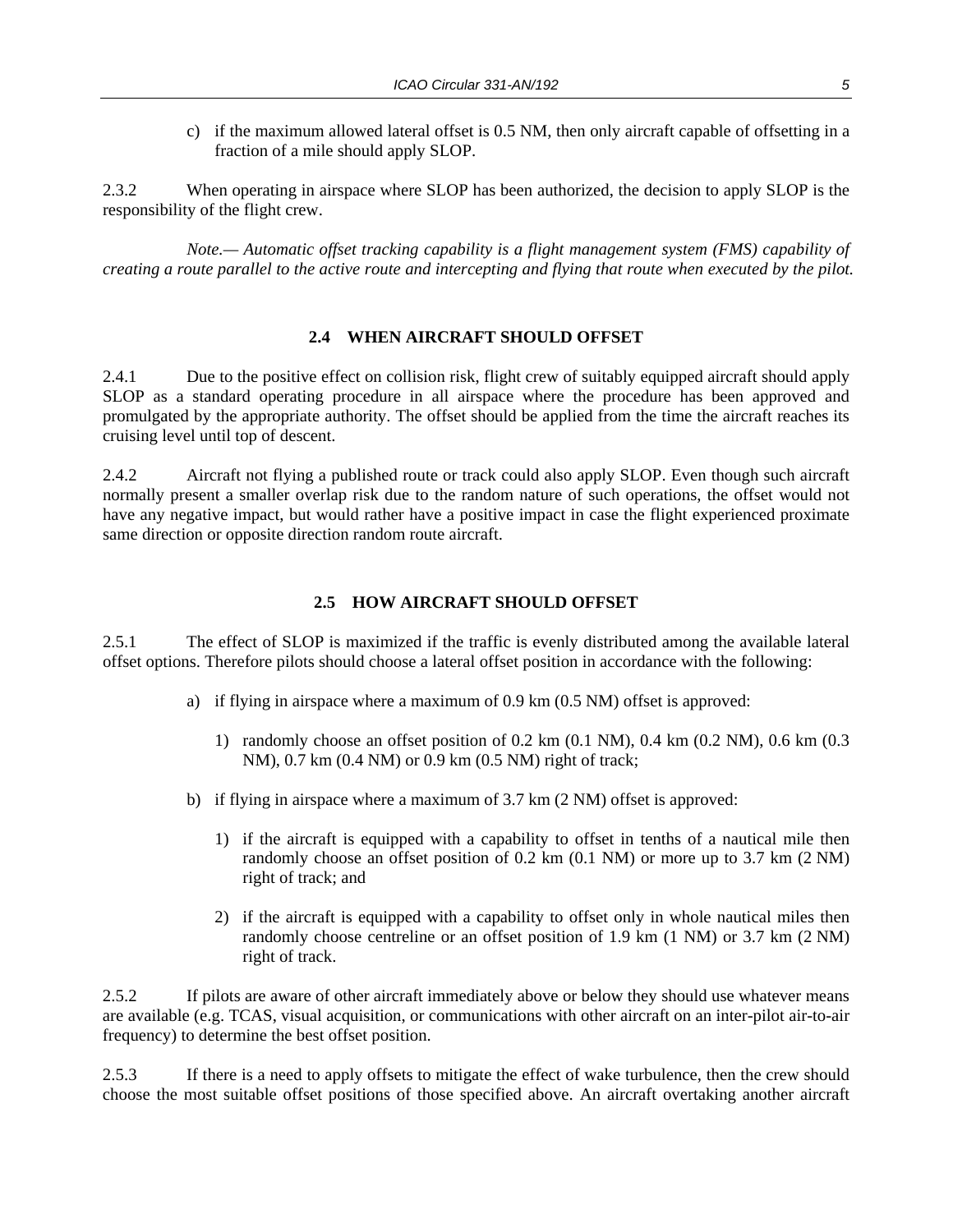should, if capable, offset within the confines specified above so as to create the least amount of wake turbulence for the aircraft being overtaken.

2.5.4 Voice position reports should be based on the waypoints of the current ATC clearance and not the offset positions.

2.5.5 There is no ATC clearance required for the application of SLOP and it is not necessary to inform ATC.

Offsets to the left should NOT be made under any circumstances unless under clearance from ATC.

#### **2.6 CONSIDERATIONS FOR THE APPROPRIATE AUTHORITY**

2.6.1 Civil aviation authorities are urged to authorize SLOP as a collision risk mitigation measure wherever it is possible. The following is recommended to be taken into account when authorizing the use of SLOP in a particular airspace:

- a) implementation in coordination between all States involved will improve harmonization and clarity related to area of implementation across FIRs. Fragmented areas of SLOP implementation could create pilot confusion as to whether the procedure is authorized;
- b) SLOP is to be authorized only between top of climb and top of descent;
- c) in airspace where the lateral separation minima or route spacing is 55.5 km (30 NM) or more the maximum allowable offset value is 3.7 km (2 NM);
- d) in airspace where the lateral separation minima or route spacing is 11.1 km (6 NM) or more and less than 55.5 km (30 NM), the maximum allowable offset value is 0.9 km (0.5 NM);
- e) SLOP is not to be applicable in airspace where the lateral separation minima or route spacing is less than 11.1 km  $(6 \text{ NM})$ ;
- f) the routes or airspace where application of SLOP is authorized, and the procedures to be followed by pilots, are to be published in aeronautical information publications (AIPs);
- g) air traffic controllers need to be made aware of the airspace where SLOP is authorized;
- h) in some instances it may be necessary to impose restrictions on the use of SLOP, e.g. where their application may be inappropriate for reasons related to obstacle clearance;
- i) route adherence monitoring systems should account for the application of SLOP; and

\_\_\_\_\_\_\_\_\_\_\_\_\_\_\_\_\_\_\_\_\_\_

 j) the location of any prohibited, restricted or danger areas must be taken into account before SLOP are authorized.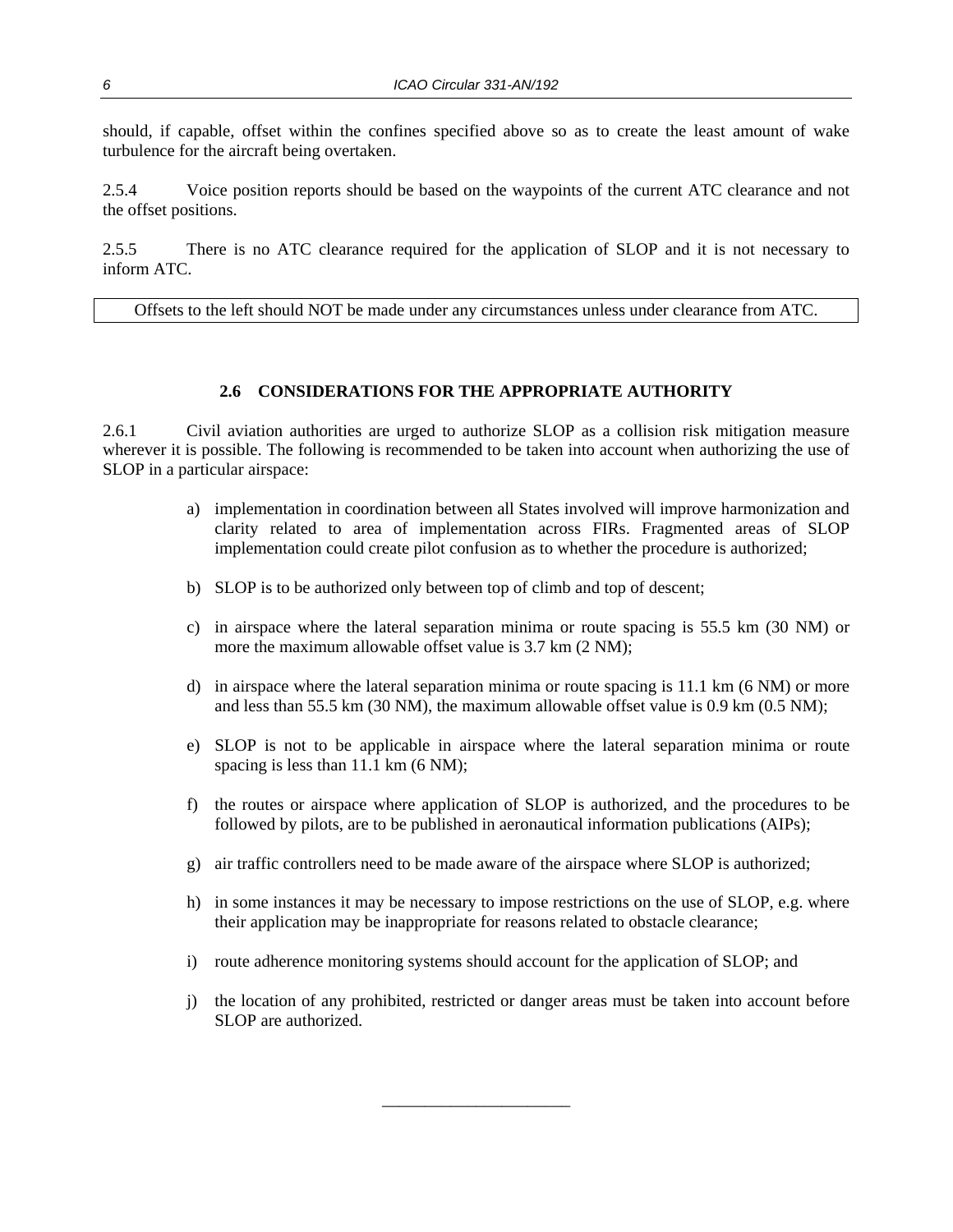# **Chapter 3**

# **SASP SAFETY ASSESSMENT**

#### **3.1 INTRODUCTION**

3.1.1 This chapter summarizes the safety assessment performed by SASP to determine under which circumstances the application of SLOP would be safe. The methodology is explained below, as is the rationale behind its use and the conclusions drawn from it.

#### **3.2 SCOPE OF SASP SAFETY ASSESSMENT**

3.2.1 In the context of the scope of the safety assessment, it is useful and necessary to distinguish between safety assessments undertaken by States for purposes of implementation at local or regional level and those undertaken by SASP from a *global perspective*. An assessment undertaken for global purposes does not always contain all the information required to address specific local implementation requirements.

3.2.2 The difference in assessment scope is depicted in Figure 3-1. It can be seen that because the local operating environment into which SLOP is to be integrated may have a significant effect on safety, the full safety assessment can only be completed for each local application. As such, the appropriate ATS authority needs to complement the SASP assessment with an implementation-focused assessment. It should be noted that a local implementation assessment may not necessarily require a regional assessment but may be initiated by an ANSP on a case-by-case basis.

| <b>GLOBAL ASSESSMENT (ICAO)</b>    |                                                                          |
|------------------------------------|--------------------------------------------------------------------------|
| REGIONAL IMPLEMENTATION ASSESSMENT |                                                                          |
| STATE IMPLEMENTATION ASSESSMENT    |                                                                          |
| LOCAL IMPLEMENTATION ASSESSMENT    |                                                                          |
| Key<br>/////// Assessment scope    | Portion of assessment to be completed<br>at more detailed level (below). |

**Figure 3-1. Safety assessment scope**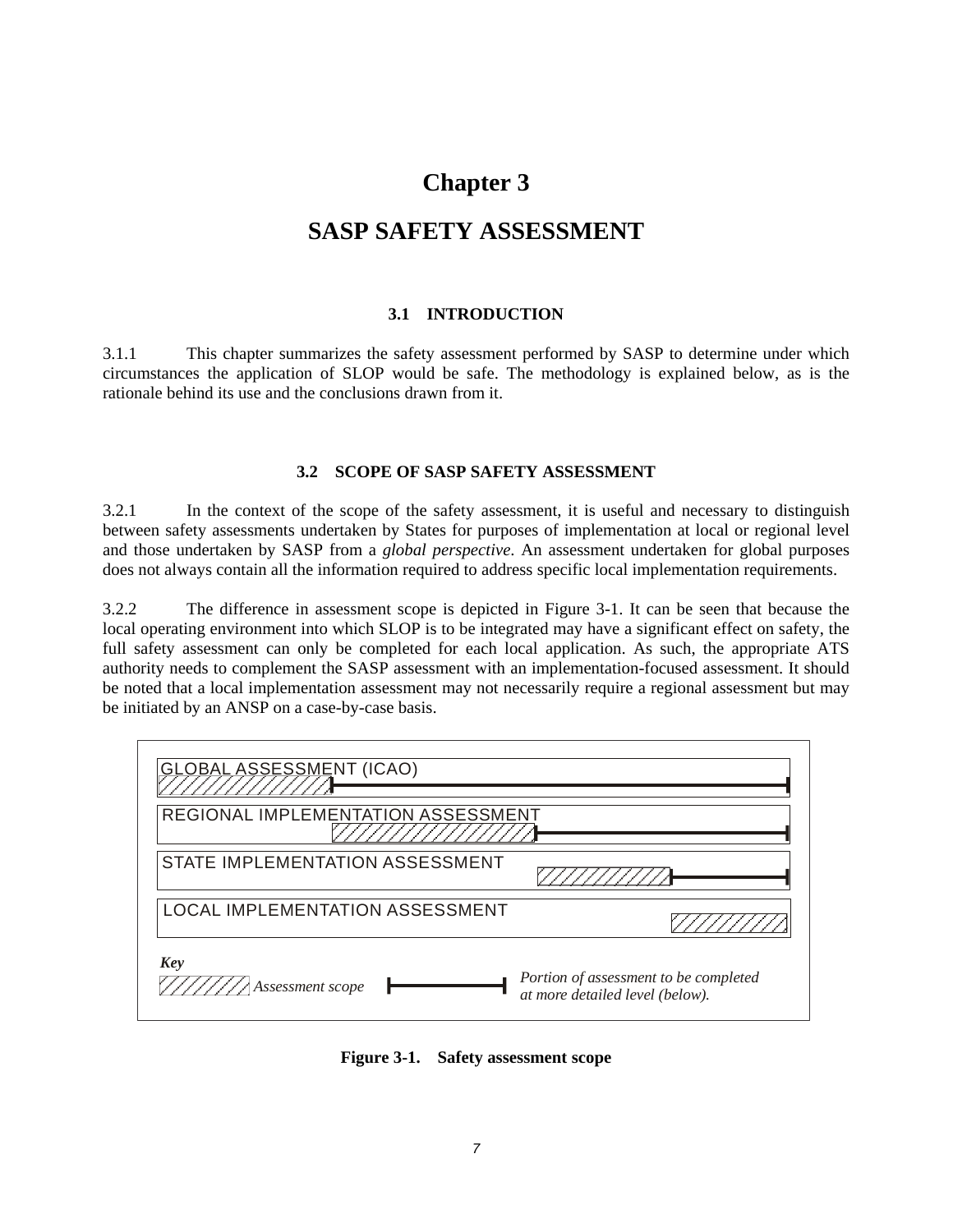3.2.3 SASP's assessment is based on a number of assumed characteristics related to either the airspace environment or aircraft performance (see 3.3.11). These characteristics may not necessarily be the same as those relevant to any particular regional, State or local implementation.

3.2.4 In undertaking an implementation supporting safety assessment it should begin with a review of SASP's global assessment taking particular note of the assumed characteristics used in that assessment. Where these characteristics are the same or more stringent than those within the airspace being considered, then the analysis only needs to focus on undertaking an assessment of issues related specifically to implementation.

#### **3.3 OBJECTIVES AND DEVELOPMENT OF SASP SAFETY ASSESSMENTS**

3.3.1 Strategic lateral offsets as described in Chapter 2 have a mitigating effect on vertical and longitudinal collision risk. However, depending on the directions of flow, they may lead to some increase in lateral collision risk, both for non-intersecting (parallel) tracks and intersecting tracks.

3.3.2 The objective of the SASP safety assessment in support of the use of SLOP was to determine whether the increases, if any, in lateral collision risk due to the use of SLOP would be tolerable.

3.3.3 Early work on lateral offsets examined the anticipated effects of using several possible procedures, principally in systems of parallel routes. Different procedures offered different reductions in vertical and longitudinal risk, and – depending in some cases on the route configuration or method of application – either increases or decreases in lateral risk. Studies by SASP and its predecessor, the RGCSP, also considered different levels of aircraft equipage with GNSS, different levels of aircraft equipage with offset capability, different navigational capabilities of the non-GNSS part of the fleet, and different probabilities that aircraft equipped to apply offsets would actually do so. Details are given in the summaries provided in section 3.4.

3.3.4 Later work on lateral offsets also examined their possible effect on intersecting-tracks collision risk. Apart from the traditional lateral separation minima for VHF omnidirectional radio range (VOR), and non-directional radio beacon (NDB), dead reckoning, and area navigation (RNAV) operations, the PANS-ATM provided a method of applying lateral separation for "RNAV operations (where RNP is specified) on intersecting tracks or air traffic services (ATS) routes" based on the concept of a defined area of conflict around an intersection (Ref. 53). This method of applying lateral separation was superseded by an alternative method of applying lateral separation on intersecting tracks based on a "protected" region of airspace on either side of the track of a reference aircraft (ref. 55). The reason for the replacement was that the SASP saw several operational advantages of the alternative method over the area of conflict method. SLOP risk assessments have been performed for both methods of applying intersecting-tracks lateral separation and are included below. Details of the lateral offset work for both the area of conflict method and the protected region method are provided in 3.5.

3.3.5 In the context of the safety assessment of existing separation minima combined with SLOP, a distinction is made between collision risk due to navigation performance and risk due to other hazards.

3.3.6 Collision risk due to navigation performance may be subdivided into:

a) collision risk due to typical navigation performance; and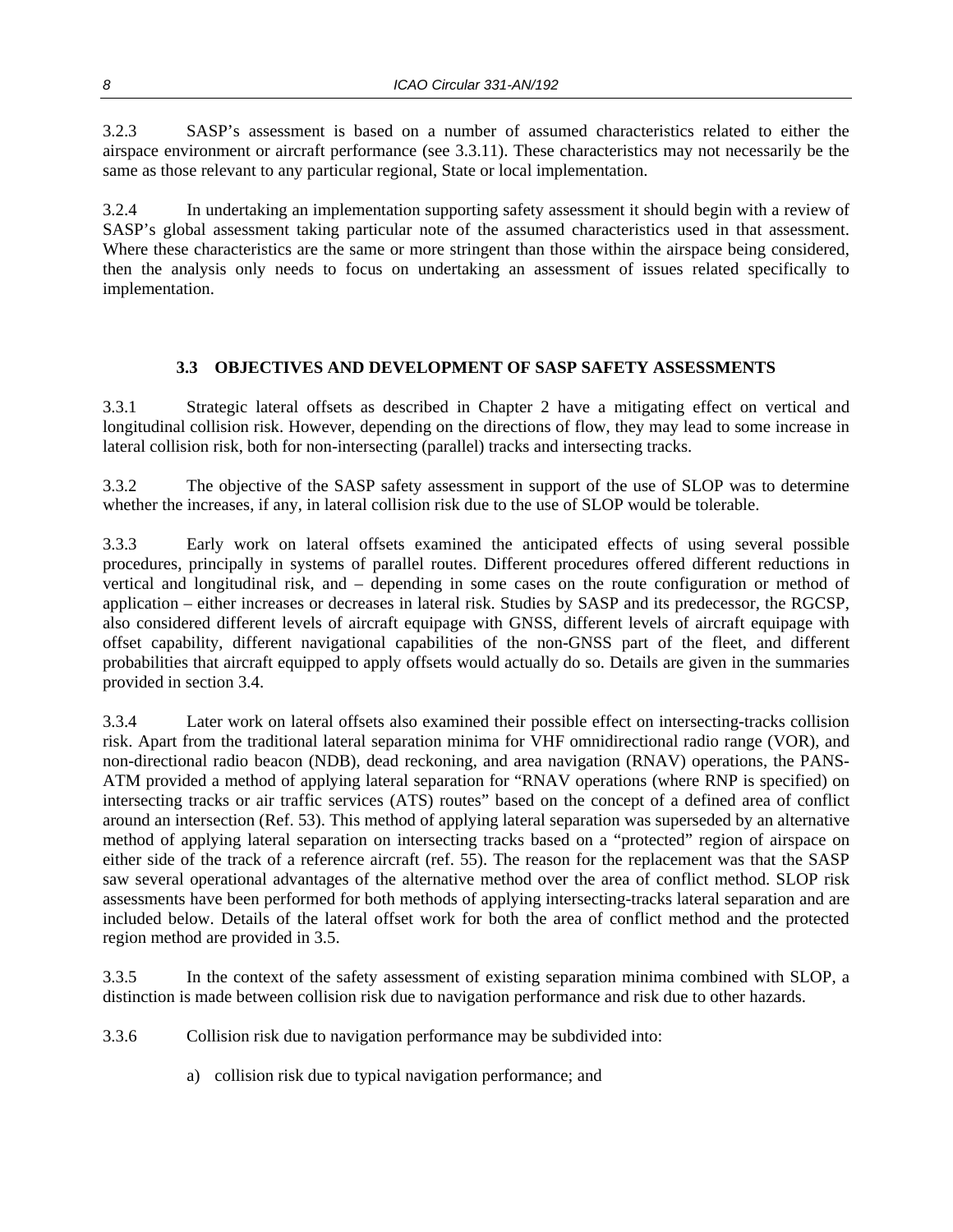b) collision risk due to atypical navigation performance.

*Note: Dependent on the case, the expression "atypical navigation performance" may be used in case of navigation system failure or degradation, and/or operational error.* 

3.3.7 Typical and atypical navigation performance falls within the general framework of hazards, but are special in the sense that they allow a detailed quantitative evaluation. Collision risk due to both types of navigation performance has been quantified by means of collision risk modelling.

3.3.8 The assessment of the collision risk due to navigation performance complies with the guidance from the *Manual on Airspace Planning Methodology for the Determination of Separation Minima* (Doc 9689) concerning the "Evaluation of system risk against a threshold" method.

3.3.9 Existing lateral separation minima for parallel tracks and intersecting tracks are considered to be "safe" when:

- a) the level of aircraft collision risk (made up of the collision risks due to typical and atypical navigation performance) does not exceed a target level of safety (TLS) of  $5x10^{-9}$  fatal aircraft accidents per flight hour; and
- b) the risk due to all other hazards not considered in the modelling is "negligible".

3.3.10 The use of lateral offsets may increase the lateral collision risk for an existing safe separation minimum, even to a level greater than the TLS. It is necessary, therefore, to define additional criteria to judge whether such increases are tolerable. Ideally, such criteria should also take into account the corresponding reductions in the vertical and longitudinal collision risks. These additional criteria will be presented as a part of each individual assessment in Section 3.4 and 3.5 below.

3.3.11 Several assumptions were made during the safety assessment by SASP:

- a) an aircraft employing a lateral offset would be equipped with GNSS for positioning and a FMS capable of offsetting laterally from the aircraft's cleared routing;
- b) internationally applied collision-risk methodology is appropriate to assess the increase or decrease in collision risk in the various dimensions when the offset procedure is applied; and
- c) a significant reduction in collision risk in one dimension (for example, the vertical) attributable to application of the procedure is desirable even if application of the procedure leads to a small increase in collision risk in another dimension (for example, the lateral).

3.3.12 A significant enabler for the implementation of SLOP is the development and equipping of aircraft with a flight management system capable of providing automatic offsets in either one NM increments or, for some modern aircraft, in increments of tenths of a nautical mile. A full level of equipage, while significant as an end-state goal, is not required, as any aircraft applying SLOP adds to the safety of the system.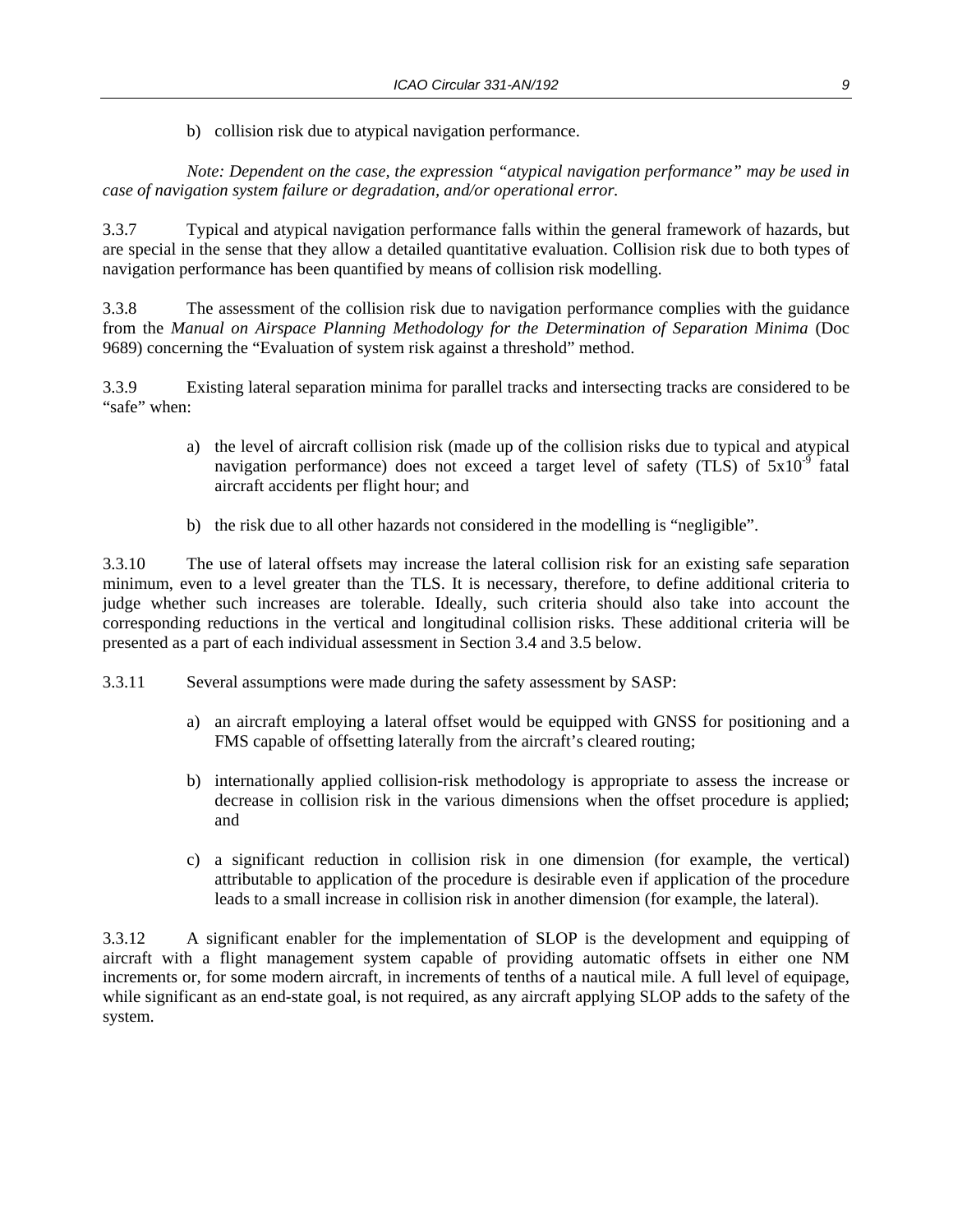#### **3.4 SAFETY ASSESSMENT FOR SLOP AND NON-INTERSECTING TRACKS**

#### **RGCSP-WG/B Meeting, October 1998**

3.4.1 The RGCSP began quantitative work on lateral-offset procedures at its meeting in October 1998. The panel conducted its business in two working-group meetings: that of WG/A, which concentrated on matters of horizontal separation, and that of WG/B, which concentrated on vertical separation. The use of lateral offsets was seen as a means of mitigating increases in risk arising from two trends: 1) the implementation of RVSM above FL290 in airspaces around the world; and 2) the increasing use of the highly accurate GNSS. The panel recognized that if two aircraft, assigned to the same route, lose their planned vertical separation, they avoid a collision only if they have random longitudinal separation or random lateral separation. The increased use of GNSS drastically reduces the probability that two such aircraft will have random lateral separation. Thus the use of lateral offsets was seen as a means of restoring some lateral dispersion (about the route centre line) to the traffic assigned to any particular route. Since the implementation of RVSM provided the impetus for the use of lateral offsets, the topic was considered in the meeting of WG/B.

3.4.2 The October 1998 meeting of RGCSP WG/B, suggested a plan for random lateral offsets (ref.  $3$ <sup>1</sup>. It was first shown that the probability of a collision, in the event of a loss of planned vertical separation, varies directly with the lateral overlap probability of the aircraft involved in the encounter. Thus the benefit of implementing an offset scheme can be assessed by the extent to which it reduces the lateral overlap probability of a pair of aircraft assigned to the same route. It was later shown that it is technically feasible to use random offsets limited by any finite distance. A typical scientific calculator, costing very little, includes a random number generator. By generating a random number between 0 and 1, and then using the calculator to apply a simple linear transformation, a pilot could easily determine the direction and extent of his random offset. Since the random numbers are uniformly distributed between 0 and 1, the resulting offsets would also be uniformly distributed on some chosen interval.

3.4.3 It was assumed that a typical aeroplane's lateral distance from its intended path, at any arbitrarily chosen moment, is a normally distributed random variable having mean 0 and standard deviation equal to the aeroplane's required navigation performance (RNP) value divided by 1.96 (this assumption was based on the original definition of RNP values as distances that provide 95 per cent containment). An aeroplane's signed distance from its route centre line is the algebraic sum of its intended lateral offset and its deviation from its intended path. The difference between two such sums represents the lateral distance between the centres of two aircraft assigned to a given path. The meeting provided a formula for the probability density function of this difference. When the absolute value of the difference is less than the wingspan of an aeroplane, the two aircraft have laterally overlapping positions.

3.4.4 The formula for the density function was used to produce three graphs. In one of them aircraft were assumed to meet RNP 10; in another they were assumed to meet RNP 4; and in the third they were assumed to meet RNP 1. The horizontal axis of each graph showed values of the maximum allowable offset distance, ranging from 0.9 km (0.5 NM) to 5.5 km (3 NM). The vertical axis showed (for each point on the graph) the ratio of the lateral overlap probability when offsets are used, to the lateral overlap probability when offsets are not used. Thus each graph showed (for one of the three RNP values) the extent to which the

1

<sup>1</sup> The reference material at the end of this circular provides a (nearly) complete, chronologically ordered, bibliography of all the material considered by SASP in developing the procedure and safety assessment detailed in Circular 331. Only a limited number of documents are explicitly referenced in sections 3.4 and 3.5.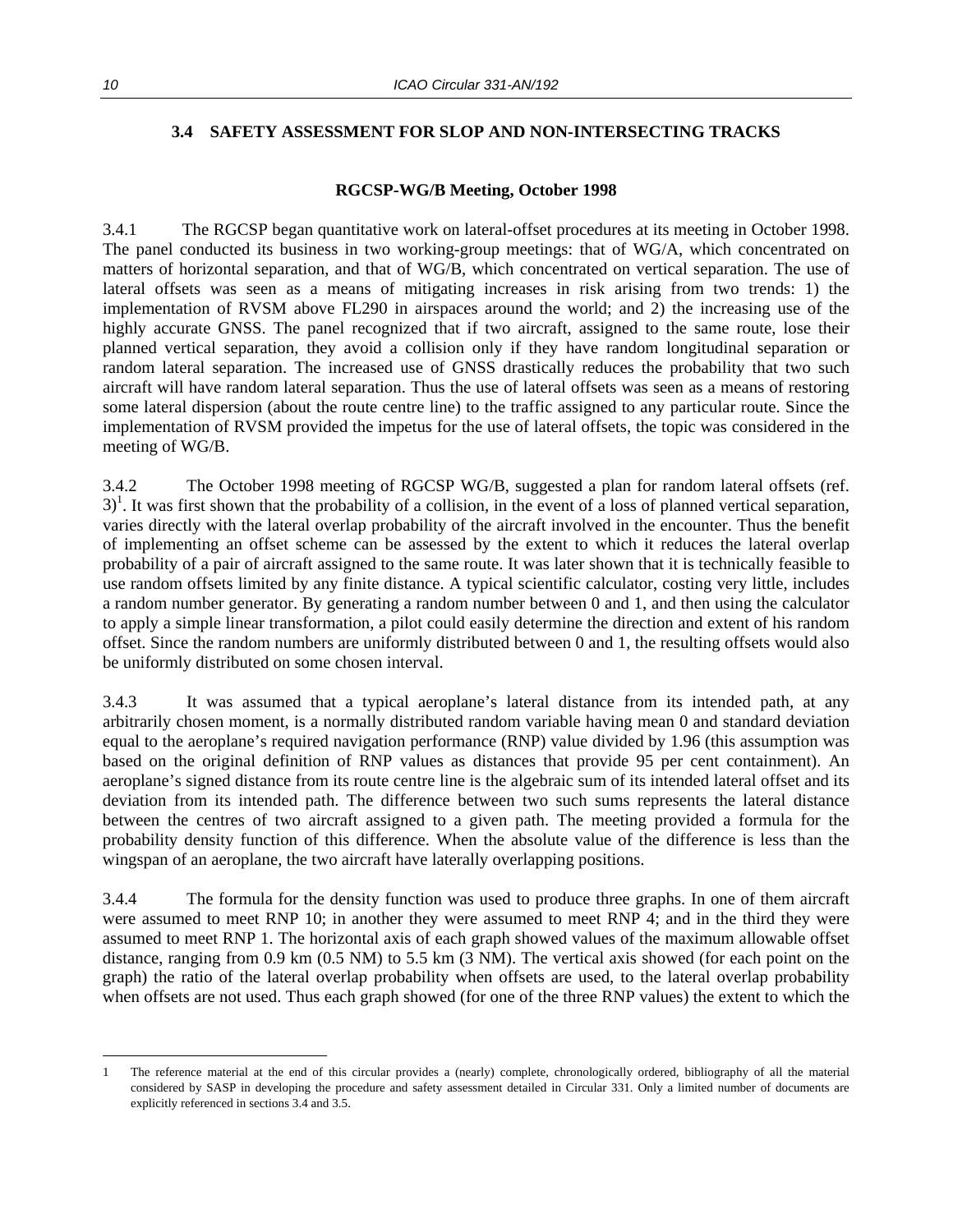use of offsets would reduce lateral overlap probability. In each graph, the reduction in overlap probability varied directly with the maximum allowable offset distance, so that the greatest reduction was achieved when the maximum offset could be as great as 5.5 km  $(3 \text{ NM})$ .

3.4.5 For aircraft that met RNP 10, the maximum reduction in lateral overlap probability was only slightly greater than 5 per cent. This is because these aircraft already exhibit a wide dispersion about the route centre line; and so the use of offsets would yield only a slight increase in dispersion, and a slight decrease in lateral overlap probability. Aircraft that met the classical definition of RNP 4 (i.e. 95 per cent containment within 7.4 km (4 NM) of the intended path) could achieve a reduction of 25 per cent in lateral overlap probability if the maximum allowable offset distance were 5.5 km (3 NM). Aircraft that met the classical definition of RNP 1 would benefit the most from the offset scheme, as their lateral overlap probabilities would decrease by more than 70 per cent if they used uniformly distributed offsets with a maximum distance of 5.5 km (3 NM).

3.4.6 RGCSP WG/B recognized that the offset capabilities available in much of the commercial fleet allow aircraft to fly on paths offset from a programmed route by whole numbers (i.e., integer values) of nautical miles. Though it would still be technically possible to apply uniformly distributed offsets – e.g. by programming offset way-points into a flight management system – the working group found the use of uniformly distributed offsets to be impractical. Until 2009, when SASP began technical studies of "microoffsets", all further RGCSP and SASP documents dealing with offsets assumed that they would be specified in integer numbers of nautical miles.

#### **RGCSP-WG/A Meeting, May 1999**

3.4.7 The RGCSP recognized that the use of lateral offsets could give rise to increases in lateral risk. Before endorsing any particular scheme for applying offsets, the panel asked its (newly created) mathematicians' subgroup to examine the change in lateral risk that might result from the use of offsets of 1.9 km (1 NM), 3.7 km (2 NM) or 5.5 km (3 NM). Documents for the meeting, examined several scenarios specified by the panel, in order to estimate the changes in lateral risk caused by the use of offsets (ref. 6).

3.4.8 The first three scenarios considered by the meeting assumed a pair of parallel routes, spaced 50 NM apart, carrying same-direction traffic. In one scenario the aircraft satisfied RNP 10; in another they satisfied RNP 4; and in the third they satisfied RNP 1. Aircraft assigned to a pair of parallel routes decrease their lateral risk by using offsets that increase their intended lateral separation. Therefore all cases in the first three scenarios in which aircraft offsets increase, their intended separation were ignored. To avoid unnecessary complications, it examined only those (hypothetical) cases in which the offsets are of the same magnitude, and move the aircraft toward each other. To limit the number of cases under consideration, the paper showed computations only for pairs of aircraft that meet the same RNP level. All computations assumed that aircraft lateral deviations from their intended paths (at any arbitrarily chosen moment) are random signed distances that can be described by a double exponential (DDE) distribution. The parameter of the DDE's "core distribution" was derived from the RNP value of the aircraft being considered; the parameter of the DDE's "tail distribution" was (conservatively) taken to be the spacing between the routes; and the "mixing parameter" was derived from studies of North Atlantic traffic in the mid-1990s.

3.4.9 If RNP 1 aircraft on both routes apply offsets of 1.9 km (1 NM), 3.7 km (2 NM) or 5.5 km (3 NM) toward each other – thereby reducing their intended lateral separation to 48, 46 or 44 NM – the increase in lateral overlap probability is relatively small. Each 2 NM decrease of intended separation increases the lateral overlap probability (and lateral risk) by approximately 4 per cent. The same result holds if the aircraft meet RNP 4. However, when the aircraft meet RNP 10, the increases in risk are far greater.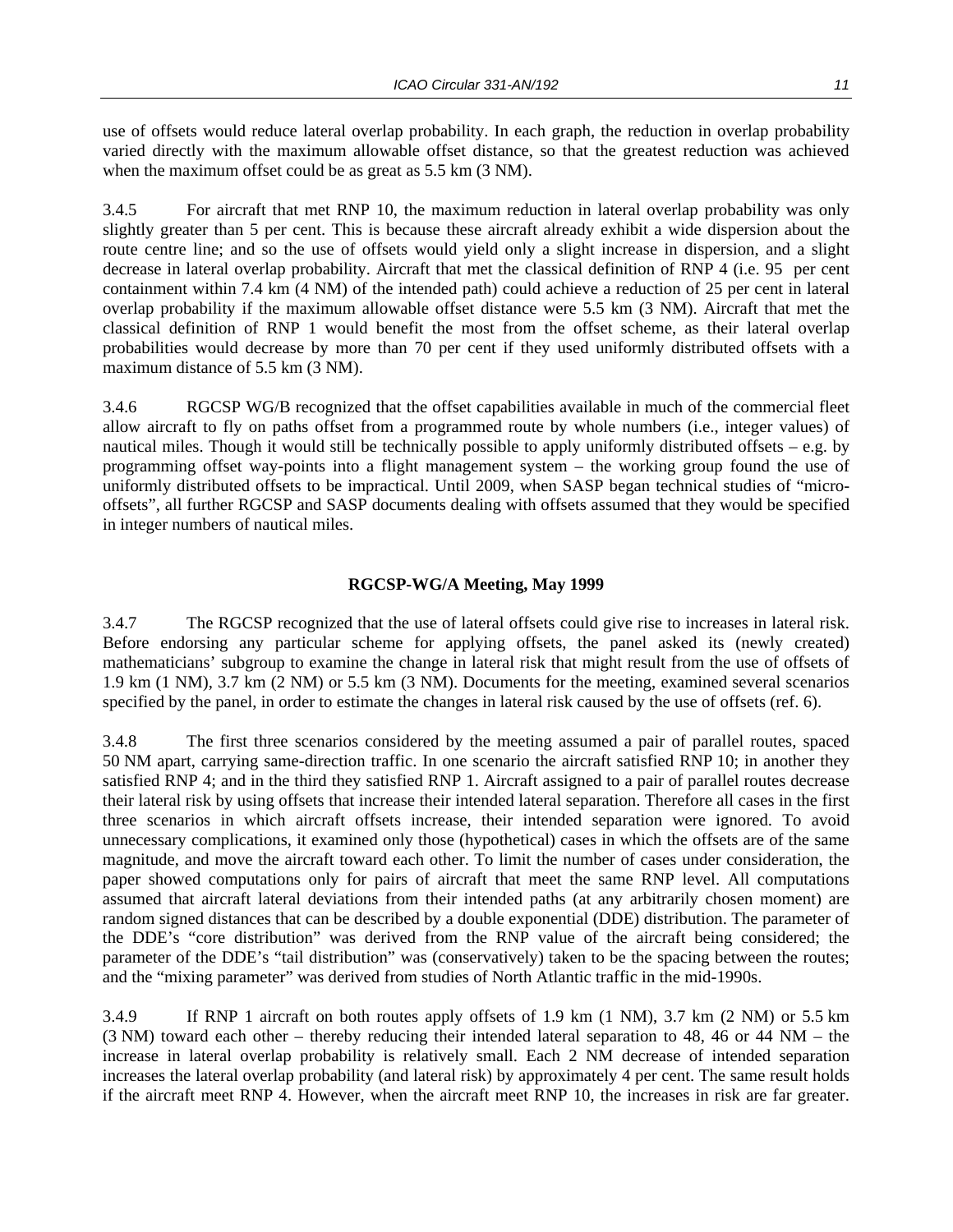Each decrease of 2 NM in intended lateral separation increases lateral risk by an amount between 30 and 50 per cent. The effect of a 6 NM reduction in intended separation, from 93 km (50 NM) to 81.5 km (44 NM), is to increase lateral risk by 172 per cent.

3.4.10 The next three scenarios considered by the meeting again assumed a pair of parallel routes spaced 93 km (50 NM) apart, and aircraft that satisfied RNP 1, RNP 4 and RNP 10. The routes were unidirectional, but their flows were in opposite directions. Therefore, the computed values of absolute risk were approximately an order of magnitude greater (for the same level of occupancy) than those of the first three scenarios. Since lateral overlap probabilities did not depend on the directions of traffic flow, the percentage changes in risk for these scenarios were identical to those of the first three scenarios.

3.4.11 The seventh scenario considered had four unidirectional parallel routes, all spaced 93 km (50 NM) apart, and all carrying RNP 10 aircraft in the same direction. Since each of the two inner routes was adjacent to the other, and was also adjacent to one of the two outer routes, an offset executed by an aeroplane assigned to an inner route increased its intended lateral separation from one of the adjacent routes, but decreased its intended lateral separation from the other. Moreover, the risk computations depended on the distribution of traffic over the routes and flight levels in the system, and could, therefore, become extremely complex. Documentation for the meeting also provided, by examples, that if the traffic is appropriately distributed, it is even possible for the use of offsets to cause a decrease in the estimated rate of accidents due to the loss of planned lateral separation. Such decreases could occur, for example, if aircraft assigned to heavily loaded inner routes offset away from each other, toward lightly loaded outer routes.

3.4.12 The eighth, ninth and tenth scenarios also had four unidirectional parallel routes, spaced 93 km (50 NM) apart, carrying RNP 10 aircraft; but some pairs of adjacent routes had opposite-direction flows. In the eighth scenario, each pair of adjacent routes had traffic moving in opposite directions. In the ninth scenario, the two inner routes carried same-direction traffic, while each outer route carried traffic in the direction opposite that of the inner routes. In the tenth scenario the two inner routes carried traffic moving in opposite directions, and each outer route carried traffic moving in the same direction as its adjacent inner route.

3.4.13 Since all pairs of adjacent routes in the eighth scenario had opposite-direction traffic, the risk estimates were analogous to those for the seventh scenario, with the only difference being the use, in the Reich model, of the kinematic factor *k*(*opp*) for opposite-direction traffic, rather than *k*(*same*), the analogous factor for same-direction traffic. Since *k*(*opp*) is approximately an order of magnitude greater than *k*(*same*), the absolute risk estimates for the eighth scenario were an order of magnitude greater than those for the seventh scenario; but the percentage changes in risk caused by the use of lateral offsets were identical.

3.4.14 The ninth and tenth scenarios again offered opportunities to show, by example, that the use of lateral offsets has the potential to actually reduce lateral risk. The basic strategy for doing so is to apply offsets that increase the intended lateral separation between aircraft assigned to pairs of opposite-direction routes, while decreasing the intended lateral separation between aircraft assigned to pairs of same-direction routes. (Though the examples were theoretically interesting, it was noted that they might not be fully realistic, in that the occupancy values used for opposite-direction traffic were the same as those used for same-direction traffic. In practice, the same spacing would be used for same-direction route pairs and opposite-direction route pairs only if the opposite-direction occupancies were quite low.)

#### **RGCSP-WG/WHL Meeting, November 1999**

3.4.15 After the March 1997 implementation of a reduced vertical separation minimum (RVSM) of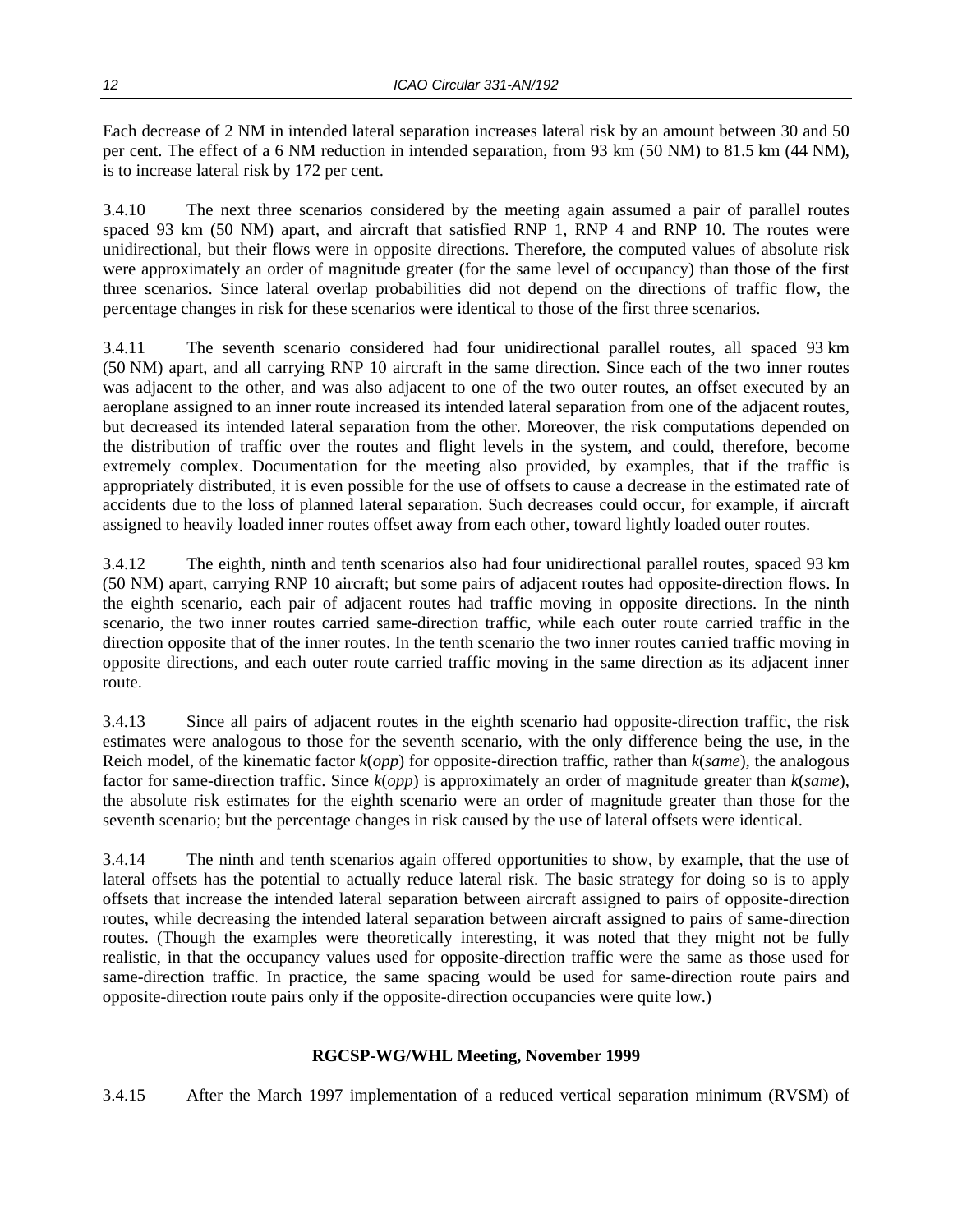300 m (1 000 ft) in North Atlantic airspace, many pilots noticed an increased incidence of encounters with wake turbulence generated by aircraft flying above them and ahead of them. A notice to airmen (NOTAM) issued in response to this observation, permitted lateral offsets of 3.7 km (2 NM), to the left or right of centre line. The RGCSP then looked into the effect of these lateral offsets on the rate of collisions due to the loss of planned lateral separation.

3.4.16 In November 1999 the RGCSP met as a working group of the whole. Documentation for the meeting estimated the effect on lateral risk of the use of 3.7 km (2 NM) offsets (ref. 6). Its method was similar to that of the May 1999 meeting (ref. 5); however, it introduced notation that remained useful for many other papers on the effects of applying lateral offsets. In particular, it stated the probability of lateral overlap (at an arbitrarily chosen moment) as a sum of products, each having two factors: 1) the (conditional) probability of overlap, given that the intended separation between a pair of aircraft has some particular value; and 2) the probability that the intended separation has that particular value. The sum was taken over all possible values of intended separation.

3.4.17 The route spacing for all the computations was 93 km (50 NM). The possible values of intended separation were, therefore,  $85.2 \text{ km}$  (46 NM),  $88.9 \text{ km}$  (48 NM), 93 km (50 NM), 96.3 km (52 NM) and 100 km (54 NM).

3.4.18 The meeting documentation considered six hypothetical values of *p*, the probability that an aircraft is executing an offset: 0.01, 0.1, 0.2, 0.3, 0.4, and 0.5. For each of those values, and for occupancy values ranging from 0.1 to 2.0, it plotted the rate of accidents for a fleet of RNP 10 aircraft, and for a fleet of RNP 4 aircraft. For the RNP 10 aircraft, each increase of 0.1 in the value of *p* led to an increase of approximately 1.25 per cent in the estimated accident rate (at each value of occupancy). The total increase in accident rate, as *p* increased from 0.01 to 0.5, was 6.23 per cent.

3.4.19 For the RNP 4 aircraft, the increase in accident rate caused by each 0.1 increase in *p*, was approximately 0.016 per cent; and the total increase, from  $p = 0.01$  to  $p = 0.5$ , was 0.078 per cent, a negligibly small change.

#### **SASP-WG/A/2 Meeting, November 2001**

3.4.20 The RGCSP held its last panel meeting, RGCSP/10, in the spring of 2000; its last working group meeting was held in November of that same year. Thereafter its name changed to SASP; but it continued to meet twice per year.

3.4.21 Documentation for the SASP-WG/A meeting, considered four different plans for dispersing aircraft about the centrelines of their routes (ref. 8):

- a) Plan 1 *required* each aeroplane with offset capability to fly along one of four available offset paths: 1.9 km (1 NM) or 3.7 km (2 NM) to the left or right of the centre line;
- b) Plan 2 *required* each aeroplane with offset capability to fly on one of two offset paths: 1.9 km (1 NM) to the left of the centre line, or 3.7 km (2 NM) to the right of the centre line;
- c) Plan 3 *allowed* each aeroplane with offset capability to fly along the centre line or along either of two available offset paths: 1.9 km (1 NM) or 3.7 km (2 NM) to the right of the centre line; and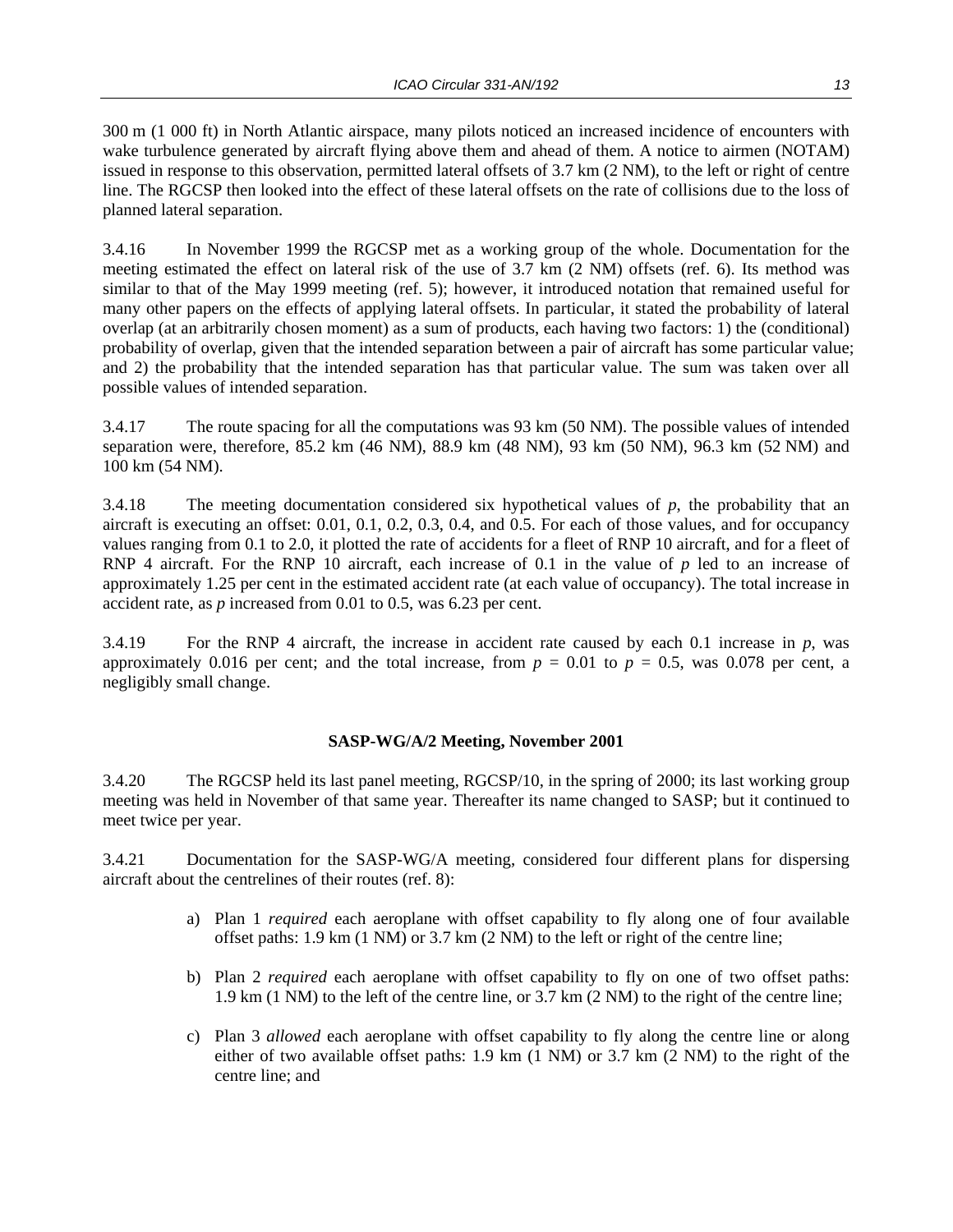d) Plan 4 *required* each aeroplane with offset capability to fly on one of two available offset paths: 1.9 km (1 NM) or 3.7 km (2 NM) to the right of the centre line.

3.4.22 Each of the four plans could be applied to a unidirectional route or a bidirectional route. Therefore, a pair of aircraft assigned to the same route might be flying in the same direction or in opposite directions. The four offset plans and the two directional possibilities suggested a need for eight sets of computations; but the symmetry of plan 1 yields the same formulas for same-direction pairs as for oppositedirection pairs, and thus documentation actually needed to provide results for only seven sets of computations.

3.4.23 The meeting recognized four equipage classes for individual flights. A flight's equipage class depends on whether or not it uses GNSS to navigate, and on whether or not it's equipped to automatically apply lateral offsets. The paper also considered three navigational classes of *pairs* of randomly selected aircraft: pairs whose members both navigate by GNSS; pairs in which one member uses GNSS while the other does not; and pairs in which neither member uses GNSS. The probability that two randomly selected aircraft are in lateral overlap (at the moment when they are selected) was expressed as a sum of products, each having two factors: 1) the conditional probability of overlap, given that the pair is in a particular navigational class, and has a particular intended separation; and 2) the probability that a pair of randomly chosen aircraft is in that navigational class and has that intended separation. The sum was taken over all three navigational classes and all possible values of intended separation (the possible values of intended separation depend on the offset plan being considered, and on whether the chosen aircraft are flying in the same direction or in opposite directions). Computing the probability, needs to be done carefully for a pair of randomly chosen aircraft, belonging to a particular navigation class and that have a particular intended separation. The meeting documentation provided several examples to illustrate a method of deriving formulas for these probabilities; seven appendices provided all of the necessary formulas.

3.4.24 The paper assumed that the lateral deviations of non-GNSS aircraft followed a double exponential distribution, with mean equal to 0 and shape parameter equal to  $10/[-\ln(0.05)]$ . The lateral deviations of GNSS aircraft were assumed to follow a double exponential distribution with mean 0 and shape parameter 0.15/[-ln(0.05)]. That is, the non-GNSS aircraft were viewed as navigating in accordance with the 95 per cent lateral containment definition of RNP 10, while GNSS aircraft were assumed to exhibit 95 per cent lateral containment within 0.28 km (0.15 NM) of their intended paths. Using formulas already developed by the RGCSP, computed the conditional probability of lateral overlap for each given pair of navigational class and intended separation. As was noted above, the (unconditional) probability of lateral overlap was computed as a sum, each of whose terms was a product of two factors: 1) the conditional probability of lateral overlap, given that a randomly chosen pair of aircraft was in a given navigational class, and had a given intended separation; and 2) the probability that a randomly chosen pair of aircraft was in the given navigational class and had the intended separation.

3.4.25 Documentation for the meeting also computed seven tables of (unconditional) lateral overlap probabilities, each one using a set of formulas from one of the seven appendices. In the absence of data that might indicate the distribution of flights by equipage class (in some particular airspace), the working paper assumed that equipage with GNSS and equipage with offset capability were independent. Thus, for example, the probability that a randomly chosen aeroplane uses GNSS and has offset capability was taken to be the product of the fraction of flights that use GNSS and the fraction of flights that have offset capability.

3.4.26 The computations assumed five hypothetical levels of equipage for lateral offsets, and five hypothetical levels of equipage with GNSS (the equipage levels for offsets were 75, 80, 85, 90, and 95 per cent; the equipage levels for GNSS were 35, 50, 65, 80 and 95 per cent). Each of the seven tables of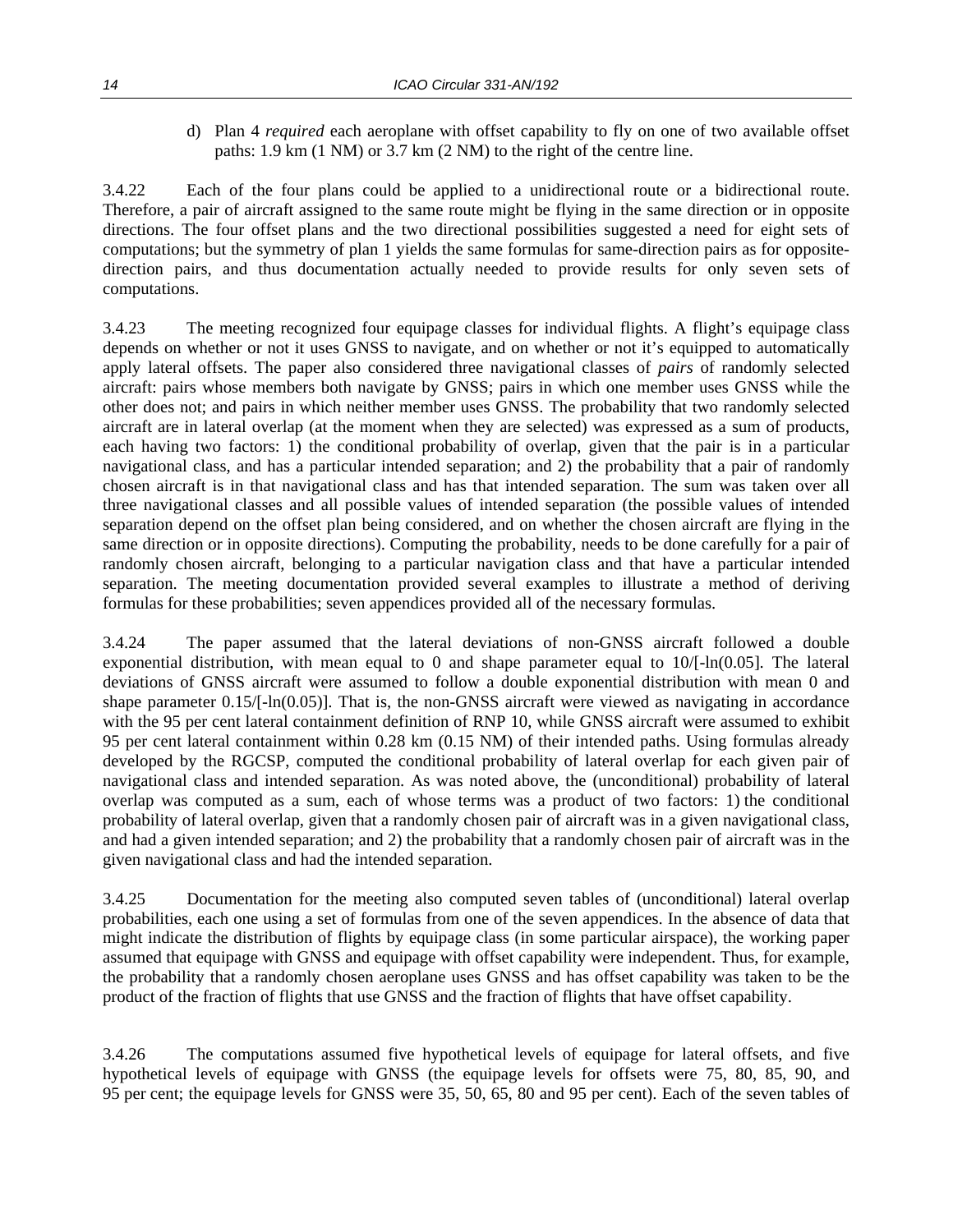results (and its accompanying graph) showed 25 lateral overlap probabilities, each corresponding to one of the twenty-five pairs of hypothetical equipage levels.

3.4.27 The results for same-direction traffic showed that for each offset plan, and for each level of equipage for the application of offsets, lateral overlap probability increases uniformly with increasing GNSS equipage. Though the level of equipage for the application of offsets was seen to be significant, changes in that level did not produce large changes in lateral overlap probability at any particular value of GNSS equipage. The offset plan that yielded the smallest (best) values of lateral overlap probability at large values of GNSS equipage, was plan 1 – probably because it offered five possible paths at each flight level (the centre line and four offset paths) while the other plans offered only three – the centreline and two offset paths.

3.4.28 The uniform increase in lateral overlap probability at each level of equipage for the application of offsets was also seen for opposite-direction traffic operating with offset plan 1 and for opposite-direction traffic operating with offset plan 3. However, offset plans 2 and 4 offered an interesting result: While the uniform increase in lateral overlap probability still prevailed at the three lowest levels of equipage for the application of offsets (viz. 75, 80 and 85 per cent), at the two highest levels of equipage (90 and 95 per cent) the lateral overlap probability *decreased* with increasing use of GNSS. This result was seen as a consequence of the detailed provisions of the offset plans. Much of the lateral overlap probability was due to GNSS-equipped aircraft that aim to fly along the same path (though perhaps at different flight levels). Under all four plans, a pair of GNSS-equipped aircraft without offset capability is required to use the centreline. Under plan 1 a pair of GNSS-equipped aircraft *with* offset capability still has a 25 per cent chance of having the same intended offset path for both of its members. Under plan 3, aircraft with offset capability retain the option of flying along the centre line; and thus, even as the equipage for offsets increases, the centre line continues to have a high probability of being the intended path of two GNSS-equipped aircraft. Under plans 2 and 4 all aircraft that have offset capability are *required* to fly on offset paths; and under those plans a pair of opposite-direction aircraft with offset capability *cannot* have the same intended path.

#### **SASP-WG/WHL/1 Meeting, May 2002**

3.4.29 The first meeting of the SASP working group of the whole took place in May 2002. Several months earlier, in November 2001, an offset procedure – "plan 3" of the meeting in November 2001 (ref. 8) – had been implemented on a trial basis in the West Atlantic Route System (WATRS). Plan 3 allowed each aeroplane with offset capability to fly along its route's centre line or along either of two available offset paths: 1.9 km (1 NM) or 3.7 km (2 NM) to the right of the centre line. The working group recognized that an offset policy was likely to cause some increase in lateral overlap probability and lateral risk, for aircraft assigned to adjacent parallel routes; but it hoped that (at least in most cases) the increase in lateral risk would be small, and could be accepted in order to obtain a far greater decrease in vertical risk.

3.4.30 The meeting hypothesized a pair of unidirectional routes, parallel to each other (ref. 9). It considered two aircraft, one assigned to each of the routes (both aircraft were assumed to be assigned to the same flight level). The meeting considered three different configurations of the routes carrying:

- a) same-direction traffic;
- b) opposite-direction traffic, and each aeroplane had the other route on its left; and
- c) opposite-direction traffic and each aeroplane had the other route on its right.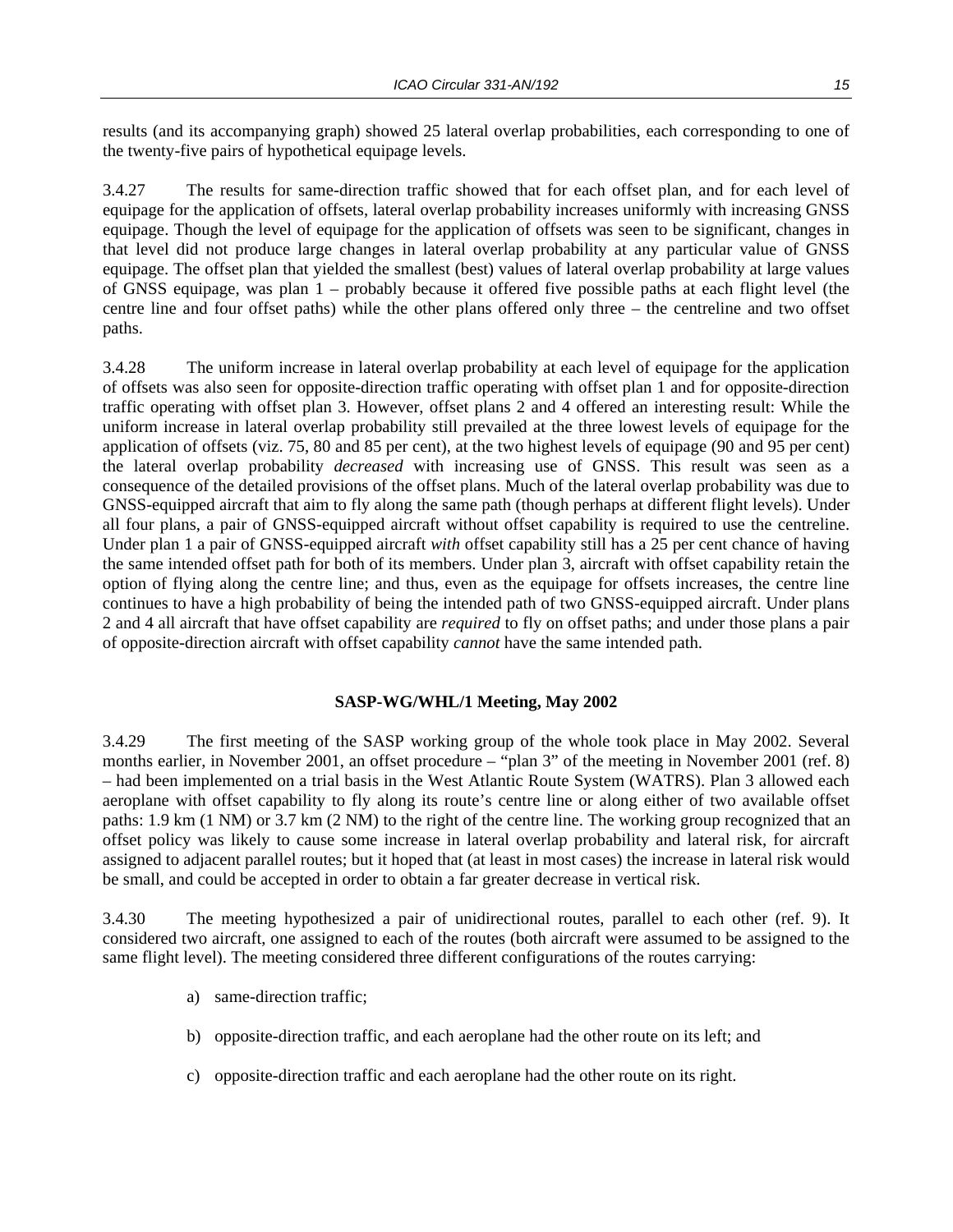3.4.31 It was important to distinguish between the two situations involving opposite-direction traffic, because the offsets carried out under plan 3 were necessarily to the right. When aircraft had opposite-direction traffic on the left, their offsets (to the right) increased their intended distance from the opposing traffic, and decreased their probability of being in lateral overlap. When they had oppositedirection traffic on the right, their offsets decreased their intended distance from the opposing traffic, and increased their probability of being in lateral overlap.

3.4.32 The general method of analysis used (ref. 9) was similar to that of documentation issued in the November 2001 SASP meeting (ref. 8). A randomly chosen pair of aircraft (one assigned to each route) was assumed to belong to one of three navigational classes: 1) the class of pairs whose members both navigate by GNSS; 2) the class of pairs that have one aeroplane navigating by GNSS, and one navigating by some other means; and 3) the class of pairs whose members both navigate by means other than GNSS. The probability of overlap for the chosen pair is computed as a sum of products, with each product having two factors: 1) the conditional probability of overlap, given that the pair of aircraft is in a particular navigational class, and has a particular intended separation; and 2) the probability that the pair is in that navigational class and has that intended separation. The sum is taken over all three navigational classes and all possible values of intended separation. As in documentation for the meeting, the possible values of intended separation depend on the configuration of the routes; but under plan 3, each configuration gives rise to five possible values of intended separation. Thus, for each of the three route configurations, there are 15 formulas for the probability that a randomly chosen pair of aircraft belongs to a particular navigational class and has a particular intended separation. Detailed derivations were provided for some of these 45 formulas, and, for the sake of completeness, listed all of them.

3.4.33 Documentation for the meeting treated aircraft lateral deviations from their intended paths as signed random distances having double-double-exponential (DDE) distributions. The spread parameter of the "core density" of each DDE density function was taken to be the RNP value of the relevant aeroplane divided by –ln(0.05). Non-GNSS aircraft were assumed to meet RNP 10; and aircraft that navigate by GNSS were assumed to have 95 per cent containment of their lateral errors within 0.28 km (0.15 NM). In each computation of lateral overlap probabilities, the values of the spread parameters of the "tail densities" were conservatively taken to equal the spacing between the routes (as that value approximately maximizes the overlap probability). For each hypothesized configuration of the routes, the computation of lateral overlap probability was done for a range of values of the DDE mixing parameter *α*. For RNP 10 aircraft the values extended from  $10^{-6}$  to  $10^{-3}$ . For GNSS aircraft, which were assumed to be better equipped, and somewhat less prone to committing atypical navigation errors, the value of the mixing parameter in each computation was taken to be 80 per cent of the value used for RNP 10 aircraft.

3.4.34 The first computation of the effect of using offsets involved a pair of same-direction routes with 93 km (50 NM) spacing, and a fleet that had mixed equipage. In the absence of empirical data, it simply adopted illustrative values for the probability that a randomly chosen aeroplane would be in one of the four capability classes:

- a) P (the chosen aeroplane has neither automatic offset capability nor  $GNSS$ ) = 0.1625;
- b) P (the chosen aeroplane does not have automatic offset capability, but does have GNSS)  $=$ 0.0875;
- c) P (the chosen aeroplane has automatic offset capability, but does not have GNSS) =  $0.4875$ ; and
- d) P(the chosen aeroplane has both automatic offset capability and  $GNSS$ ) = 0.2625.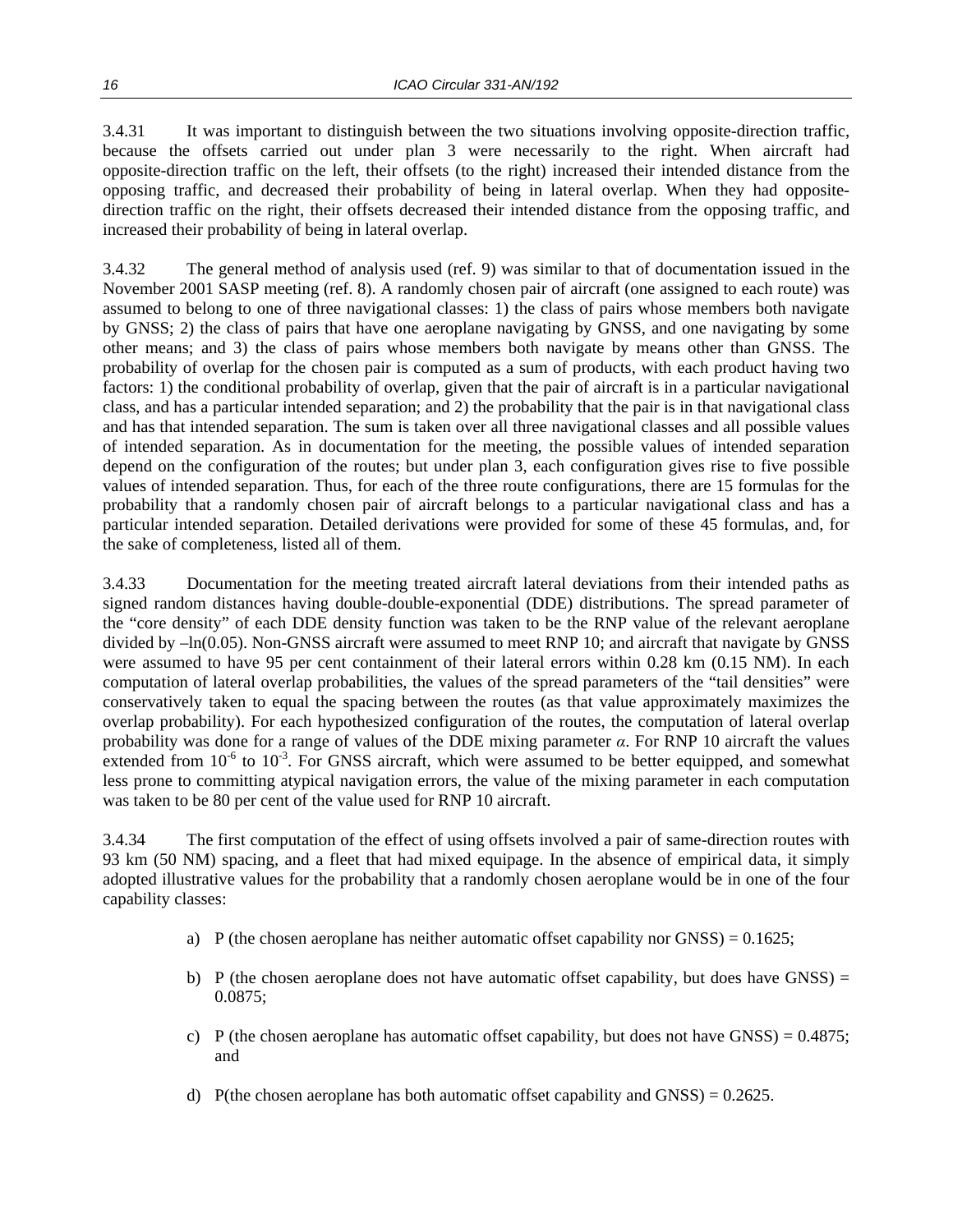3.4.35 Likewise, the probabilities that aircraft fly on the centre line, or on one of the offset paths, were not based on empirical evidence, but were simply taken to have reasonable illustrative values:

- a) P(the chosen aeroplane aims to fly on the centre line)  $= 0.6$ ;
- b) P(the chosen aeroplane aims to fly 1.9 km (1 NM) to the right of the centre line) = 0.15; and
- c) P(the chosen aeroplane aims to fly 3.7 km  $(2 NM)$  to the right of the centre line) = 0.25 NM.

3.4.36 Lateral overlap probabilities were computed for 16 different values of the DDE mixing parameter for RNP 10 aircraft. The computation was then redone under the assumption that an offset plan was not available, i.e., that P(the chosen aeroplane aims to fly on the centre line)  $= 1.0$ . The use of lateral offsets did cause small increases in lateral overlap probability, ranging from well under 1 per cent (at *α* =  $10^{-3}$ ) to nearly 6 per cent (at  $\alpha = 10^{-6}$ ). The working group found these increases in lateral risk to be acceptable.

3.4.37 The next computation considered a system of same-direction routes having 55.5 km (30 NM) spacing between adjacent routes, and a fleet whose aircraft all use GNSS and are all capable of applying lateral offsets. Thus P (the chosen aeroplane has both automatic offset capability and GNSS) was set to 1.0; and the probabilities that a randomly chosen aeroplane is in one of the other three capability classes were all set to 0. At all values of  $\alpha$  (the rate of atypical errors) the use of lateral offsets caused a negligibly small increase in lateral overlap probability – less than 0.1 per cent.

3.4.38 The meeting considered the possibility that aircraft navigating by inertial reference system (IRS) might obtain approval as RNP 4 aircraft, and qualify to fly on RNP 4 routes. (Later changes to the definition of RNP 4 restricted that classification to aircraft navigating by GNSS; and thus this possibility was never realized.) The meeting presented results for a system of same-direction routes spaced 55.5 km (30 NM) apart, in which all of the aircraft were capable of applying offsets, and 40 per cent of the fleet used GNSS while the other 60 per cent met RNP 4 without using GNSS. For almost all values of *α*, the use of offsets increased lateral overlap probability by less than 1 per cent.

3.4.39 The next three computations showed results of using offsets on pairs of opposite-direction routes for which aircraft have opposite-direction traffic on the left. Since offsets to the right increase the intended separation between the aircraft of such route pairs, the probability of lateral overlap decreases (as does the rate of collisions due to the loss of planned lateral separation).

3.4.39.1 One computation assumed 93 km (50 NM) spacing with the same distribution of aircraft capabilities and the same distribution of offset usage that had been assumed in the computations for samedirection routes spaced 93 km (50 NM) apart. The reductions in lateral overlap probability ranged from approximately 3 to approximately 26 per cent.

3.4.39.2 The next computation assumed 55.5 km (30 NM) spacing, with all aircraft equipped for both GNSS and offsets. At all values of *α* the lateral overlap probability decreased approximately 6 per cent.

3.4.39.3 The third computation involving opposite-direction routes that have opposing traffic on the left of each aeroplane, assumed 55.5 km (30 NM) spacing and a fleet fully equipped to apply offsets; 40 per cent of the fleet was assumed to navigate by GNSS, and 60 per cent by a non-GNSS system that meets RNP 4. The decreases in lateral overlap probability, for values of *α* ranging from  $10^{-6}$  to  $10^{-3}$ , were between 6.65 and 8.25 per cent.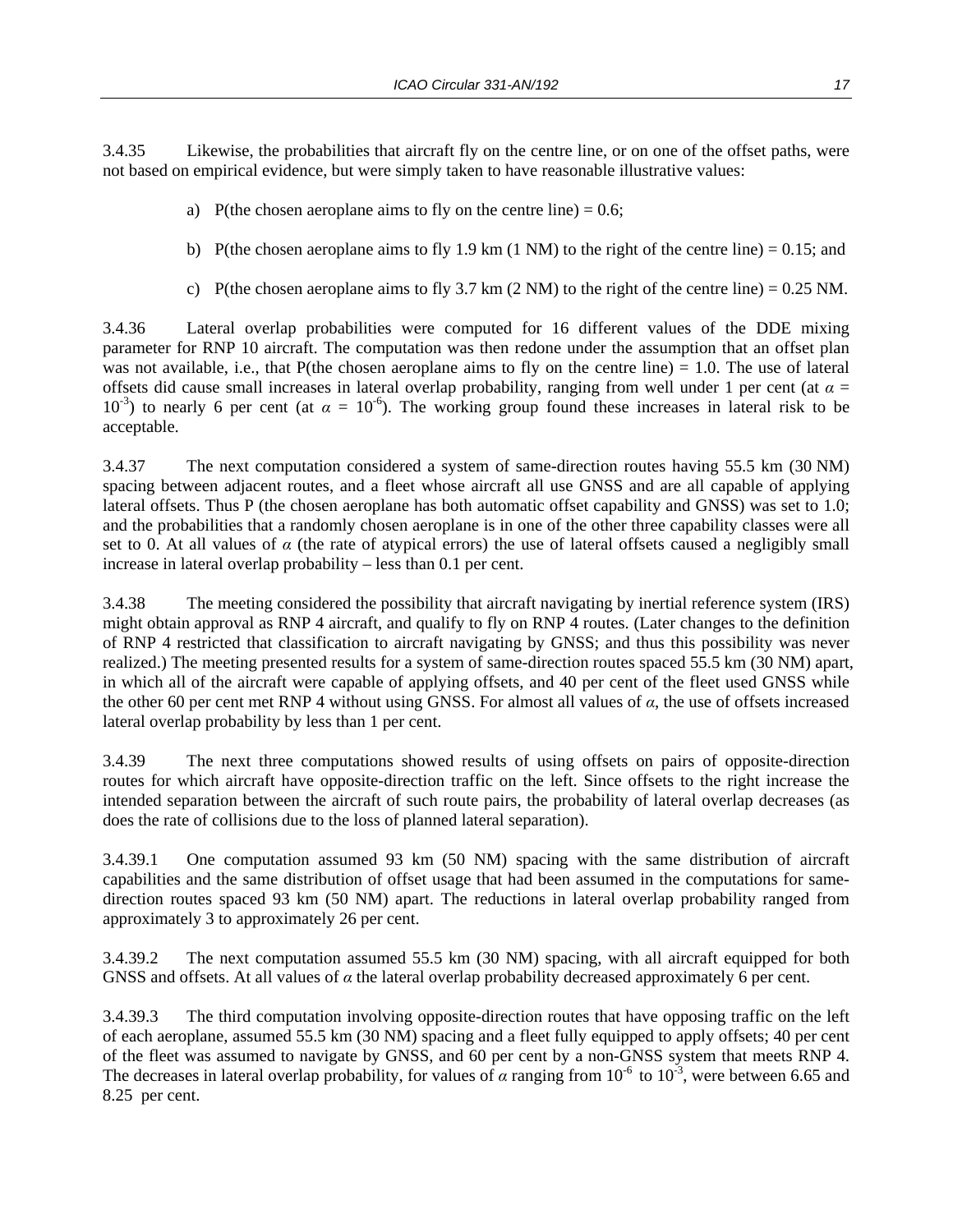3.4.40 The last three computations showed results of using offsets on pairs of opposite-direction routes for which aircraft have opposite-direction traffic on the right. Since offsets to the right decrease the intended separation between the aircraft of such route pairs, the probability of lateral overlap increases (as does the rate of collisions due to the loss of planned lateral separation).

3.4.40.1 The first of these computations assumed 93 km (50 NM) spacing with the same distribution of aircraft capabilities and the same distribution of offset usage that had been assumed in the computations for same-direction routes spaced 93 km (50 NM) apart. The increases in lateral overlap probability were only a few per cent at  $\alpha = 10^{-3}$ ; but they increased steadily as *α* decreased, reaching more than 50 per cent at  $\alpha = 10^{-3}$ . 6 .

3.4.40.2 The second computation assumed 55.5 km (30 NM) spacing, with all aircraft equipped for both GNSS and offsets. At all values of *α,* the lateral overlap probability increased by almost 7 per cent.

3.4.40.3 The third computation involving opposite-direction routes that have opposing traffic on the right of each aeroplane, assumed 55.5 km (30 NM) spacing and a fleet fully equipped to apply offsets. 40 per cent of the fleet was assumed to navigate by GNSS and 60 per cent by a non-GNSS system that meets RNP 4. The increases in lateral overlap probability, for values of  $\alpha$  between  $2x10^{-5}$  and  $10^{-3}$ , were approximately 8 per cent. As  $\alpha$  decreased from  $2x10^{-5}$  to  $10^{-6}$  lateral overlap probability increased from 8 to approximately 20 per cent.

3.4.41 Computations showed that the use of the "plan 3" offset scheme was not likely to cause significant increases in lateral overlap probability as long as the route system consisted of same-direction routes, or of opposite-direction routes having opposing traffic on the left of each aeroplane. On the other hand, if the system had opposite-direction routes, with opposing traffic on the right of each aeroplane, the use of "plan 3" offsets might lead to significant increases in the rate of collisions due to the loss of planned lateral separation.

#### **SASP-WG/WHL/3 Meeting, May 2003**

3.4.42 Documentation for the May 2003 SASP meeting again considered the effects of offsets on the lateral overlap probabilities experienced by aircraft assigned to the same route (ref. 10). There were, however, some differences between the assumptions from the November 2001 SASP meeting (ref. 8) and those of the May 2003 meeting. The meeting examined four proposed offset procedures, two of which included the possibility of using offsets to the left of the route's centre line, and three of which *required* aircraft to apply offsets if they were equipped to do so. The meeting also examined six procedures, one of which was simply a "base case" – useful for comparisons – in which offsets were not permitted. All five of the other procedures involved only offsets to the right. Some of them required GNSS-equipped aircraft to apply offsets; others simply permitted them. The six proposed procedures were:

- a) offsets are not permitted. This was a "base case", included in the study in order to show the effect of inaction, i.e., of not adopting any offset procedure;
- b) only GNSS-equipped aircraft that have automatic offset capability are allowed to apply offsets, and the offsets must be 1.9 km (1 NM) to the right of the route's centre line. All other aircraft must try to fly along the centre line. This procedure was then being proposed to ICAO for implementation on South Pacific routes;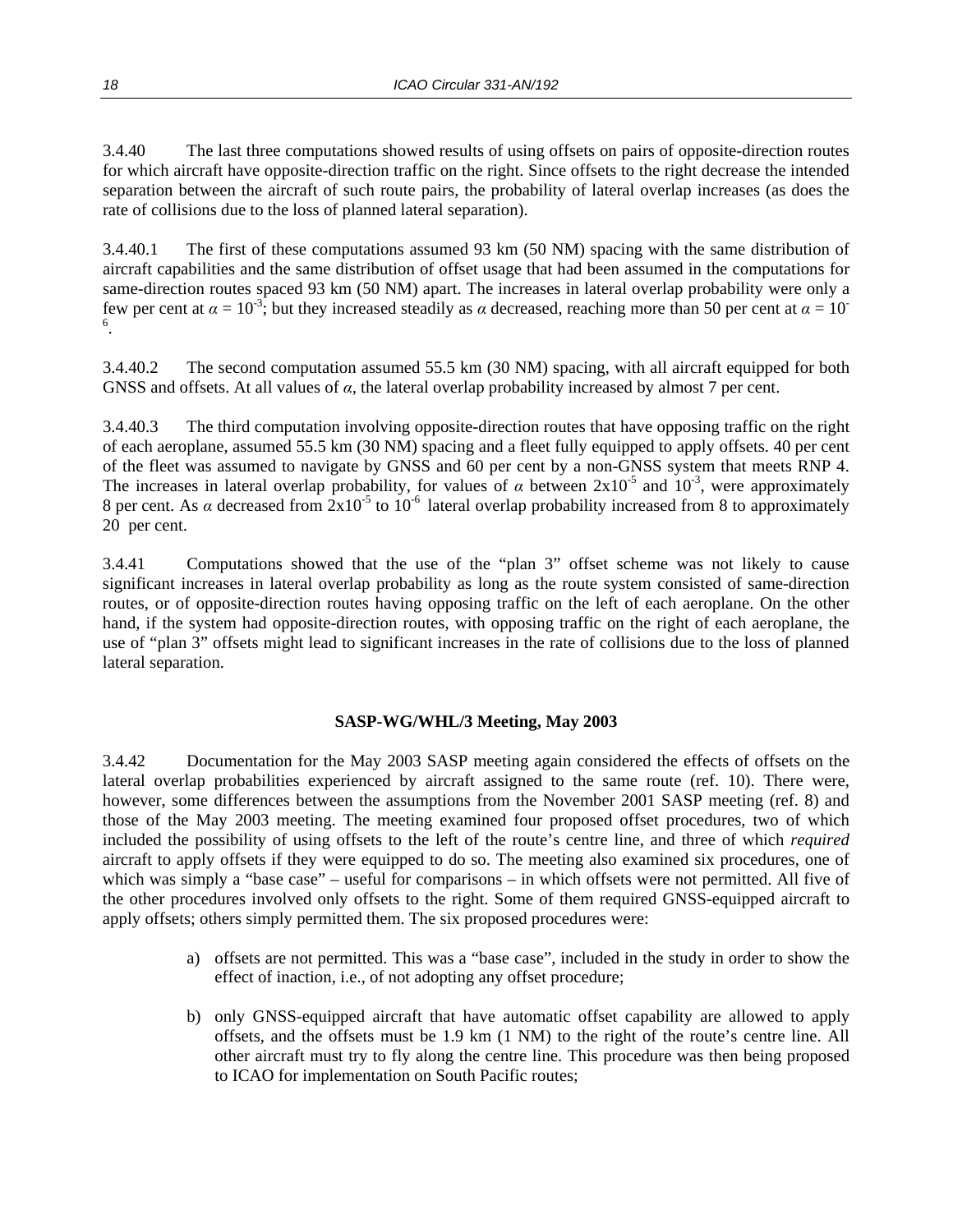- c) only GNSS-equipped aircraft with automatic offset capability are allowed to apply offsets, but an offset may be 1.9 km (1 NM) or 3.7 km (2 NM) to the right of the route's centreline. All other aircraft must try to fly along the centre line. This procedure extended procedure 2) by allowing 3.7 km (2 NM) offsets;
- d) all aircraft with automatic offset capability are allowed to apply offsets. An offset may be 1.9 km (1 NM) or 3.7 km (2 NM) to the right of the route's centreline. This was the procedure that had been implemented on a trial basis in the West Atlantic Route System (WATRS), i.e. "plan 3" of documentation from the SASP-WG/A/2 (ref. 8);
- e) GNSS-equipped aircraft with automatic offset capability are required to apply offsets, which may be 1.9 km (1 NM) or 3.7 km (2 NM) to the right of the route's centre line. All other aircraft must try to fly along the centreline. This procedure was included in order to show the effect of eliminating the major source of lateral overlap probability, i.e. the use of the route's centre line by GNSS-equipped aircraft; and
- f) GNSS-equipped aircraft with automatic offset capability are required to apply offsets, which may be 1.9 km (1 NM) or 3.7 km (2 NM) to the right of the route's centre line. All other aircraft having automatic offset capability are allowed to apply offsets. This procedure extended procedure 5) by allowing non-GNSS-equipped aircraft to apply offsets.

3.4.43 The meeting did not compute lateral overlap probabilities for pairs of aircraft flying in the same direction. Its computations were limited to pairs of opposite-direction flights.

3.4.44 Much of the theoretical development presented in a working paper (ref. 10) was similar to that of other documentation (ref. 8); however, the inclusion of procedures in which the use of offsets was optional, complicated many of the formulas. It provided derivations of general formulas for the probability that a randomly chosen pair of (opposite-direction) flights is in a particular navigation class, and that its members have selected a given pair of offset distances. It also translated these general formulas into specific formulas for each of the six proposed offset procedures.

3.4.45 In the absence of empirical data on the equipage of the aircraft in any particular airspace, and in the absence of data on the extent to which aircraft might be expected to apply lateral offsets, it simply assumed illustrative values (that did not seem unrealistic) for many of its parameters. The fraction of flights equipped with neither offset capability nor GNSS was taken to be 0.05; the fraction equipped with GNSS, but not with offset capability, was taken to be 0; the fraction having offset capability but not GNSS was taken to be 0.65; and the fraction with both offset capability and GNSS was taken to be 0.30. Six parameters were defined for the six probabilities that an aircraft has or does not have GNSS, and applies an offset of 0 NM, 1 NM or 2 NM. Aircraft that do not have offset capability were assumed to use offsets of 0 NM – i.e., to aim to fly along the centre line of the route. Under procedures (5) and (6), which require the use of offsets by offset-capable GNSS-equipped aeroplanes, the probability that such an aircraft aims to fly along the centre line was assumed to be zero. In the most general case – i.e., procedure (4) – the probability of trying to fly along the centre line was taken to be 0.5, the probability of applying a 1 NM offset was taken to be 0.25, and the probability of applying a 2 NM offset was also taken to be 0.25. As in other working papers on the use of lateral offsets, GNSS-equipped aircraft were assumed to have 95 per cent lateral containment distances of 0.15 NM. Non-GNSS-equipped aircraft were assumed to have 95 per cent containment distances of 2 NM, 3 NM, 4 NM, 6 NM, 8 NM, or 10 NM. Lateral overlap probabilities were computed for each of the six procedures, and for each of the six 95 per cent containment distances of the non-GNSS aircraft.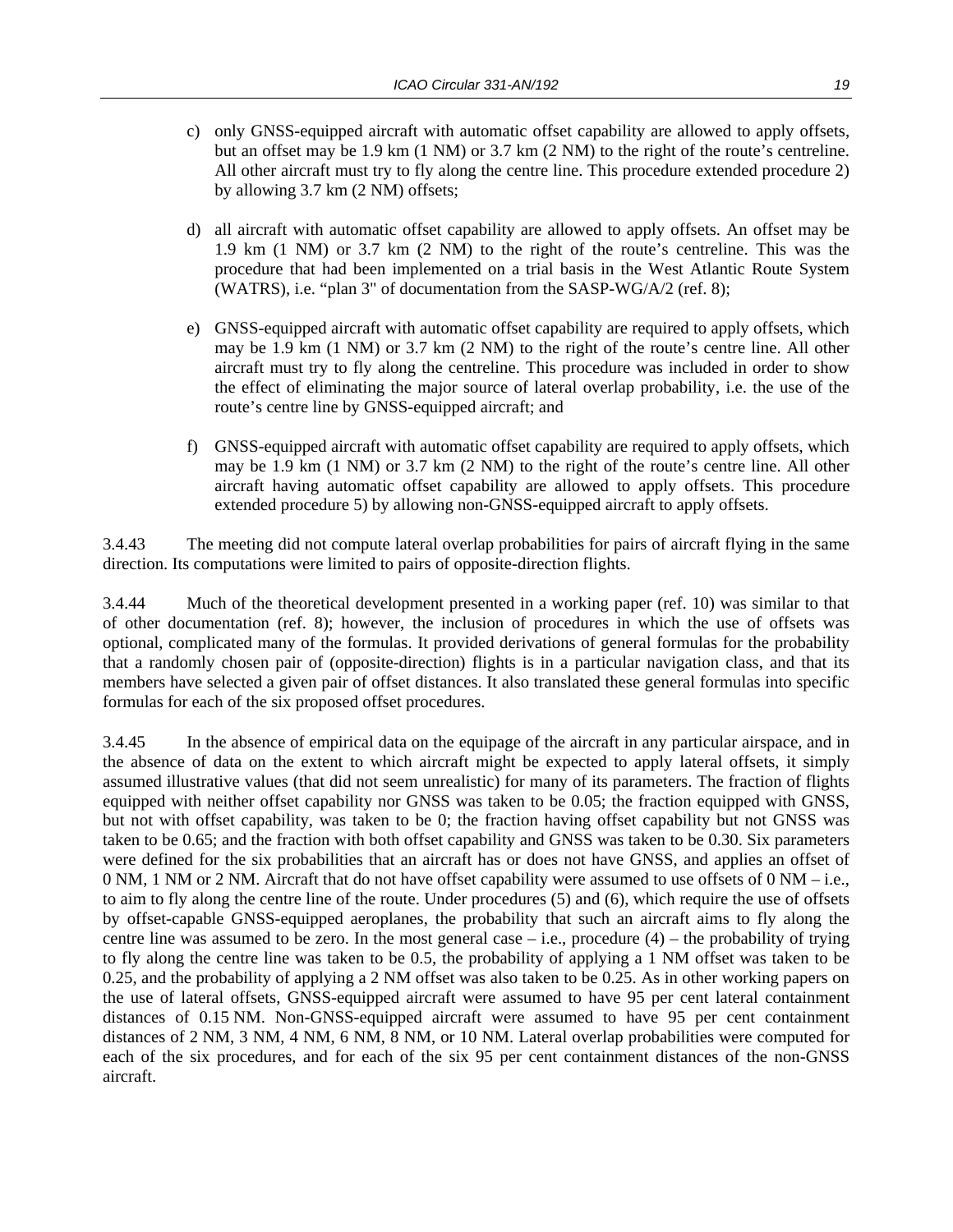3.4.46 Using offset procedure 2) rather than procedure 1) – which is the base case in which offsets are not permitted – caused significant decreases in lateral overlap probability, typically between 50 per cent (for 95 per cent containment distances of 3.7 or 5.5 km (2 or 3 NM) and 60 per cent (for 95 per cent containment distances of 8 or 10 NM). The use of procedure 3) yielded small improvements over the use of procedure 2) – typically between 1.5 and 3 per cent. Procedure 4) further reduced lateral overlap probabilities, with the reductions varying between 5.8 per cent (when the non-GNSS aircraft meet RNP 10) and 34.4 per cent (when the non-GNSS aircraft have a 95 per cent containment distance of 3.7 km (2 NM). Procedure 5 reduced overlap probabilities (from those of procedure 4) by amounts ranging from 25.5 per cent for the most accurately navigating non-GNSS aircraft, to 59.1 per cent for the least accurately navigating. Procedure 6 improved on the results of procedure 5 by again reducing lateral overlap probability: by 12.9 per cent for non-GNSS aircraft that meet RNP 10 to 48.6 per cent for non-GNSS aircraft that have 95 per cent lateral containment of 3.7 km (2 NM). The total reduction in lateral overlap probability, from procedure 1 to procedure 6, exceeded 85 per cent for all values of the 95 per cent lateral containment distance of the non-GNSS aircraft using the route.

#### **The result of discussions on the use of offsets in increments of 1 nautical mile**

3.4.47 The SASP recommended and ICAO adopted the lateral offset procedure that had been implemented on a trial basis in the West Atlantic Route System (WATRS). The November 2001 SASP meeting (ref. 8), it was "plan 3"; in documentation of the May 2002 meeting (ref. 9), it was the only offset procedure considered; and in the May 2003 meeting (ref. 10), it was "procedure 4".) The procedure differs from several others that had been considered, in that its use of (non-zero) offsets is entirely optional, and is available to any aeroplane equipped to apply automatic offsets, whether or not that aeroplane navigates by GNSS.

3.4.48 The lateral-offset procedure adopted by ICAO became known as SLOP. It was to be used only in oceanic or remote airspaces, where route spacings were generally large enough that any increase in lateral risk due to the use of offsets was expected to be far less than the accompanying decrease in vertical (and longitudinal) risk.

#### **SASP-WG/WHL/16 Meeting, November 2009**

3.4.49 Although route spacing in continental airspace was typically too small for the use of SLOP, the SASP eventually became aware of offset capabilities built into some new models of aircraft, which permit pilots to specify offsets in increments of 0.2 km (0.1 NM). SASP therefore undertook studies of the benefits of using small offsets ranging from 0.2 to 0.9 km (0.1 to 0.5 NM), and only to the right of centre line in order to reduce vertical risk in continental airspace. These offsets were typically called "micro-offsets"; and their (prospective) use was initially referred to as the "advanced strategic offset concept" (ASOC).

3.4.50 The November 2009 SASP meeting derived the formulas needed for the SASP to estimate the effects of ASOC on vertical risk, longitudinal risk, and lateral risk (ref. 32). ASOC (like SLOP) affects vertical risk and longitudinal risk by decreasing the lateral overlap probabilities experienced by aircraft assigned to the same route. Since vertical and longitudinal collision rates vary directly with lateral overlap probability, a decrease in lateral overlap probability causes proportional decreases in the rate of collisions due to the loss of planned vertical separation and the rate of collisions due to the loss of planned longitudinal separation.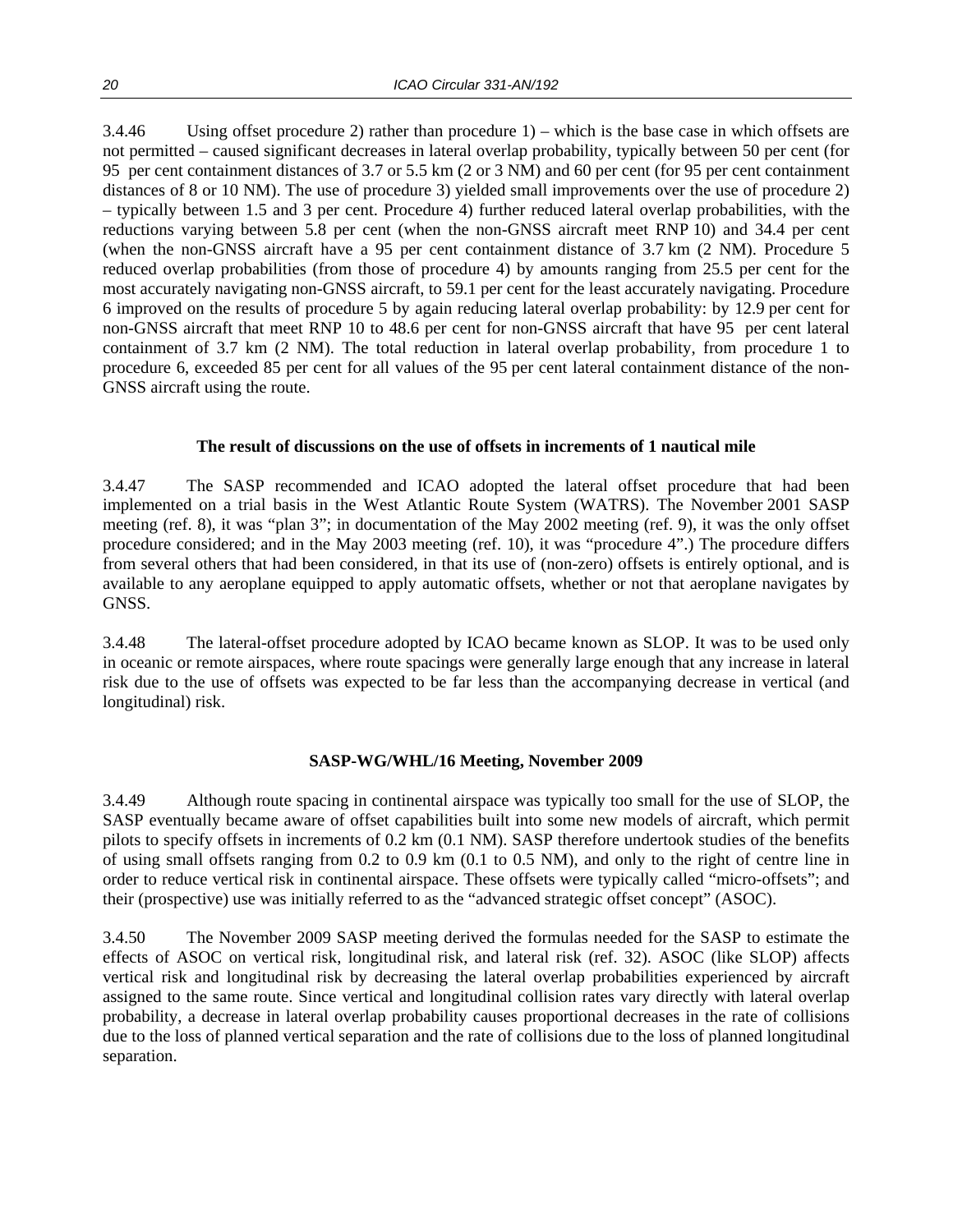3.4.51 It was estimated that the effects of ASOC on lateral risk for four different configurations of pairs of parallel routes:

- a) each route is bi-directional, and uses the standard flight level allocation scheme: aircraft headed in an easterly direction fly on odd flight levels, while those headed in a westerly direction fly on even flight levels;
- b) each route is unidirectional, and both routes carry traffic in the same direction;
- c) each route is unidirectional, with its direction being opposite that of the other route. Each aeroplane has the opposite-direction traffic on its left; and
- d) each route is unidirectional, with its direction being opposite that of the other route. Each aeroplane has the opposite-direction traffic on its right.

3.4.52 Aircraft equipped to apply micro-offsets were assumed also to be equipped with GNSS; and so the aircraft using the routes were grouped into three equipage classes: 1) those with neither GNSS, nor micro-offset capability; 2) those with GNSS, but not micro-offset capability; and 3) those with both GNSS and micro-offset capability. Aircraft capable of applying micro-offsets were required to do so; all others were required to aim for the centre line.

3.4.53 Also defined were six capability classes of *pairs* of aircraft, one for each of the six possible pairings of equipage levels. As in several other papers on the effects of lateral offsets, the probability of lateral overlap was taken to be a sum, each of whose terms is a product of two factors: 1) the probability that a randomly chosen pair is in a particular capability class, and has a particular intended separation; and 2) the (conditional) probability that the pair's aircraft are in lateral overlap, given that they are in that capability class and have that intended separation. Formulas were derived for the probability that a randomly chosen pair is in a particular capability class, and has a particular intended separation, for each of five flight-path configurations: 1) the aircraft are assigned to the same route, and are travelling in the same direction; 2) the aircraft are assigned to the same route, and are travelling in opposite directions; 3) the aircraft are assigned to different routes, and are travelling in the same direction; 4) the aircraft are assigned to different routes, and are travelling in opposite directions, with each aeroplane having the opposite-direction traffic on its left; and 5) the aircraft are assigned to different routes, and are travelling in opposite directions, with each aeroplane having the opposite-direction traffic on its right. The conditional probabilities of lateral overlap (given the capability class and intended separation of each randomly chosen pair of aircraft) were computed by two formulas based on convolutions of double-double-exponential (DDE) density functions: one formula for aircraft whose lateral deviations have the same DDE density function, and another formula for aircraft whose lateral deviations have different DDE density functions.

3.4.54 As parameter values characterizing the fleet in any particular airspace were not available, illustrative values were used in order to carry out computations that might be used to make reasonable conjectures as to the consequences of using micro-offsets (the parameters easily could have been set to other values, and the computations redone, had there been a need to do so). In all of the computations the fraction of flights with neither GNSS nor micro-offset capability was taken to be 0.3 ; the fraction of flights with GNSS, but not micro-offset capability, was taken to be 0.5; and the fraction of flights with both GNSS and micro-offset capability was taken to be 0.2. Of the 20 per cent of the fleet that was assumed to be capable of applying micro-offsets (and was required to do so) 15 per cent was assumed to use an offset of 0.2 km (0.1 NM), 20 per cent was assumed to use 0.4 km (0.2 NM), 25 per cent was assumed to use 0.6 km (0.3 NM), 30 per cent was assumed to use 0.7 km (0.4 NM), and 10 per cent was assumed to use 0.9 km (0.5 NM). The spacing between the routes in each pair was taken to be 14.8 km (8 NM). The lateral deviations of GNSS-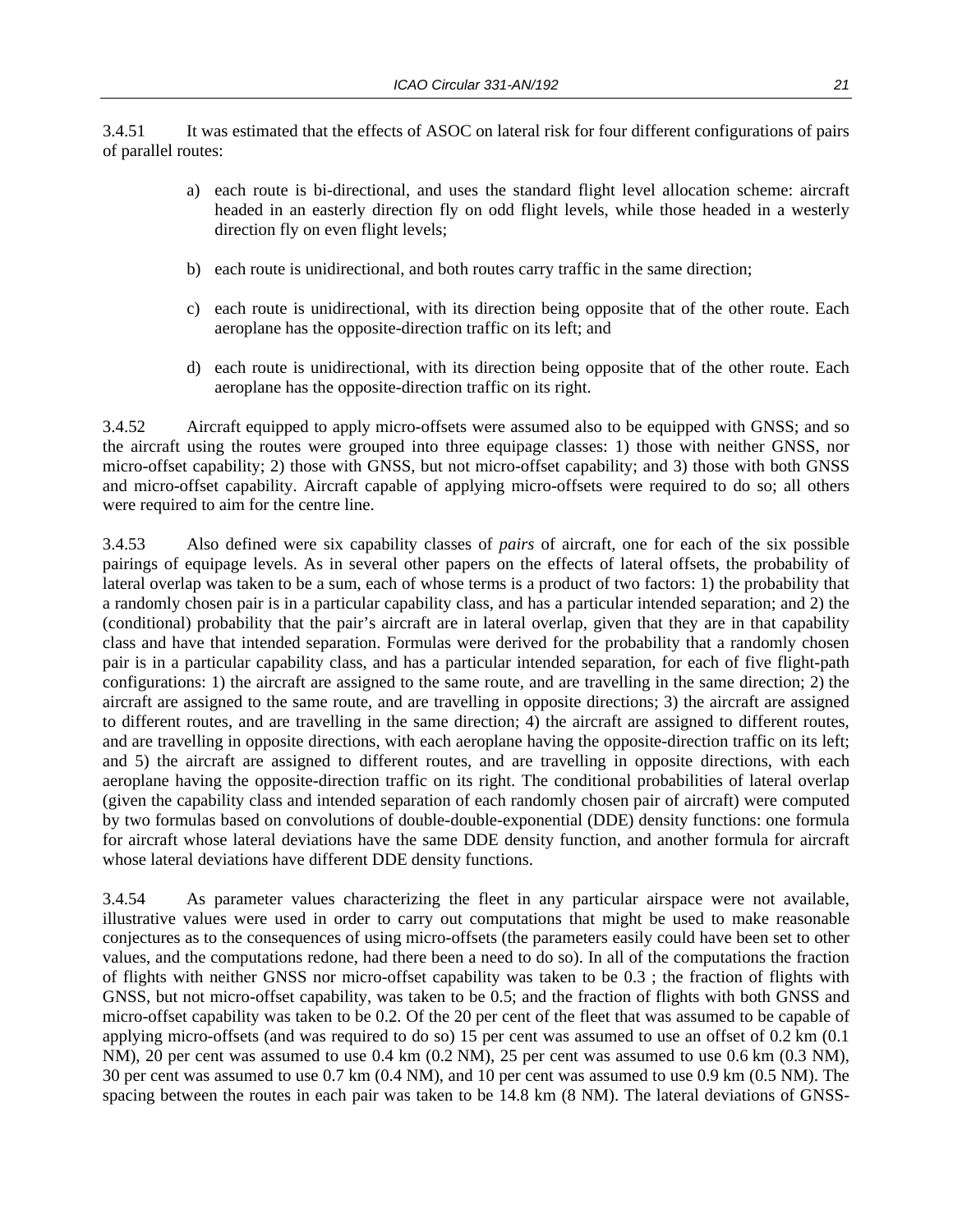equipped aircraft, from their intended paths, were assumed to be less than 0.28 km (0.15 NM) during 95 per cent of their flight time. The 95 per cent lateral containment distance for non-GNSS-equipped aircraft was assumed to be 2 NM. Both GNSS flights and non-GNSS flights were assumed to commit atypical navigation errors during 0.01 per cent of flight time. The wingspan of a "typical" aeroplane was conservatively assumed to be 0.05 km (0.03 NM).

3.4.55 For each of the four route configurations, percentage changes were computed in collision rates, due to the use of micro-offsets. In all four cases, the use of micro-offsets reduces the rate of collisions due to the loss of planned longitudinal separation, by 38.19 per cent. For aircraft travelling on unidirectional routes, the use of micro-offsets also reduces, by 38.19 per cent, the rate of collisions due to the loss of planned vertical separation. For aircraft travelling on bi-directional routes, the use of offsets reduces the rate of collisions due to the loss of an even number of flight levels of vertical separation, by 38.19 per cent; and it reduces the rate of collisions due to the loss of an odd number of flight levels of planned vertical separation, by 41.04 per cent. For aircraft travelling in the same direction on the same flight level of adjacent routes, the use of micro-offsets increases, by 0.75 per cent, the rate of collisions due to the loss of planned lateral separation. For aircraft travelling in opposite directions on the same flight level of adjacent parallel routes, and having opposite-direction traffic on the left, the use of offsets reduces the rate of collisions due to the loss of planned lateral separation, by 2.85 per cent. For aircraft travelling in opposite directions on the same flight level of adjacent parallel routes, and having opposite-direction traffic on the right, the use of offsets increases the rate of collisions due to the loss of planned lateral separation, by 4.36 per cent.

3.4.56 SASP concluded that the use of micro-offsets had significant potential to reduce rates of collision due to the loss of planned vertical separation, and that these potential reductions were likely, in most airspaces, to outweigh by far the slight increases in lateral risk that they might cause for certain route configurations.

#### **SASP-WG/WHL/19 Meeting, May 2011**

3.4.57 At its meeting of November 2010, SASP recognized that some air navigation service providers were considering the implementation of pairs of continental routes having spacings of 11.1 or 12.9 km (6 or 7 NM). These routes were to be restricted to aircraft that met the standard for RNP 1. Therefore, the panel asked for the ASOC computations to be redone with these two spacings and with the non-GNSS aircraft assumed to have 95 per cent containment of lateral errors within 1.9 km (1 NM) of the aircraft's intended path. Documentation at the May 2011 meeting provided those computations (ref. 38).

3.4.58 The method used in the documentation from the May 2011 was identical to the method used in the meeting of November 2009 (ref. 32). Using the revised parameter values in its calculations, the paper produced similar results.

3.4.59 As in the documentation from the SASP-WG/WHL/1, the SASP-WG/WHL/19 estimated percentage changes in risk for each of four route configurations. The use of micro-offsets reduces, by 36.28 per cent, the rate of collisions due to the loss of planned longitudinal separation. For aircraft traveling on unidirectional routes, the use of micro-offsets also reduces, by 36.28 per cent, the rate of collisions due to the loss of planned vertical separation. For aircraft traveling on bi-directional routes, the use of micro-offsets reduces by 36.28 per cent the rate of collisions due to the loss of an even number of flight levels of vertical separation, and reduces by 38.87 per cent the rate of collisions due to the loss of an odd number of flight levels of planned vertical separation. For aircraft traveling in the same direction on the same flight level of adjacent routes, the use of micro-offsets increases the rate of collisions due to the loss of planned lateral separation by negligibly small percentages: 0.04 per cent when the route spacing is 12.9 km (7 NM), and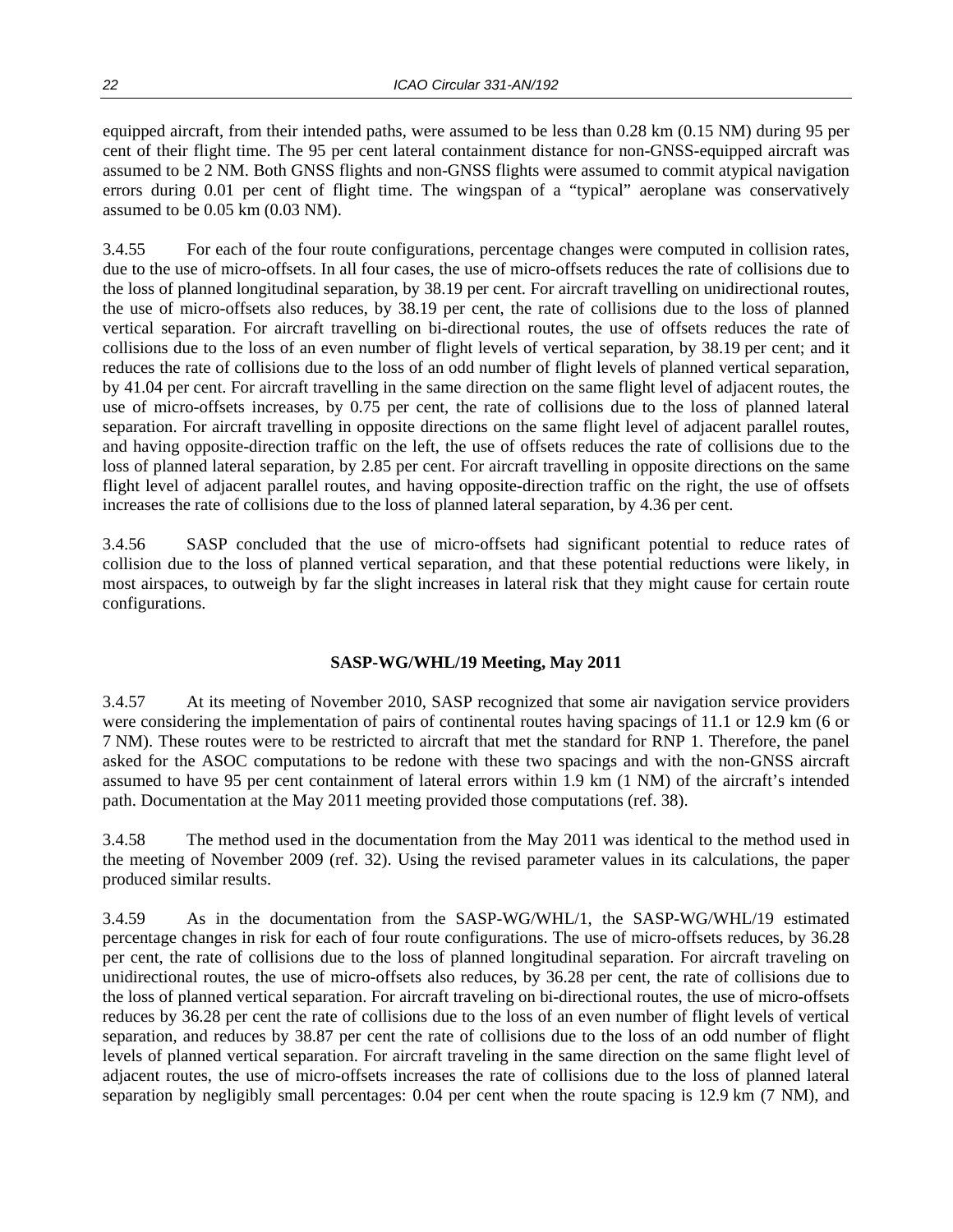0.07 per cent when the route spacing is 11.1 km (6 NM). For aircraft travelling in opposite directions on the same flight level of adjacent parallel routes, and having opposite-direction traffic on the left, the use of offsets reduces the rate of collisions due to the loss of planned lateral separation, by approximately 2 per cent: 1.66 per cent when the route spacing is 12.9 km (7 NM), and 1.95 per cent when the spacing is 11.1 km (6 NM). For aircraft traveling in opposite directions on the same flight level of adjacent parallel routes, and having opposite-direction traffic on the right, the use of offsets increases the rate of collisions due to the loss of planned lateral separation, by approximately 2 per cent: 1.77 per cent when the route spacing is 12.9 km (7 NM) and 2.13 per cent when the route spacing is 6 NM.

#### **3.5 SAFETY ASSESSMENT FOR SLOP ON INTERSECTING TRACKS**

3.5.1 This section summarizes the SASP safety assessment for the use of strategic lateral offsets on intersecting tracks. For the intersecting tracks case, emphasis has been on examining the increase, if any, in lateral collision risk due to the use of lateral offsets. Some consideration of the effect (reduction) on vertical and longitudinal collision risk was included in reference 15.

3.5.2 Analyses have been performed for two methods of applying lateral separation on intersecting tracks, namely the area of conflict method and the protected region of airspace method. The analyses described below in sections 3.5.4 to 3.5.35 are based on the former method whereas the analysis in section 3.5.36 is based on the latter.

3.5.3 Lateral collision risk on intersecting tracks varies with the track intersection angle, the nominal aircraft speeds and the offset scenario. In order to limit the number of angles and speed combinations to be evaluated for each offset scenario, the methodology used was first to determine the angle(s) and speed combination(s) for which the intersecting-tracks lateral collision risk without lateral offsets was the largest and next to evaluate the offset scenarios only for those angle(s) and speed combination(s).

#### **SASP-WG/WHL/4 Meeting, November 2003 and SASP-WG/WHL/5 Meeting, May 2004**

3.5.4 An initial analysis for RNAV 10 (RNP 10) navigational performance only based on the area of conflict method was presented in a paper at the SASP-WG/WHL/4 meeting (ref. 15). A paper at the SASP-WG/WHL/5 (ref. 18) considered three (typical) navigational performance cases. Both papers used intersecting-tracks lateral collision risk estimates without offsets from reference 53. The calculations assumed that both the along-track and across-track navigational error distributions were double exponential with the standard deviations derived from the 95 per cent containment values, i.e.

a) 7.4 km (4 NM) containment (95%):  $\sigma_{across} = \sigma_{along} = 3.50$  km (1.888 NM);

- b) 18.5 km (10 NM) containment (95%):  $\sigma_{across} = \sigma_{along} = 8.74$  km (4.721 NM); and
- c) 37 km (20 NM) containment (95%):  $\sigma_{across} = \sigma_{along} = 17.49$  km (9.442 NM).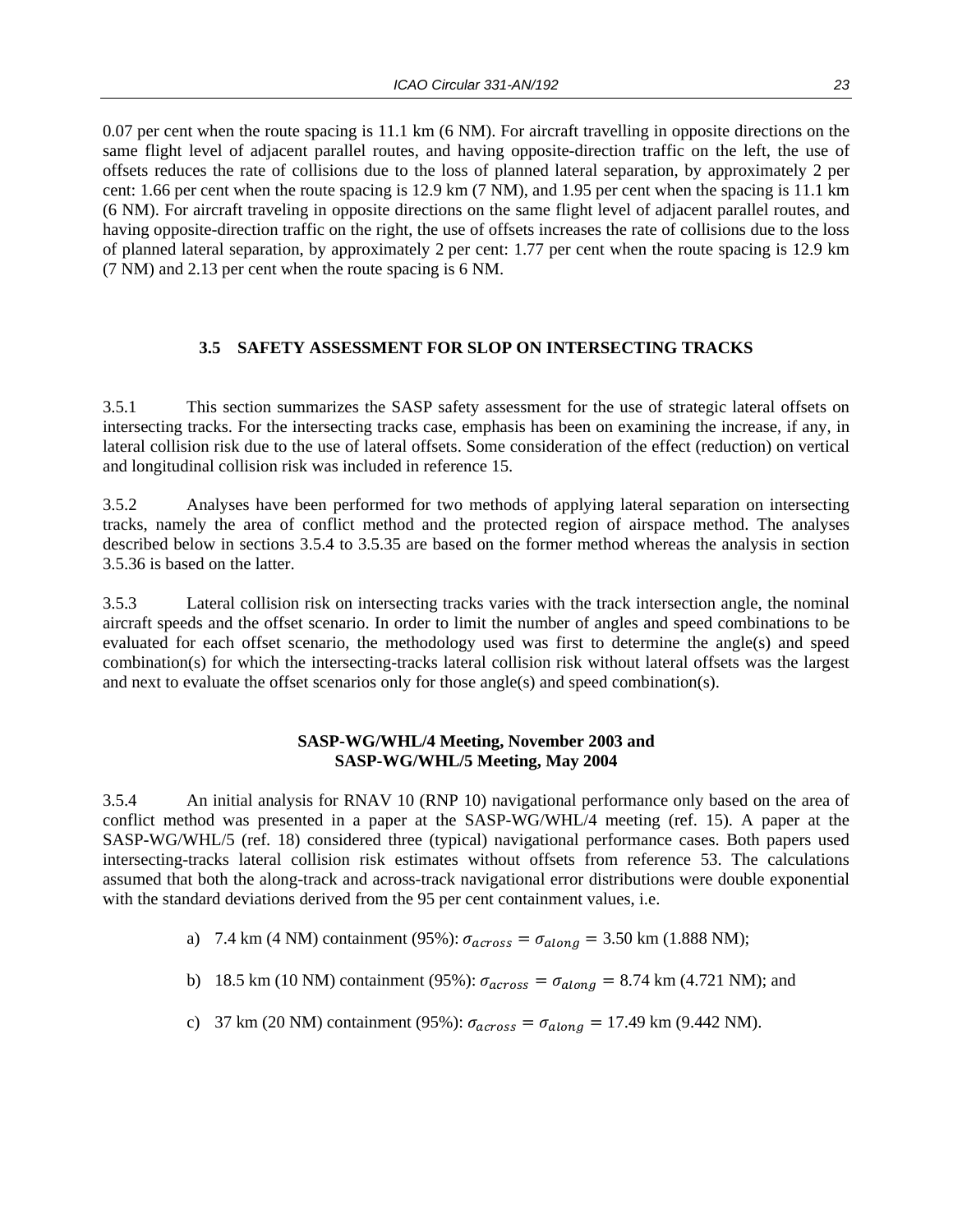3.5.5 points, defined as the points on a track where the perpendicular distance to the other track is equal to the lateral separation minimum. See Figure 3-2. Lateral separation is achieved by the7 controller ensuring that two aircraft will not be simultaneously within the area of conflict at the same level (ref. 53). The methodology assumes distance reporting with a maximum reporting interval  $(T)$  dependent on the value of the separation minimum. The area of conflict is a quadrilateral, the corners of which are known as lateral separation



**Figure 3-2: Lateral separation points and the area of conflict** 

3.5.6 The collision risk assessment utilized the following collision risk model:

$$
CR(t_0, t_1) = 2.NP. \int_{-\infty-\alpha t_0}^{\infty} \int_{0}^{t_1} HOP(t | V_1, V_2) P_z(h(t)) \left( \frac{2V_{rel}}{\pi \lambda_{xy}} + \frac{|\overline{z}|}{2 \lambda_z} \right) g_1(V_1) g_2(V_2) dt. dV_1 dV_2 \tag{3.5.1}
$$

The model calculates the collision risk  $CR(t_0, t_1)$ , expressed in fatal accidents per flight hour, over a suitable time interval  $[t_0, t_1]$ .

3.5.7 and dimensions  $(V_1, V_2, V_{rel}, |z|, \lambda_x, \lambda_z)$ , aircraft speed error probability densities  $(g_1(V_1), g_2(V_2))$ , the probability of vertical overlap  $(P_z(h(t)))$ , and the number of aircraft pairs passing an intersection per flight hour (*NP*). See reference 53. Most of the parameters in equation 3.5.1 above have their usual meaning, e.g. aircraft speeds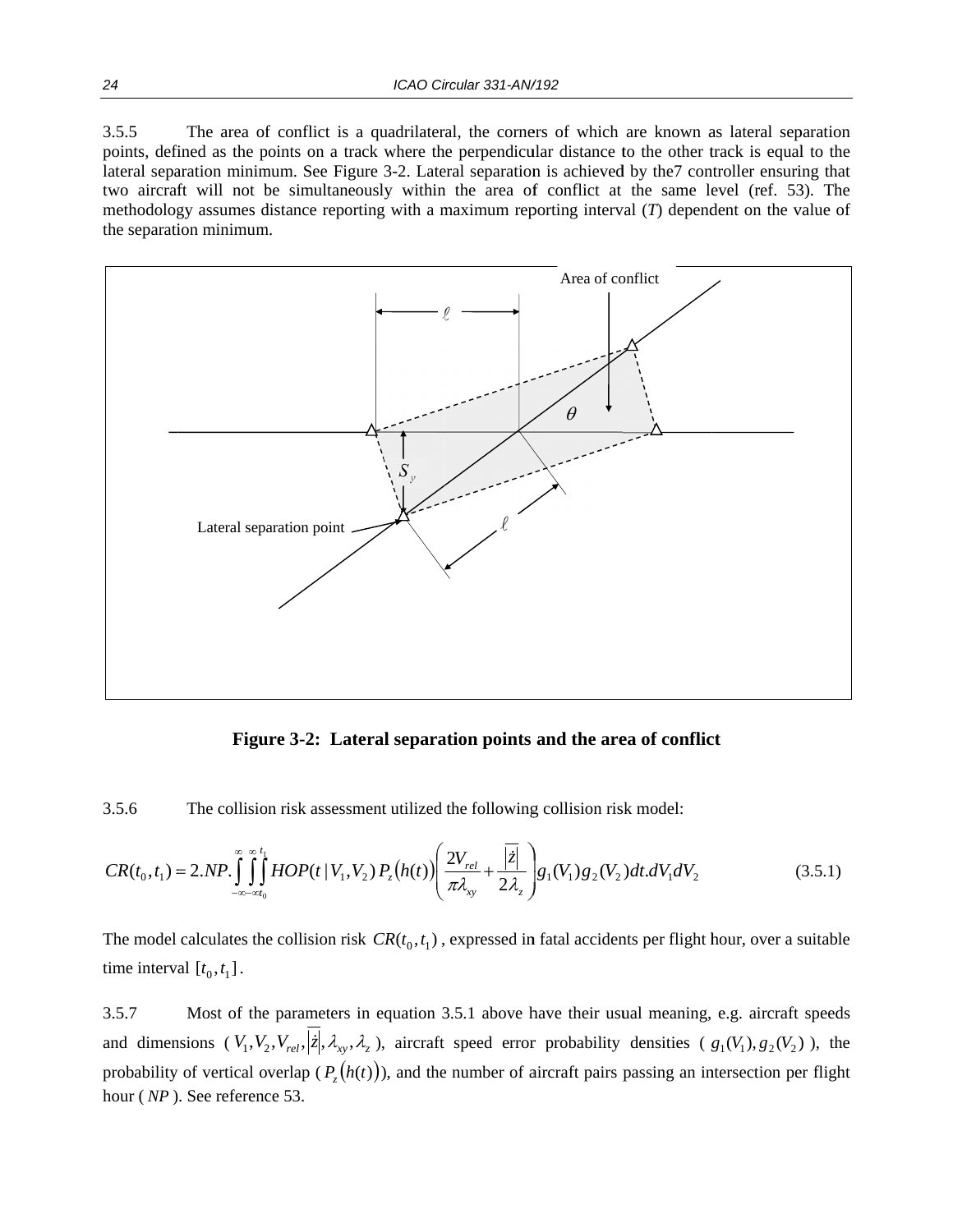3.5.8  $HOP(t | V_1, V_2)$  of horizontal overlap at time given the aircraft speeds  $V_1$  and  $V_2$ . Apart from its dependence on time *t* and the aircraft speeds  $V_1$  and  $V_2$ , the horizontal overlap probability  $HOP(t | V_1, V_2)$  depends critically on the along-track and across-track navigational error distributions, the intersection angle  $\theta$ , and the distances of the two aircraft to the intersection at time  $t_0$ . These initial distances to the intersection can be expressed in terms of the reporting interval  $T$  and some other quantities. Lateral offsets enter into the nominal initial (and subsequent) locations of the two aircraft. The main parameter of the collision risk model in equation 3.5.1 is the conditional probability

#### Lateral collision risk without SLOP

3.5.9 of conflict and one aircraft leaving the area of conflict as another one is entering (see Figure 3-3.) Risk computations were carried out for intersection angles between 15 and 165 degrees and all combinations of the following nominal speeds for the two aircraft: 300, 480, and 600 knots (kts). Two different cases were considered in reference 53, namely both aircraft approaching the area



**Figure 3-3.** Aircraft approaching and leaving the area of conflict.

3.5.10 of 15 degrees. Risk estimates were approximately four orders of magnitude less than the TLS of  $5\times10^{-9}$  fatal aircraft accidents per flight hour for the combination of a 55.5 km (30 NM) lateral separation minimum 7.4 km (4 NM) containment (95per cent), and 14-minute reporting interval. Risk estimates were less than the TLS for the combination of a 93 km (50 NM) lateral separation minimum, 19 km (10 NM) containment (95 per cent) and 27-minute reporting interval. (No risk computations were performed in reference 53 for the 37 km (20 NM) (95per cent) containment value, but this case was included in the SLOP risk assessment later (ref 18).) If both aircraft were approaching the area of conflict, the risk was largest at an intersection angle

3.5.11 generally largest at 135 degrees. However, when aircraft deviations had 7.3 km (4 NM) containment the leaving aircraft had a nominal speed of 300 kts and the entering aircraft had a nominal speed of 600 kts, the maximum occurred at 97 degrees. Risk estimates were two to three orders of magnitude less than the TLS of  $5 \times 10^{-9}$  fatal aircraft accidents per flight hour for the combination of a 30 NM lateral separation minimum, 4 NM containment (95 per cent), and 14 minute reporting interval. Risk estimates were also less than the TLS If one aircraft was leaving the area of conflict as another one was entering, the risk was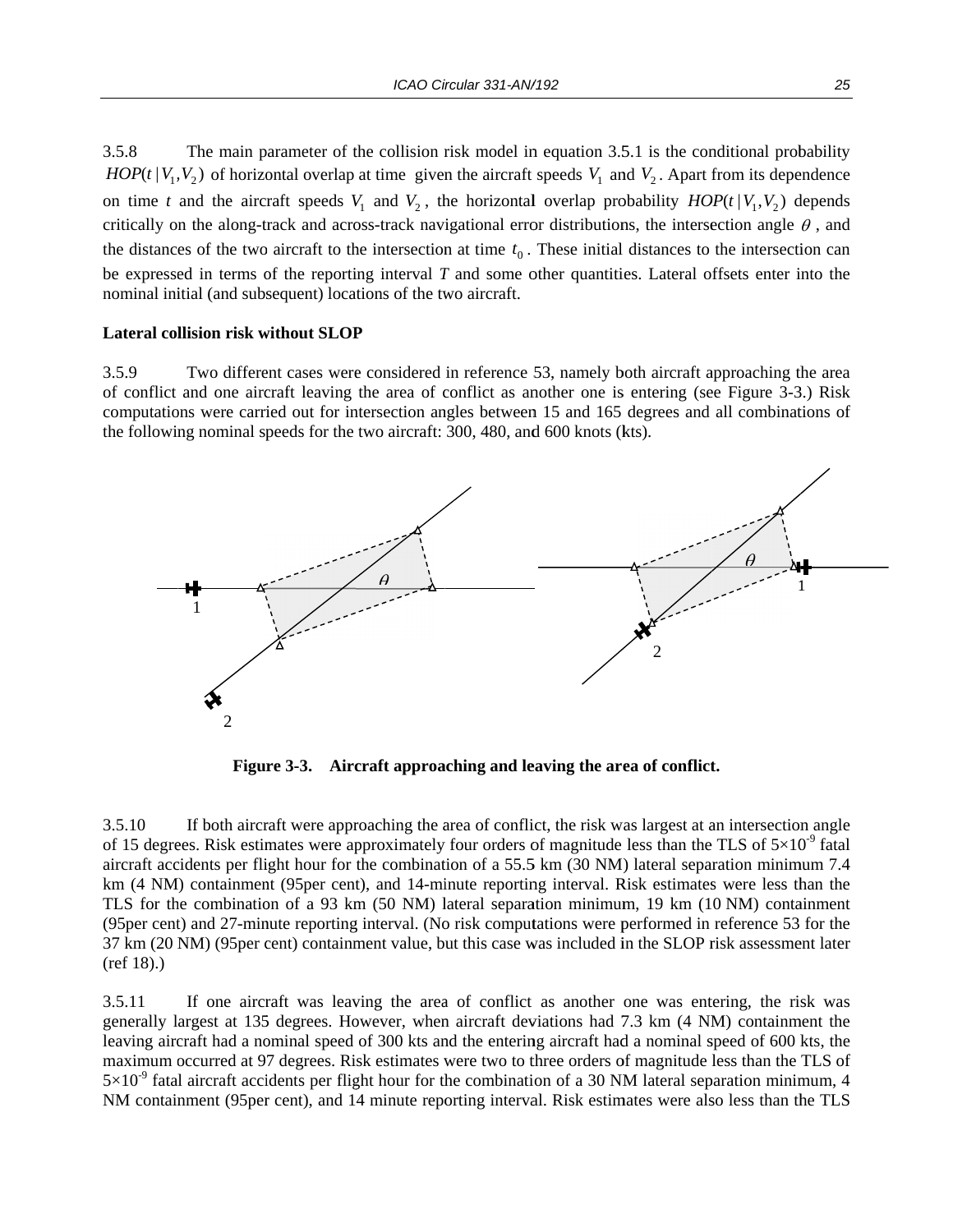for the combination of a 50 NM lateral separation minimum, 19 km (10 NM) containment (95per cent), and 27-minute reporting interval. (No risk computations were performed for the 37 km (20 NM) (95per cent) containment value in reference 53.)

#### **Lateral collision risk with SLOP**

3.5.12 Thus, the lateral separation scenario without SLOP that showed the largest risk was the scenario in which two aircraft were on intersecting tracks differing by 135 degrees, with one aircraft just exiting the area of conflict while the other was just entering, with both aircraft at the same flight level. This situation is possible because of the hemispherical rule and is shown graphically in Figure 3-3. The figure also shows how lateral offsets to the right of track may increase or reduce the separation, dependent on whether the inbound (or outbound) aircraft has the other aircraft on the right or left.

3.5.13 References 15 and 18 presented intersecting-track lateral collision risk results for the above scenario with SLOP for offsets of 1.9 km (1 NM) or 3.7 km (2 NM) to the right of track. Reference 18 is an expanded version of reference 15. The collision risk model used for the SLOP calculations was the same as in equation (3.7.1), but with the offsets added to the aircraft's initial positions. The model was then run in the usual manner starting from the translated initial aircraft positions at time  $t_0$ .

3.5.14 The results in tables 3-1 to 3-3 in the attachment below have been reproduced from reference 18. In the tables, a positive offset should be taken to mean "towards the other track", reducing the lateral separation between the aircraft (cf. figure 3-3, upper diagram) and a negative offset should be understood as "away from the other track", increasing the lateral separation (cf. Figure 3-3, lower diagram). In other words, a positive offset increases the lateral collision risk while a negative offset decreases the lateral collision risk.

3.5.15 The last column in each table shows "risk ratios", i.e. ratios between the lateral collision risks when offsets are used and when offsets are not used. Notice that the risk ratios are larger than one in the upper half of each table where the offsets are positive, i.e. are reducing the lateral separation and thus increasing the risk. Similarly, the risk ratios are smaller than one in the lower half of the table where the offsets are negative, i.e. are increasing the lateral separation and thus decreasing the risk. Not surprisingly, the largest risk ratios occur when both aircraft have the maximum offset of  $+3.7$  km (2 NM).

3.5.16 The impact of SLOP on the intersecting-tracks lateral collision risk may now be assessed on the basis of the three tables in an absolute sense as well as in a relative sense. An absolute assessment involves comparing the risk estimates in the third column of the tables with the TLS. Notice that the risk unit used in the three tables is fatal accidents per billion flight hours. The converted value of the TLS is five fatal accidents per 1 000 million flight hours, i.e. all risk estimates should be less than five in the tables' risk unit. It follows from the tables that for the 55.5 km (30 NM) separation minimum and 4 NM containment (95 per cent) as well as for the 185 km (100 NM) separation minimum and 37 km (20 NM) containment (95 per cent), all risk estimates are below the converted upper limit of five (fatal accidents per billion flight hours). There are six individual cases in table 3-2 for the 93 km (50 NM) separation minimum and 19 km (10 NM) containment (95 per cent) where the upper limit of 5 (fatal accidents per billion flight hours) is exceeded, namely for the offset combinations ranging from  $(+1, +1)$  to  $(+2, +2)$ . However, the lateral collision risk without offsets is also relatively high in table 3-2. In a relative sense, the highest risk ratios occur for the 30 NM separation minimum and 7.3 km (4 NM) containment (95 per cent).

3.5.17 In practice, all the different offset combinations would be expected to be used, and averaging the individual risk estimates over the various offset combinations is appropriate. The computed averages are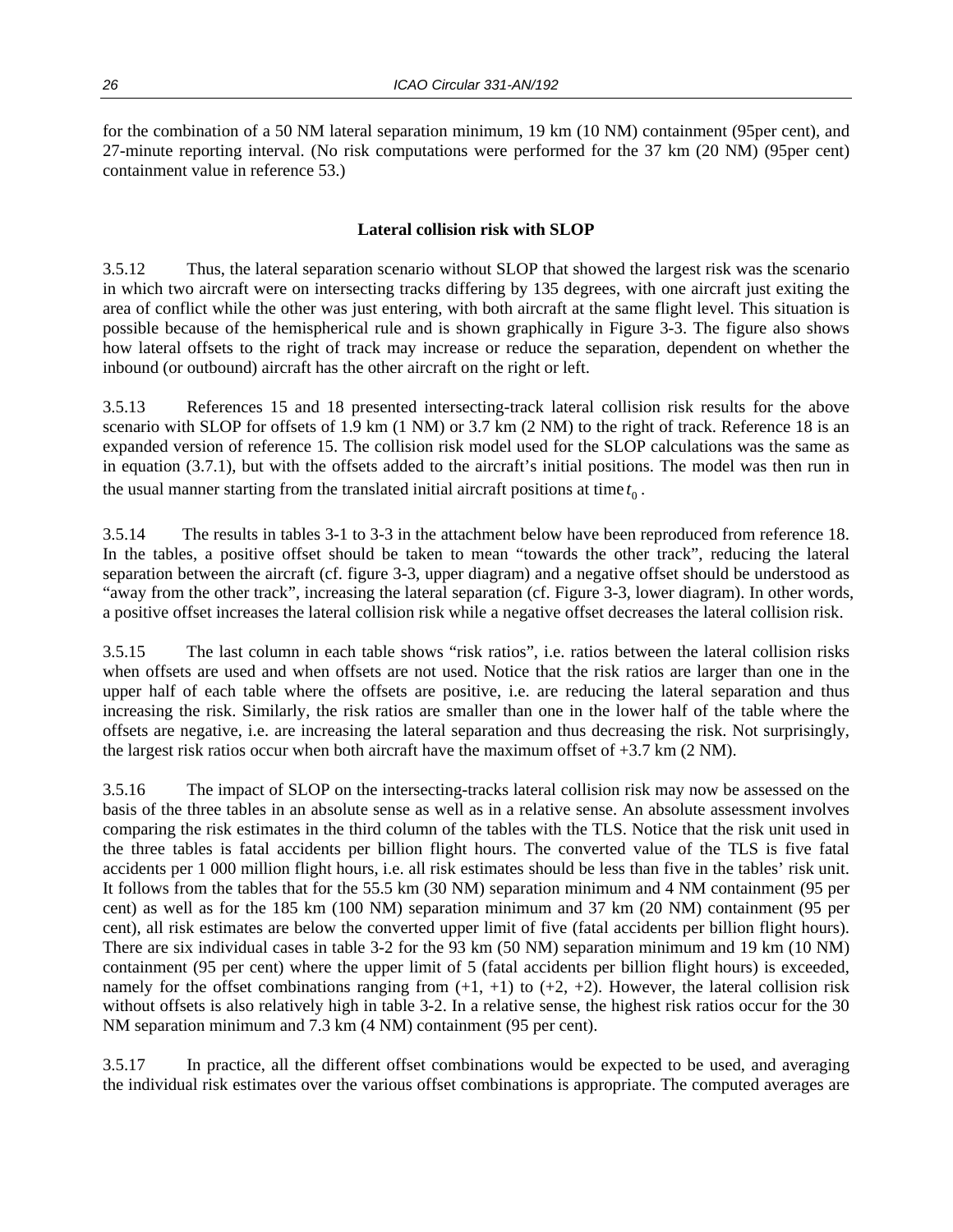shown in the last row of each table and are seen to be less than the upper limit of five fatal accidents per billion flight hours.

3.5.18 In addition to the lateral risk ratios reproduced in Tables 3-1 to 3-3, of documentation from the SASP-WG/WHL/5 meeting (ref. 18) included some longitudinal and vertical risk ratios as well as combined risk ratios. The largest combined risk ratio was found to be 1.040 for the 93 km (50 NM) separation minimum and 19 km (10 NM) containment (95 per cent), i.e. an increase in the overall collision risk by only a few percentage points.

#### **SASP-WG/WHL/18 Meeting, November 2010**

3.5.19 The subject of the impact of lateral offsets on intersecting-tracks lateral collision risk was discussed at the SASP-WG/WHL/17 meeting in May 2010. During the discussion, reference was made to the analyses summarized in section 3.5.1 above and the mathematicians' subgroup was requested to perform a similar analysis for RNAV 2 navigation performance and micro offsets in one tenth of a nautical mile up to a maximum of 0.9 km (0.5 NM). See operational requirement 22 in reference 58.

3.5.20 Documentation for the SASP-WG/WHL/18 meeting provided the requested analysis (ref. 35). The same approach was followed as in references 15 and 18 to limit the number of cases to be evaluated, i.e. it was first determined which combinations of intersection angle and aircraft speed gave the largest collision risk without the use of lateral offsets. Lateral collision risk when SLOP is used was then computed only for the pertinent combination(s). The same collision risk model of equation 3.5.1 was also used but with the navigational error distributions and parameter values adapted to the RNAV 2 navigation specification and separation minimum.

3.5.21 The collision risk calculations considered typical navigational errors only. The calculations assumed that for the given PBN navigation specification the along-track and across-track navigational error distributions were the same. In conformity with a decision of the mathematicians' subgroup, reached at the SASP-WG/WHL/18 meeting (ref. 54), RNAV navigational errors were modelled with a double exponential probability distribution and the standard deviation was determined from the 95 per cent containment requirement as  $\sigma_{across} = \sigma_{along} = 0.944$  NM.

#### **Lateral collision risk without SLOP**

3.5.22 The first step was to compute intersecting-track lateral collision risk without the use of lateral offsets for intersection angles between 5 degrees and 175 degrees inclusive. Nine different combinations of nominal aircraft speed were evaluated for each intersection angle, as the speed of each aeroplane in a pair was taken to be 300, 480, or 600 kts. An intersecting-track lateral separation minimum of 27.8 km (15 NM) was used for the analysis involving RNAV 2 aircraft, as was the case in reference 58. Following reference 18, computations were performed only for the case in which one aircraft is leaving the area of conflict as another one is entering it, since this case had given larger risks than the case in which both aircraft were approaching the area of conflict.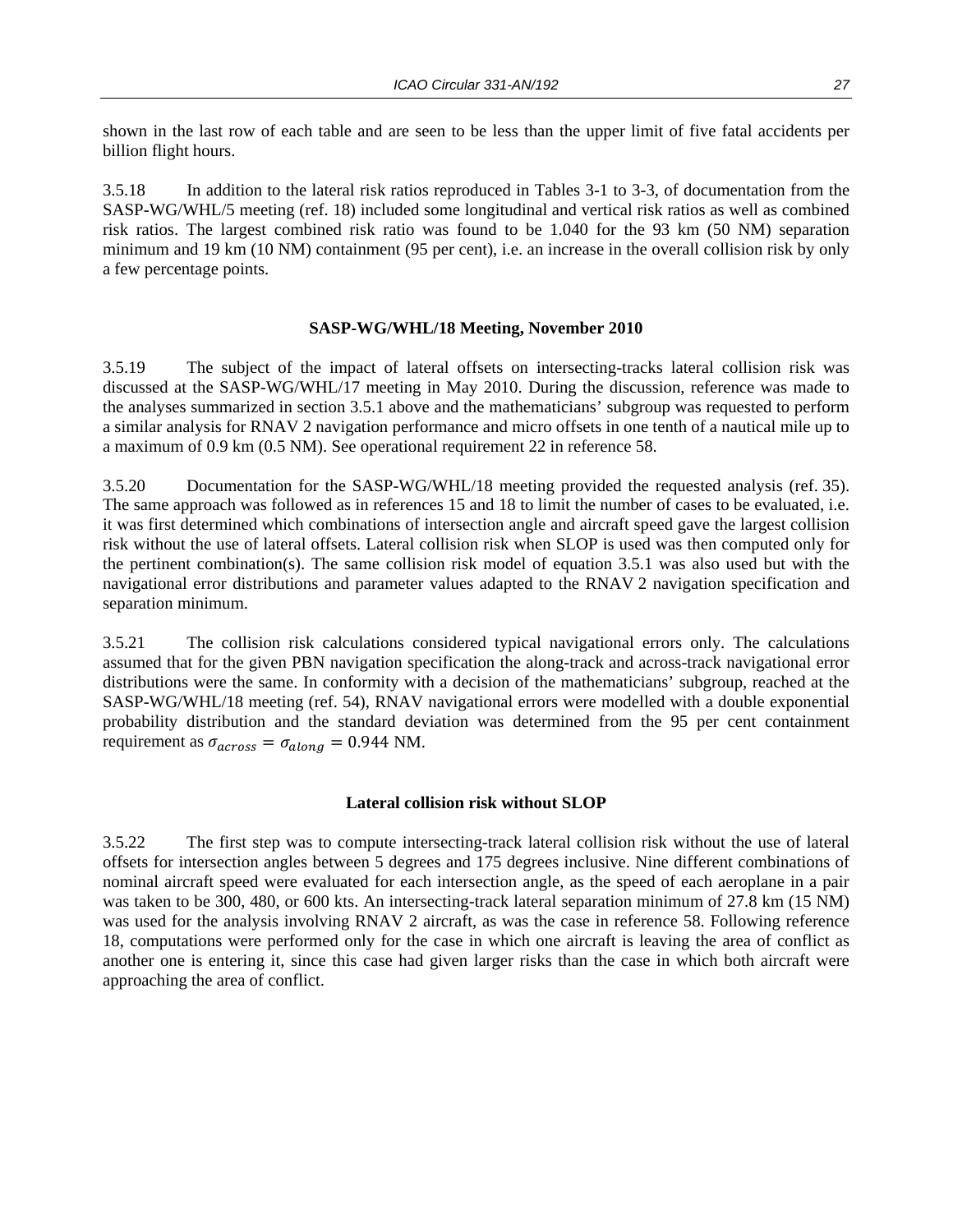3.5.23 It should be noted that when the area-of-conflict method is utilized (paragraph 3.5.2.2 and figure 3-2) the intersecting-track lateral risk depends on the reporting times of the aircraft. The (initial) computations assumed a reporting interval *T* of 14 minutes, i.e. the same value as used for the 4 NM 95 per cent navigational accuracy case in reference 18.

3.5.24 The greatest collision risk was found for each combination of nominal aircraft speeds at an intersection angle of 95 degrees. Unfortunately, it was also found that the estimated lateral collision risk exceeded the TLS of  $5\times10^{-9}$  fatal accidents per flight hour for many intersection angles when the nominal speed of the outbound aircraft was 300 kts. The lateral risk then increased with the nominal speed of the inbound aircraft.

3.5.25 Therefore, the computations without lateral offsets were repeated using a reporting interval of  $T = 10$  minutes rather than the previously used 14 minutes. The newly computed risk estimates showed that the TLS of  $5\times10^{-9}$  fatal accidents per flight hour was then well met for all intersection angles and nominal speed combinations of the two aircraft. The greatest risk continued to be found at a 95 degrees intersection angle.

#### **Lateral collision risk with SLOP**

3.5.26 The effect of using lateral offsets in increments of one tenth of a nautical mile, up to a maximum of 0.9 km (0.5 NM) to the right of track was then evaluated for a 95 degree intersection angle only. The computations were restricted to lateral offsets of 0.2, 0.6 and 0.9 km (0.1, 0.3 and 0.5 NM). Table 3-4 shows the results of the computations for the least favourable combination of aircraft speeds, i.e. 300 kts for the outbound aircraft and 600 kts for the inbound aircraft. In the same manner as in section 3.5.2, a positive offset should be taken to mean "towards the other track" whereas a negative offset means "away from the other track". Recall Figure 3-3 above. Thus, a positive offset reduces the lateral separation of the tracks while a negative offset increases the lateral separation. Consequently, a positive offset increases the lateral collision risk while a negative offset decreases the lateral collision risk.

3.5.27 It follows from table 3-4 that all the risk estimates but one are less than the TLS of  $5\times10^{-9}$  fatal aircraft accidents per flight hour. Not surprisingly, the exception concerns the case in which both aircraft have the maximum offset of  $+ 0.9$  km (0.5 NM) towards each other. In fact, the TLS is exceeded marginally by a little less than 4 per cent. The average lateral collision risk over all 32 offset scenarios from table 3-4 amounts to  $2.90\times10^{-9}$  fatal accidents per flight hour and meets the TLS. The average risk when lateral offsets are used is approximately 6 per cent larger than the lateral collision risk without the use of lateral offsets.

3.5.28 The last column in table 3-4 shows risk ratios, i.e. ratios between the lateral collision risks when offsets are used and when offsets are not used. Notice that the risk ratios are larger than one in the upper half of the table where the offsets are positive, i.e. are reducing the lateral separation and thus increasing the risk. Similarly, the risk ratios are smaller than one in the lower half of the table where the offsets are negative, i.e. are increasing the lateral separation and thus decreasing the risk.

3.5.29 The SASP-WG/WHL/18 meeting (ref. 35) also presented results for the more favourable aircraft speed combinations of 480 and 600 kt, for each of the inbound and outbound aircraft, and for the original reporting interval of 14 minutes (rather than the reduced interval of 10 minutes). Although the relative effect, as measured by the risk ratios was larger for these two cases, in an absolute sense, all collision risk estimates were well below the TLS.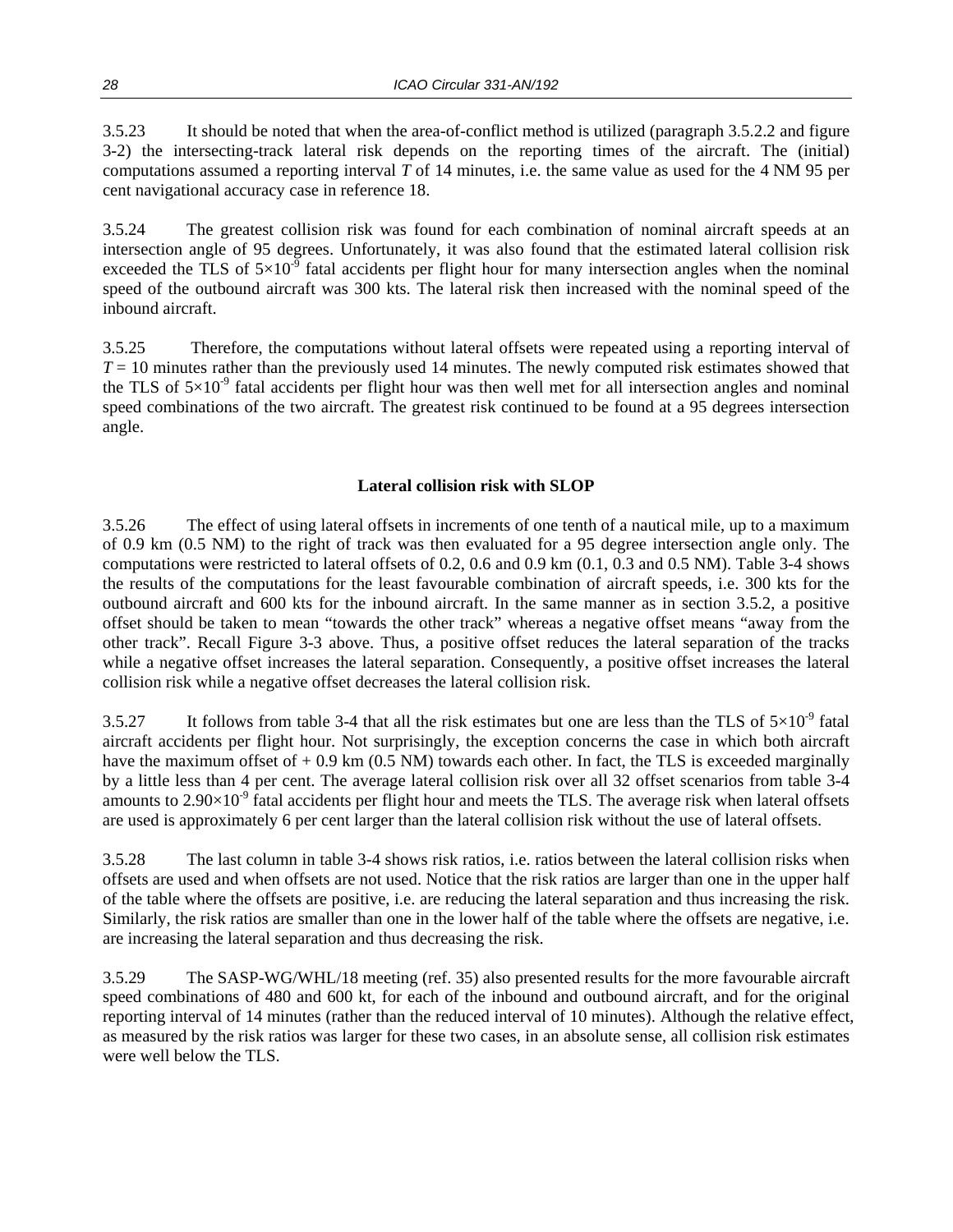3.5.30 Having shown that risk estimates for aircraft assigned to intersecting tracks are less than the TLS when the aircraft meet RNAV 2 and use micro-offsets, the separation minimum is 27.8 km (15 NM), and the separation is applied through the "area of conflict" method, concluded that the use of micro-offsets under those conditions would be acceptably safe.

#### **SASP-WG/WHL/19 Meeting, May 2011**

3.5.31 Following the presentation at the SASP-WG/WHL/18 meeting (ref. 35), SASP required further work on the effect of micro-offsets on intersecting-track lateral collision risk for RNAV 2 aircraft and a 15 km (8 NM) lateral separation minimum, as well as for RNP 1 aircraft and 11.1 and 13 km and (6 and 7 NM) lateral separation minima.

3.5.32 Documentation at the SASP-WG/WHL/19 meeting addressed this further work (ref. 39). The objective was to use the same methodology as in references 15, 18, and 35, i.e. to first determine the angle(s) and speed combination(s) for which the intersecting-tracks lateral collision risk without lateral offsets is the largest and to next evaluate the offset scenarios only for those angle(s) and speed combinations(s).

3.5.33 However, it was found that, for many intersection angles, the lateral risk when offsets were not used did not meet the TLS. In this context, it is worth noting that, according to reference 39, computations had not yet been carried out for intersecting-track lateral risk when the aircraft met RNAV 2 or RNP 1, the separation minima were 14.8 km (8 NM) (for RNAV 2) and 6 (or 7) NM (for RNP 1), and the area-ofconflict method was used to apply lateral separation. Recall also that the RNAV 2 calculations in reference 35 were based on a much larger lateral separation minimum of 27.8 km (15 NM).

3.5.34 As was noted in 3.5.2 and 3.5.3, one of the factors that influences the intersecting-track lateral collision risk under the area of conflict scenario is the length of the reporting interval *T*. Within certain limits, it is possible to reduce the risk estimates by more frequent position reporting, i.e. by reducing the reporting interval. Rather than making unjustified choices concerning operationally useful reporting intervals, the author of reference 39 chose to seek advice from operational experts at the SASP-WG/WHL/19 meeting before performing the intended lateral offset calculations, and simply to present the results of the calculations which assumed that lateral offsets were not used.

3.5.35 Following the presentation of reference 39 at the SASP-WG/WHL/19 meeting, the SASP concluded that the analysis should not be pursued because the "area of conflict" method had been withdrawn from the PANS-ATM in favour of a method that requires a "protected region" of airspace on each side of the track of a reference aircraft (cf. paragraph 3.3.4). The mathematicians' subgroup was asked to consider whether SLOP analysis for the latter method would be required and, if necessary, to perform the pertinent analysis.

#### **SASP-WG/1 Meeting, November 2011**

3.5.36 Documentation at the SASP-WG/1 meeting assumed the use of the protected region of airspace method (ref. 48), and provided an assessment of the impact of both conventional offsets and micro-offsets (1, 2, and 0.1 NM – 0.5 NM, respectively). The paper covered the following cases, previously analysed for the area of conflict method in references 15, 18, 35, and 39:

a) RNAV 2, 27.8 km (15 NM) lateral separation minimum and micro-offsets;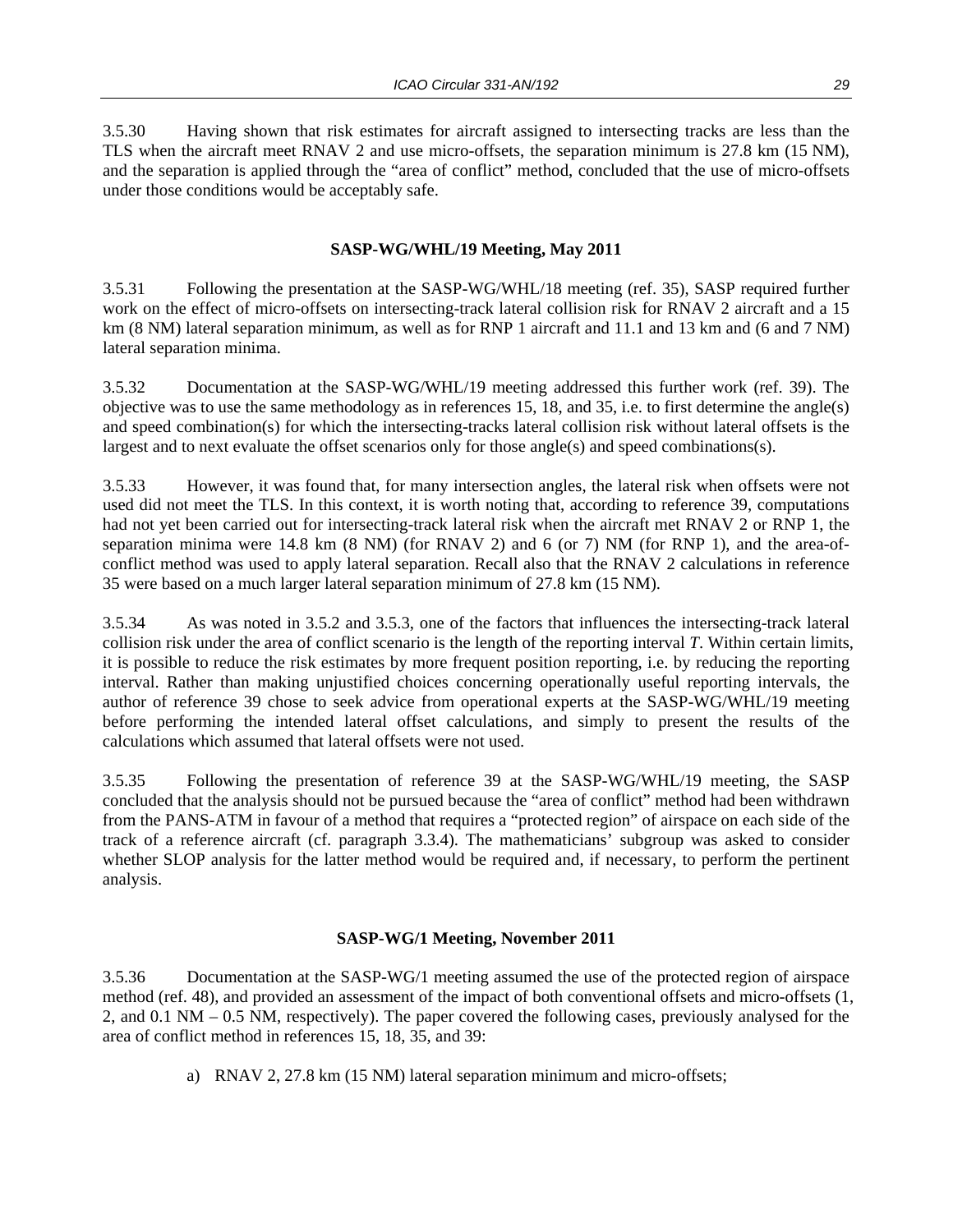- b) RNAV 2, 14.8 km (8 NM) lateral separation minimum and micro-offsets;
- c) RNP 1, 13 km (7 NM) lateral separation minimum and micro-offsets;
- d) RNP 1, 11.1 km (6 NM) lateral separation minimum and micro-offsets;
- e) RNP 4, 55.5 km (30 NM) lateral separation minimum and conventional offsets;
- f) RNP 4, 27.8 km (15 NM) lateral separation minimum and conventional offsets; and
- g) RNAV 10 (RNP 10), 93 km (50 NM) lateral separation minimum and conventional offsets.

3.5.37 The method of applying lateral separation to aircraft assigned to intersecting tracks, by using a protected region of airspace *S* on either side of the track of a reference aircraft (aircraft 1) was presented at the SASP-WG/WHL/13 (ref. 55). A second aircraft flying on an intersecting track, which does not have longitudinal or vertical separation from the reference aircraft, would be required to change flight level before entering the protected region, and not to return to the original level until clear of the protected region (see Figure 3-4). Unlike the area of conflict method, the method based on a protected region of airspace does not assume periodic distance reporting.



**Figure 3-4. Two aircraft are at the same flight level on intersecting tracks. To ensure separation aircraft 2 will be required to climb/descend at C and reach another level by its first lateral separation point (LSP). Similarly, once it has passed the track of aircraft 1, aircraft 2 can descend/climb only after reaching its second LSP. Position D shows where aircraft 2 would regain its original flight level.**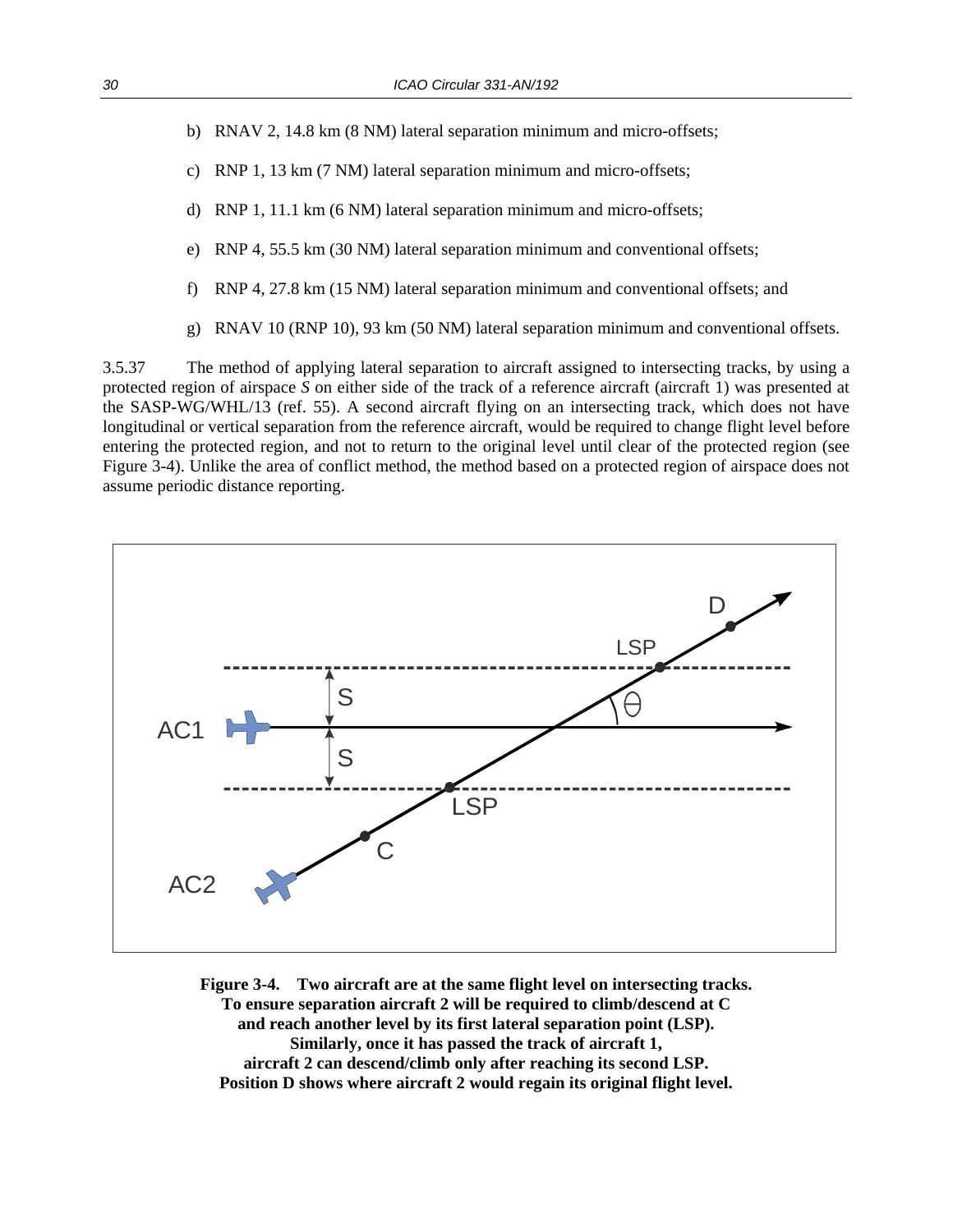3.5.38 The collision risk assessment for all the cases listed in paragraph 3.5.4.1 utilized the following collision risk model:

$$
CR(t_0, t_1) = 2.NP.\iint_{-\infty - \infty t_0}^{\infty t_1} HOP(t | V_1, V_2) P_z(h(t)) \left( \frac{2V_{rel}}{\pi \lambda_{xy}} + \frac{|\overline{z}|}{2\lambda_z} \right) g_1(V_1) g_2(V_2) dt. dV_1 dV_2 \quad (3.5.2)
$$

The model calculates the collision risk  $CR(t_0, t_1)$ , expressed in fatal accidents per flight hour, over a time interval  $CR(t_0, t_1)$  where at time  $t_0$  aircraft 2 is at some point with a lead distance to C corresponding to 10 minutes. Similarly, at time  $t_1$  aircraft 2 is at a distance beyond D corresponding to 10 minutes.

3.5.39 Although the form of the model in equation 3.5.2 looks the same as that of the model in equation 3.5.1 in section 3.5.2, the actual calculations are quite different, particularly with regard to the time interval  $[t_0, t_1]$  and the probability of vertical overlap over time,  $P_z(h(t))$ . Another major difference is that the form of the model in eq. (3.5.2) no longer depends on a periodic reporting interval *T*. See reference 55 for further details.

3.5.40 Most of the parameters in equation 3.5.2 above have their usual meaning, such as aircraft speeds and dimensions  $(V_1, V_2, V_{rel}, \vec{z} |, \lambda_x, \lambda_z)$ , aircraft speed error probability density functions  $(g_1(V_1), g_2(V_2))$ , the probability of vertical overlap  $P_z(h(t))$ , and the number of aircraft pairs passing an intersection per flight hour (*NP*). See references 53 and 55.

3.5.41 The main parameter of the collision risk model in equation 3.5.2 is  $HOP(t|V_1, V_2)$ , the conditional probability of horizontal overlap at time *t* given the aircraft speeds  $V_1$  and  $V_2$ . Apart from its dependence on  $t$ ,  $V_1$  and  $V_2$ , this depends critically on the along-track and across-track navigational error distributions and the distance of the reference aircraft (aircraft 1) to the intersection at time  $t_0$ .

3.5.42 The collision risk calculations performed for the "protected region" method (ref. 55) departed from those for the "area of conflict" method (ref. 53) in that the risk was calculated with different starting positions for the reference aircraft at time  $t_0$ , including positions on both sides of the intersection. For each intersection angle, a maximum collision risk was found over all starting positions of the reference aircraft, and over all combinations of aircraft ground speeds of 300, 480 and 600 kts.

3.5.43 To limit the number of scenarios that would have to be evaluated, intersecting-track lateral risk was calculated first for intersection angles between 5 degrees and 175 degrees, under the assumption that offsets were not used. The lateral offset calculations were then carried out only for the intersection angle which gave the largest risk for each of the seven combinations of navigation specification, separation minimum and conventional offset or micro-offset.

3.5.44 All collision risk calculations considered typical navigational errors only. The calculations assumed that for each PBN navigation specification the along-track and across-track navigational error distributions were the same. In conformity with the mathematicians' subgroup decision at the SASP meeting of November 2006 (ref. 54), RNAV navigational errors were modelled with a double exponential probability distribution with the standard deviation determined from the 95 per cent containment requirement and RNP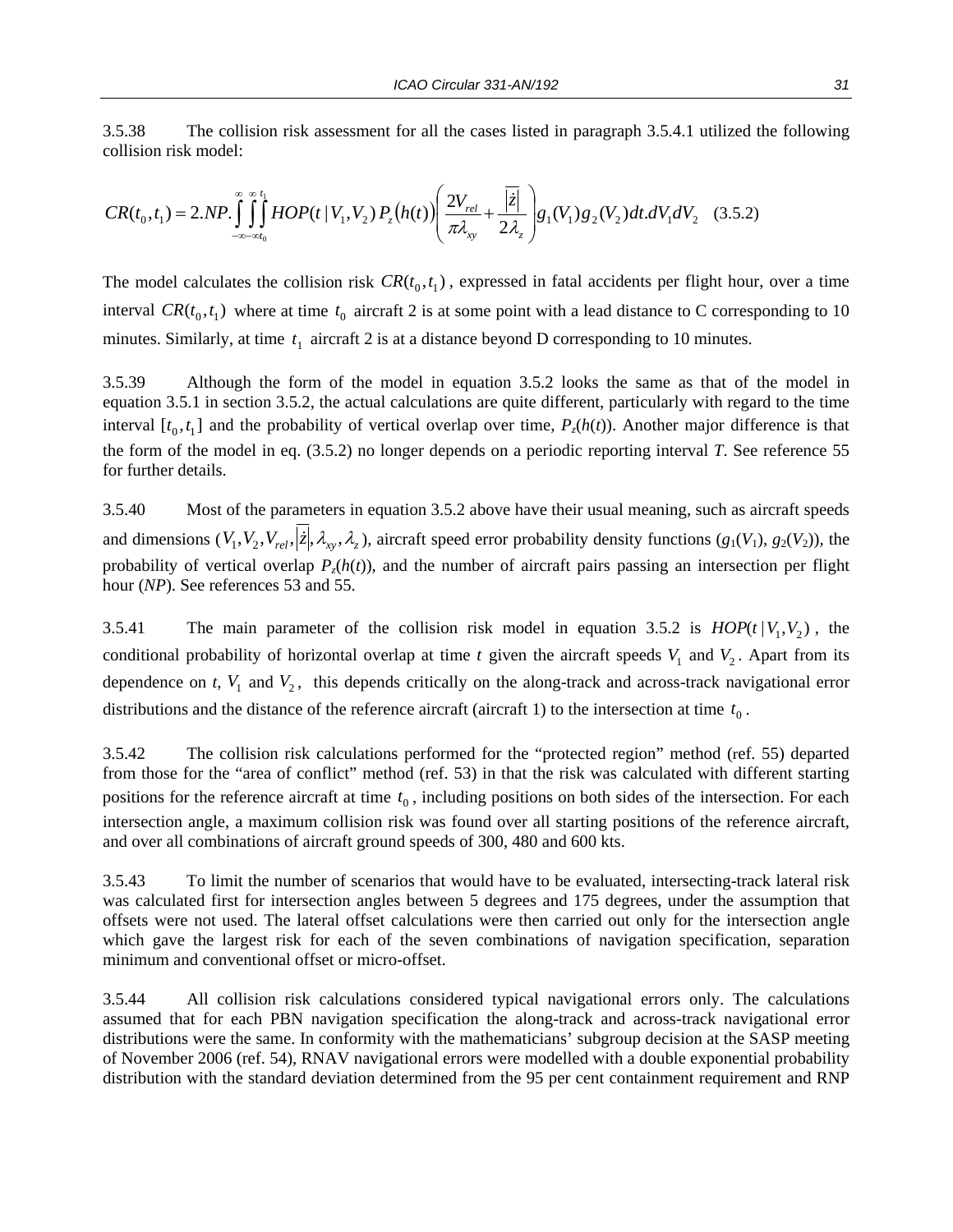navigational errors were modelled with a Gaussian probability distribution with the standard deviation determined from the 99.999 per cent containment requirement.

#### **RNAV 2**

3.5.45 For RNAV 2 aircraft whose assigned lateral separation is at least 27.8 km (15 NM), the largest intersecting-track risk, without the use of offsets (maximized over all starting positions of aircraft 1, and over all speed combinations of the two aircraft from 300, 480 and 600 kts), was found to be at a five-degree intersection angle. Thus, lateral offset calculations were performed for this intersection angle only and micro-offsets of 0.2, 0.6 and 0.9 km (0.1, 0.3 and 0.5 NM). Table 3-5 shows the resulting collision risk estimates together with "risk ratios" in the table's last column. As before, each risk ratio is the ratio of lateral risk when offsets are used to lateral risk when offsets are not used. The effect of the offsets on collision risk seems to vary with the magnitude of the offset of aircraft 1, which seems to be consistent with the methodology from reference 55, since this methodology maximizes the risk over the starting position of aircraft 1. Compared with the no-offsets case, the maximum increase in the risk is by a factor of approximately 2. Nonetheless, all the risk estimates for the offsets case remain at least an order of magnitude below the TLS of  $5\times10^{-9}$  fatal accidents per flight hour. The average risk ratio is 1.44 and the average risk over the various offset scenarios is  $2.24 \times 10^{-10}$  fatal accidents per flight hour.

3.5.46 For RNAV 2 aircraft whose lateral separation is at least 14.8 km (8 NM), the lateral risk when offsets are not used (maximized over all starting positions of aircraft 1, and over all speed combinations of the two aircraft) was found to meet the TLS of  $5\times10^{-9}$  fatal accidents per flight hour only for intersection angles between 30 degrees and 150 degrees inclusive.

3.5.47 Lateral offset calculations were then performed for three micro-offset distances (0.1 , 0.3 , and 0.5 NM), and for nine intersection angles, including small (5 and 15 degrees) and large (165 and 175 degrees) angles at which the TLS was not met when calculations assumed that offsets were not used. The resulting risk ratios are shown in table 3-6. They are very similar to those in table 3-5, for a 27.8 km (15 NM) lateral separation minimum. The effect of the offsets on collision risk again seems to vary with the magnitude of the offset of aircraft 1. The use of offsets increases risk by, at most, a factor of approximately 2; and the average risk ratios for the intersection angles vary between 1.41 and 1.46.

3.5.48 Applying the risk ratios of table 3-6 to the risk estimates for a system in which offsets are not used, the SASP found that the TLS would be met for intersection angles between 35 degrees and 145 degrees inclusive (thus the range of angles at which the TLS could be met, decreased from that of the nooffsets case by 5 degrees on each end).

#### **RNP 1**

3.5.49 For RNP 1 approved aircraft whose assigned lateral separation was at least 13 km (7 NM), the (maximized) intersecting-track lateral risk without the use of offsets was found to be negligible for all intersection angles between 5 and 175 degrees inclusive, i.e. of the order of  $10^{-34}$  to  $10^{-32}$  fatal accidents per flight hour. It is remarked that intersecting-track lateral risk for this navigation specification and separation minimum had not previously been calculated.

3.5.50 Despite the extremely small risk values for the no-offsets case with RNP 1 and a 13 km (7 NM) lateral separation minimum, lateral offset calculations were performed (as a matter of interest) in the same manner as described for the RNAV 2 case above for micro-offsets of 0.1, 0.3 and 0.5 NM. As measured in a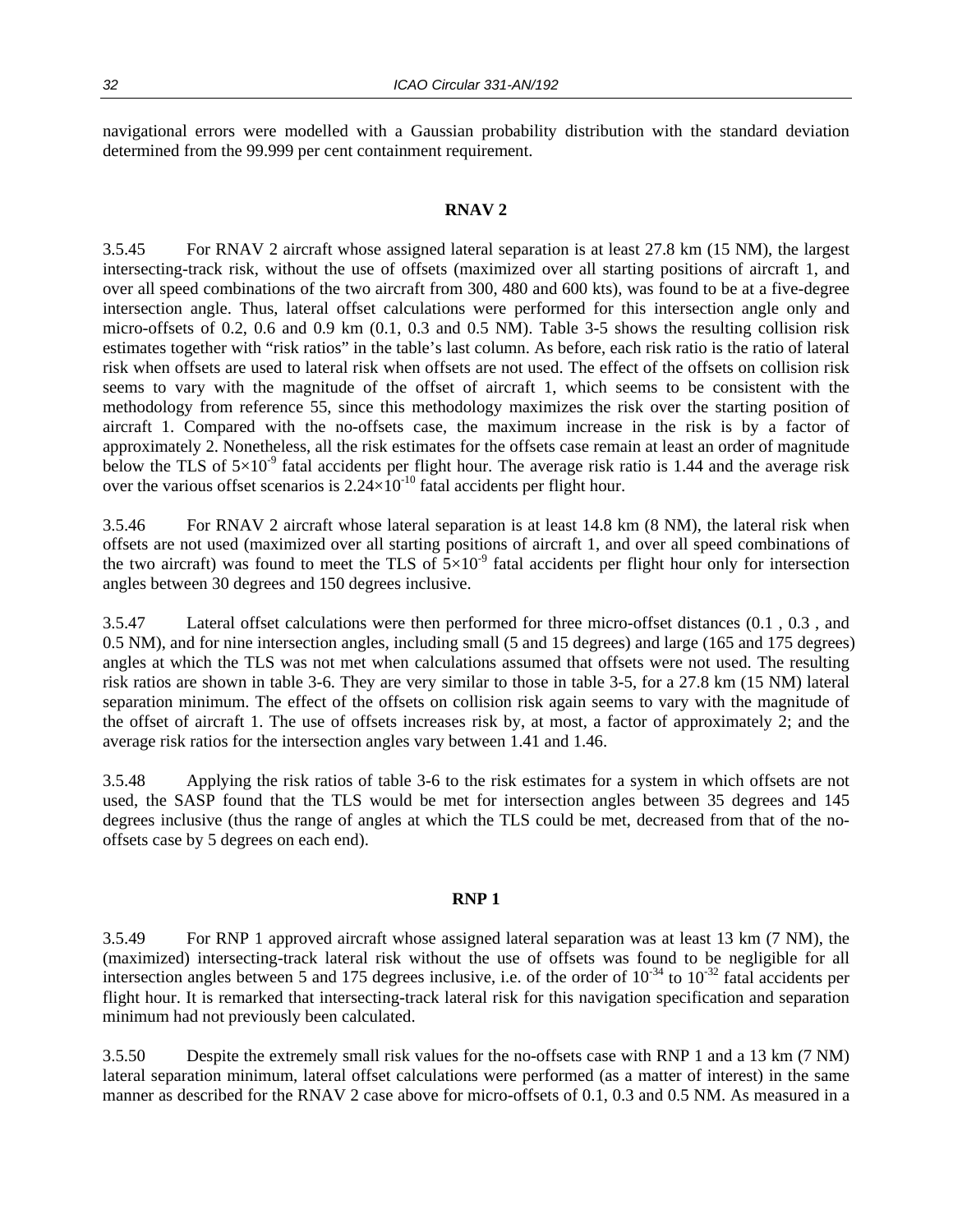relative sense by the risk ratios, offsets of 0.6 and 0.9 km (0.3 and 0.5 NM) for aircraft 1 were found to have a substantial effect. However, measured in an absolute sense against the TLS of  $5\times10^{-9}$  fatal accidents per flight hour, they had a negligible impact on the safety of the pertinent operation, with values of the order of  $10^{-30}$  to  $10^{-28}$  fatal accidents per flight hour.

3.5.51 For RNP 1 approved aircraft operating with a 11.1 km (6 NM) lateral separation minimum, the (maximized) intersecting-track collision risk without the use of offsets was also found to be negligible for all intersection angles between 5 degrees and 175 degrees inclusive, viz. of the order of  $10^{-26}$  to  $10^{-25}$  fatal accidents per flight hour. Intersecting-track lateral collision risk for this combination of navigation specification and separation minimum also had not previously been calculated.

3.5.52 In the same manner as for RNP 1 and a 13 km (7 NM) lateral separation minimum, lateral offset calculations were performed as a matter of interest for the 11.1 km (6 NM) lateral separation minimum, for micro offsets of 0.1, 0.3 and 0.5 NM. The risk ratios for offsets of 0.6 and 0.9 km (0.3 and 0.5 NM) were still large, but smaller than for RNP 1 and the 13 km (7 NM) lateral separation minimum. Again, measured in an absolute sense against the TLS of  $5\times10^{-9}$  fatal accidents per flight hour, they had a negligible impact on the safety of the pertinent operation, with values of the order of  $10^{-22}$  fatal accidents per flight hour.

#### **RNP 4**

3.5.53 For RNP 4 approved aircraft, and operating with a 55.5 km (30 NM) lateral separation minimum, the (maximized) intersecting-track collision risk without the use of offsets was also found to be negligible for all intersection angles between 5 degrees and 175 degrees inclusive, i.e. of the order of  $10^{-37}$  to  $10^{-34}$  fatal accidents per flight hour.

3.5.54 As was done for the other combinations of navigation specification and separation minimum for which the collision risk was found to be negligible in the no-offsets case, lateral-offset calculations were performed as a matter of interest. However, for RNP 4 aircraft, conventional offsets of 1.9 and 3.7 km (1 and 2 NM) were used. The effect of the offsets on collision risk again varied with the magnitude of the offset of aircraft 1. Fairly large risk ratios were found for the maximum lateral offset of 3.7 km (2 NM) for aircraft 1. However, in an absolute sense, the intersecting-track lateral collision risk, for aircraft using offsets of 1.9 or 3.7 km (1 or 2 NM), remained negligible, viz. of the order of  $10^{-33}$  to  $10^{-30}$  fatal accidents per flight hour, depending on the intersection angle.

3.5.55 The SASP next considered the risk for aircraft that meet the RNP 4 navigation specification and operate with a 27.8 km (15 NM) lateral separation minimum, but without using lateral offsets. It was found that the reduction of the lateral separation minimum, from 55.5 to 27.8 km (30 to 15 NM), gave rise to a significant increase in collision risk estimates. (As before, the risk was maximized over all starting positions of aircraft 1, and over all speed combinations of the two aircraft, from 300, 480, and 600 kts.) The risk values for most intersection angles were still several orders of magnitude smaller than the TLS of  $5\times10^{-9}$ fatal accidents per flight hour. The largest values occurred for the 5 degree and 175 degree intersection angles and were also well below the TLS.

3.5.56 Lateral offset calculations were then performed for nine intersection angles, including small (5 and 15-degree) and large (165- and 175-degree) angles, and offsets of 1.9 and 3.7 km (1 and 2 NM). The resulting risk ratios are shown in Table 3-7 and are seen to vary mainly with the offset of aircraft 1. They are of the order of magnitude of 10 when aircraft 1 has a 1 NM offset and of the order of 100 when aircraft 1 has a 3.7 km (2 NM) offset. In the latter case, the TLS of  $5\times10^{-9}$  fatal accidents per flight hour was exceeded by a factor of approximately three for the smallest intersection angle of 5 degrees. Averaged over the eight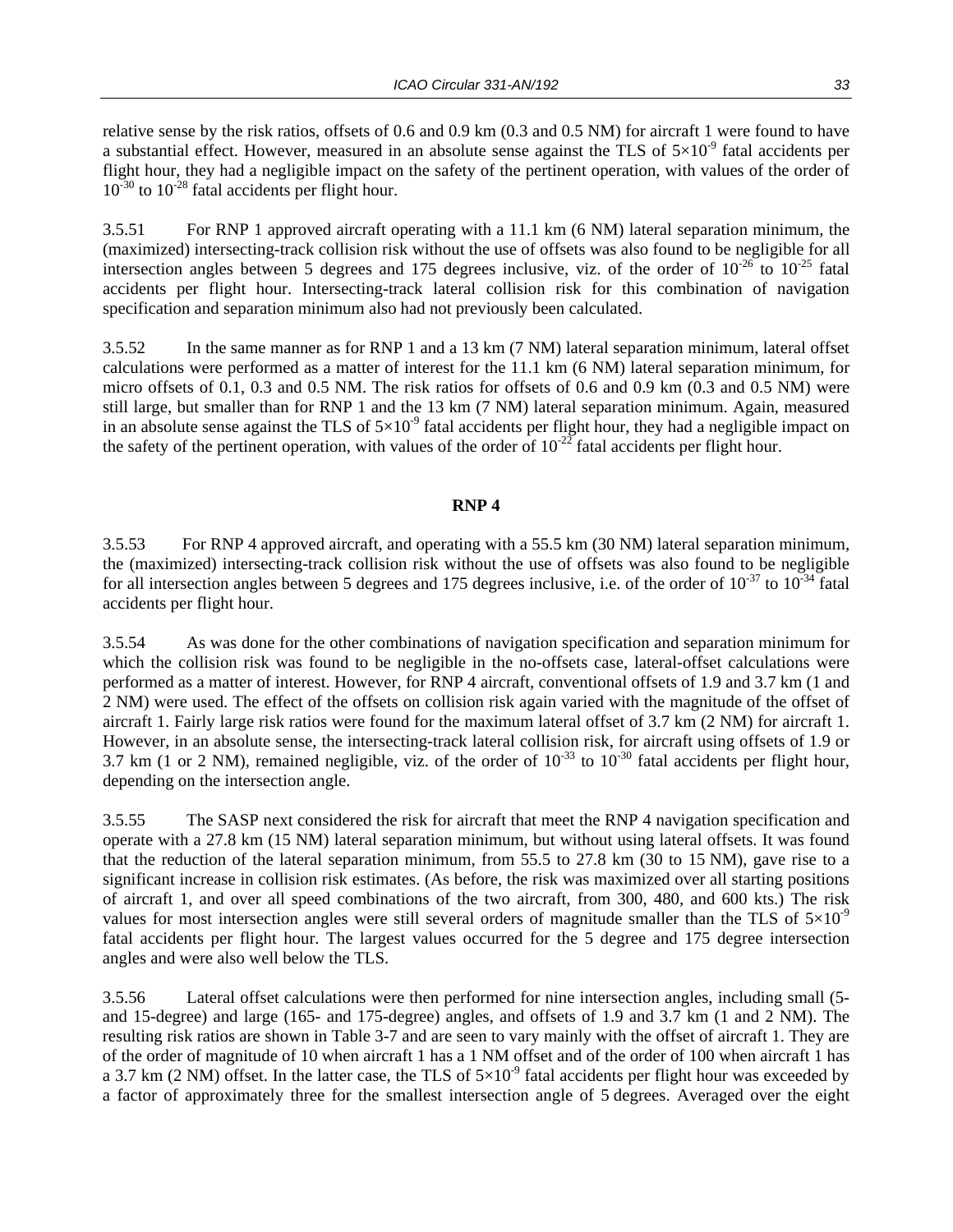offset cases and the no-offset case, the collision risk for the 5 degree intersection angle equalled  $5.16\times10^{-9}$ fatal accidents per flight hour, which is just over the TLS. However, it should be kept in mind that all collision risk estimates for the protected region of airspace method considered in this subsection (3.5.5) are maximum collision risk values. Thus, the increase in the risk due to 3.7 km (2 NM) offsets may be considered to be just tolerable for the 5 degree intersection angle. There was no problem meeting the TLS in the offset case for the next-smallest angles of 10 and 15 degrees (ref. 48). The only additional critical case was the 175 degree intersection angle for which the result was somewhat worse than for the 5 degree angle, viz. an average collision risk of  $6.36\times10^{-9}$  fatal accidents per flight hour. The two values exceeding the TLS were deemed to be tolerable since averaging over the starting position of aircraft 1 brings both values below the TLS. For all remaining intersection angles, the collision risk estimates when using offsets of 1.9 or 3.7 km (1 or 2 NM) were well below the TLS.

#### **RNAV 10 (RNP 10)**

3.5.57 Consider finally the lateral collision risk for aircraft that meet the RNAV 10 (RNP 10) navigation specification and fly in airspace where a 93 km (50 NM) lateral separation minimum is applied. For this case, collision risk without the use of lateral offsets was calculated for intersection angles between 5 and 175 degrees inclusive, using the "protected airspace" methodology, i.e. maximized over all starting positions of aircraft 1, and over all speed combinations of the two aircraft from 300, 480, and 600 knots (kts.). The results were cross-checked against those of previous calculations reported in references 56 and 57.

3.5.58 As was noted in reference 56, the calculated risk values were less than the TLS of  $5\times10^{-9}$  fatal accidents per flight hour only for intersection angles between 40 degrees and 135 degrees inclusive. It was also noted in reference 56 that maximizing the collision risk over all starting positions of aircraft 1 was overconservative. Testing the maximum risk against the TLS is an efficient way to prove the safety of a procedure, when it works. It is, however, a stricter test than necessary. Consequently, two methods for averaging the risk over the starting position of aircraft 1 were examined in reference 57.

3.5.59 Ref. 48 did not utilize either of these two averaging methods but proceeded with the original "protected airspace" method of estimating risk for aircraft assigned to intersecting tracks. It then applied a correction factor for the reduction in collision risk due to averaging as opposed to maximization. Averaging over the starting positions of aircraft 1 was found to reduce the maximum risk by a factor that varied between approximately 2.1 and 3.6, and depended on the intersection angle (Refs. 48 and 57).

3.5.60 Lateral offset calculations were then performed for 10 intersection angles, including small (5 and 15-degree) and large (165- and 175-degree) angles, and offsets of 1.9 and 3.7 km (1 and 2 NM). The resulting risk ratios are shown in Table 3-8 and are again seen to vary mainly with the offset of aircraft 1. The pattern in the risk ratios is fairly uniform over the intersection angle, with the average values by intersection angle ranging from 1.36 to 1.39.

3.5.61 Application of both the risk ratios and the correction factors for average/maximum risk (see ref. 48) yielded the risk values shown in Table 3-9. For comparison, the corresponding risk estimates without the use of lateral offsets are also shown in the table. With one exception – an intersection angle of 145 degrees – the use of lateral offsets does not change the key conclusion as to whether or not the TLS is met.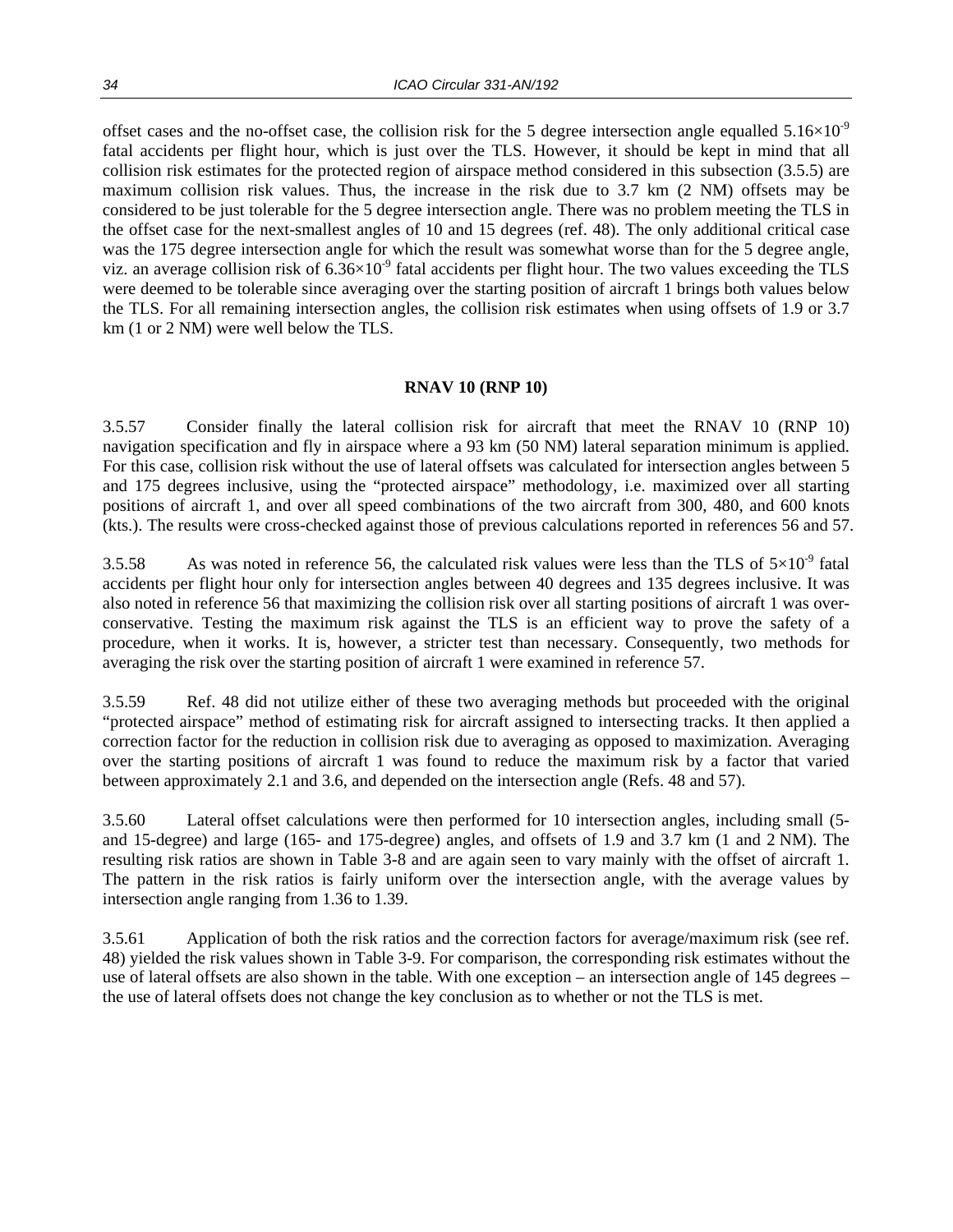#### **3.6 HAZARD ASSESSMENT**

3.6.1 As was stated in Section 3.3.5, the SASP safety assessment comprises two parts, namely the risk due to navigation performance and the risk due to other hazards. With the description of the safety assessment for navigation performance having been completed in the sub-sections 3.4 and 3.5, the following paragraphs deal briefly with the safety assessment for the other hazards.

3.6.2 In an effort to identify hazards that may affect the implementation and use of published separation minima and to develop effective controls for these hazards, SASP undertook a process of hazard identification. The intent of this activity was to bring operational experience and issues into the development of a separation minimum. The identified hazards are documented in the Implementation Hazard Log in Attachment A.

 *Note.— SASP hazard identification is limited in its scope, and is intended to identify significant globally applicable hazards and to develop specific controls that shall be considered in the development of ATM procedures. This activity should not be considered as a formal hazard identification process that would normally include the determination of severity and estimates of likelihood and requires complementary regional, State or local implementation safety assessment action.*

#### **3.7 CONCLUSIONS**

3.7.1 The application of the SASP process demonstrated that the application of the SLOP as detailed in this document has been determined as being safe. SASP also identified a number of hazards together with appropriate mitigations and controls.

3.7.2 Notwithstanding the above, there is a requirement for a region or State to undertake an implementation safety assessment outlined in Doc 4444 Chapter 2, ATS Safety Management. In principle, this comprises two parts, namely a safety assessment for navigation performance and a hazard assessment. In practice, only a hazard assessment needs to be performed for any local implementation since the safety assessment for the navigation performance under the various navigation specifications is valid for any implementation. The hazard analysis is to identify hazards and related mitigation measures that are specific to the local situation.

3.7.3 To assist regions and States with their implementation safety assessment, a State implementation plan is provided in chapter 4. This plan will be seen to rely upon the various outputs from the application of the SASP safety assessment.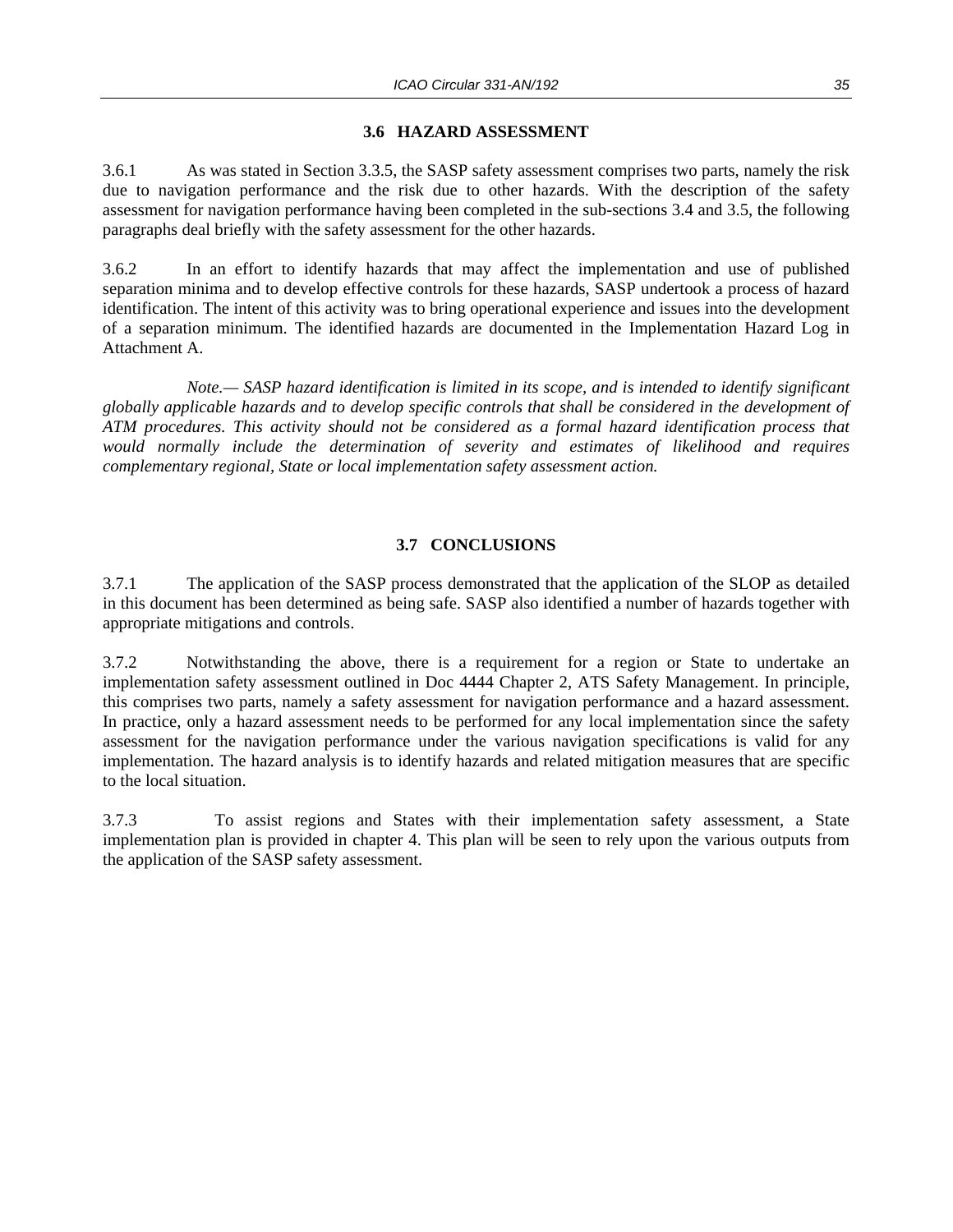### **Attachment to Chapter 3**

#### **Table 3-1. Results for lateral separation on intersecting tracks with right offsets; 30 NM lateral separation minimum, 4 NM containment (95 per cent), and 14-minute reporting interval. The risk figures are in units of fatal accidents per 1000 million flight hours.**

| Offset $(a/c 1) NM$ | Offset $(a/c 2)$ NM | Lateral Risk Estimate | Lateral Risk Ratio |
|---------------------|---------------------|-----------------------|--------------------|
| $\boldsymbol{0}$    | $\boldsymbol{0}$    | 0.0305                | $1.000\,$          |
| $\boldsymbol{0}$    | $+1$                | 0.0577                | 1.891              |
| $+1$                | $\boldsymbol{0}$    | 0.0416                | 1.362              |
| $+1$                | $+1$                | 0.0781                | 2.559              |
| $\boldsymbol{0}$    | $+2$                | 0.1072                | 3.510              |
| $+2$                | $\boldsymbol{0}$    | 0.0566                | 1.855              |
| $+2$                | $+1$                | 0.1057                | 3.462              |
| $+1$                | $+2$                | 0.1440                | 4.716              |
| $+2$                | $+2$                | 0.1933                | 6.329              |
| $\boldsymbol{0}$    | $\boldsymbol{0}$    | 0.0305                | 1.000              |
| $\boldsymbol{0}$    | $-1$                | 0.0159                | 0.521              |
| $-1$                | $\boldsymbol{0}$    | 0.0224                | 0.733              |
| $^{\rm -1}$         | $^{\rm -1}$         | 0.0116                | 0.380              |
| $\boldsymbol{0}$    | $-2$                | 0.0082                | 0.269              |
| $\mbox{-}2$         | $\boldsymbol{0}$    | 0.0164                | 0.539              |
| $-2$                | $-1$                | 0.0085                | 0.278              |
| $-1$                | $-2$                | 0.0060                | 0.195              |
| $-2$                | $-2$                | 0.0044                | 0.142              |
| Average             |                     | 0.0521                | 1.678              |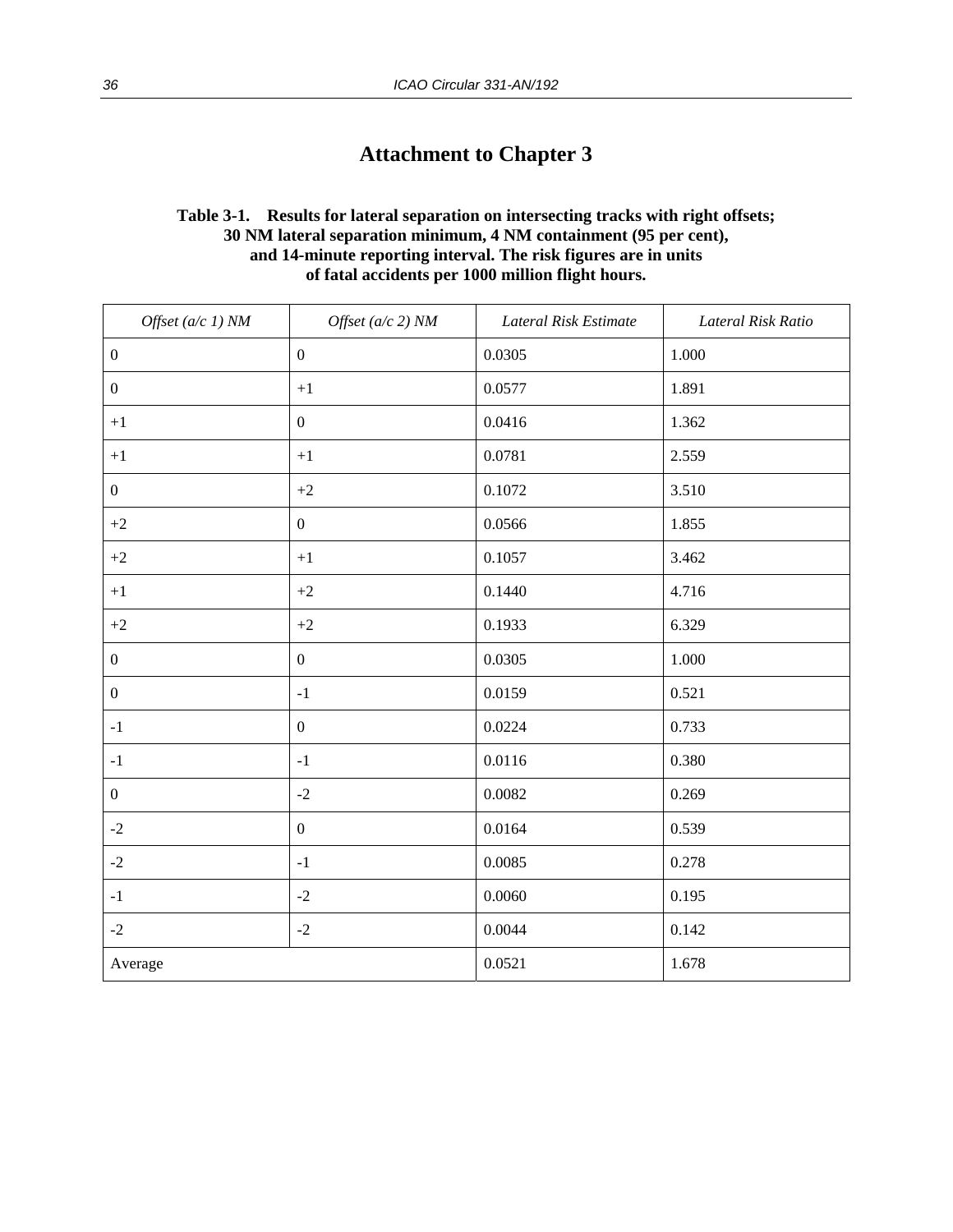| Table 3-2. Results for lateral separation on intersecting tracks with right offsets; |  |  |  |  |
|--------------------------------------------------------------------------------------|--|--|--|--|
| 50 NM lateral separation minimum, 10 NM containment (95 per cent),                   |  |  |  |  |
| and 27-minute reporting interval. The risk figures are in units                      |  |  |  |  |
| of fatal accidents per billion flight hours.                                         |  |  |  |  |

| Offset $(a/c 1) NM$ | Offset $(a/c 2) NM$ | Lateral Risk Estimate | Lateral Risk Ratio |
|---------------------|---------------------|-----------------------|--------------------|
| $\boldsymbol{0}$    | $\boldsymbol{0}$    | 3.38                  | 1.000              |
| $\boldsymbol{0}$    | $\bf +1$            | 4.53                  | 1.340              |
| $+1$                | $\boldsymbol{0}$    | 4.38                  | 1.295              |
| $+1$                | $+1$                | 5.86                  | 1.735              |
| $\boldsymbol{0}$    | $+2$                | 6.06                  | 1.794              |
| $+2$                | $\boldsymbol{0}$    | 5.67                  | 1.677              |
| $+2$                | $+1$                | 7.59                  | 2.246              |
| $+1$                | $+2$                | 7.84                  | 2.322              |
| $\rm{+2}$           | $+2$                | 10.15                 | 3.005              |
| $\boldsymbol{0}$    | $\boldsymbol{0}$    | 3.38                  | 1.000              |
| $\boldsymbol{0}$    | $^{\rm -1}$         | 2.52                  | 0.746              |
| $-1$                | $\boldsymbol{0}$    | 2.61                  | 0.772              |
| $-1$                | $^{\rm -1}$         | 1.95                  | 0.576              |
| $\boldsymbol{0}$    | $-2$                | 1.88                  | 0.557              |
| $-2$                | $\boldsymbol{0}$    | 2.01                  | 0.596              |
| $-2$                | $-1$                | 1.50                  | 0.444              |
| $-1$                | $-2$                | 1.45                  | 0.429              |
| $-2$                | $-2$                | 1.12                  | 0.331              |
| Average             |                     | 4.10                  | 1.215              |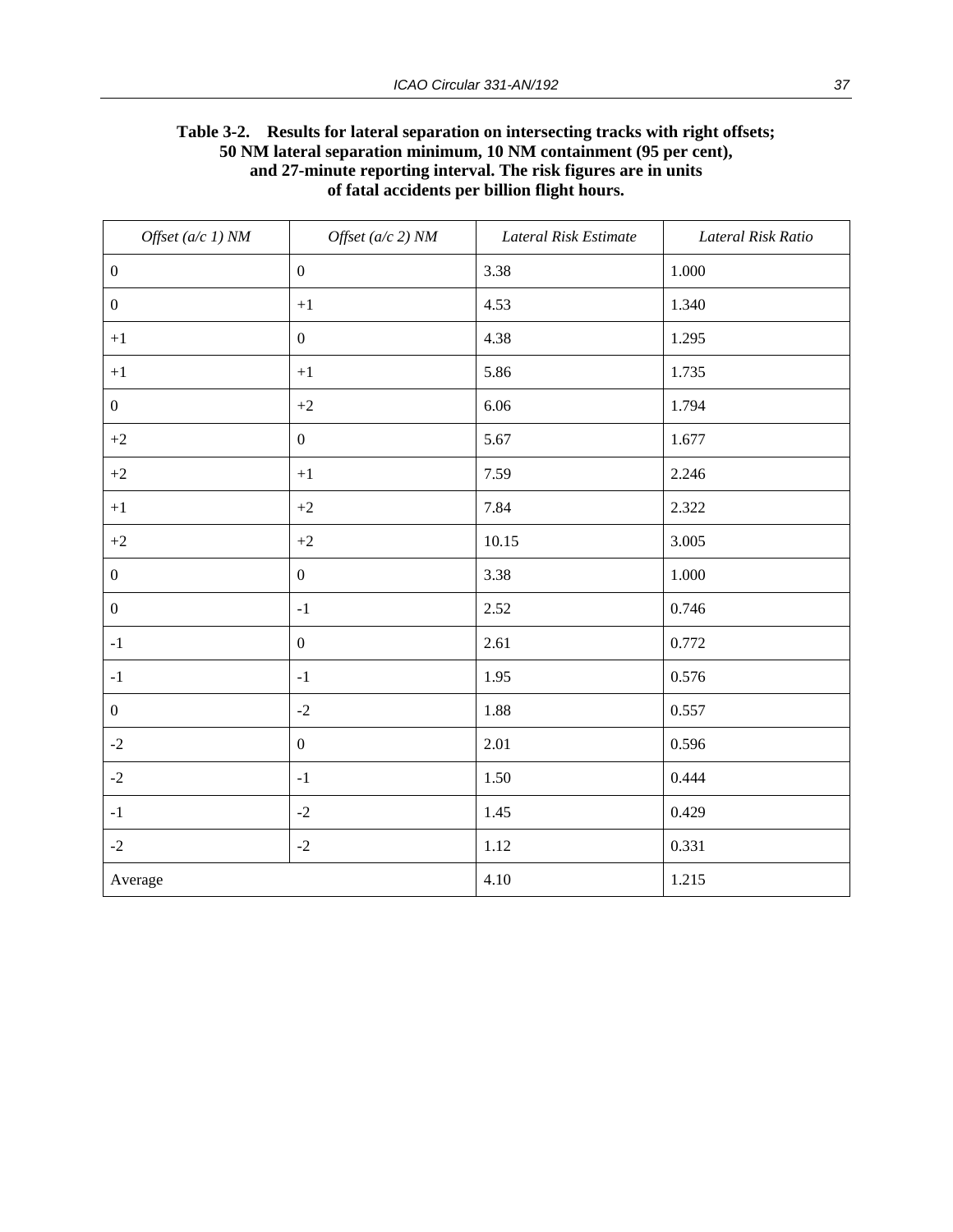| <b>Table 3-3.</b>                                               | Results for lateral separation on intersecting tracks with right offsets; |  |  |  |
|-----------------------------------------------------------------|---------------------------------------------------------------------------|--|--|--|
|                                                                 | 100 NM lateral separation minimum, 20 NM containment (95 per cent),       |  |  |  |
| and 27-minute reporting interval. The risk figures are in units |                                                                           |  |  |  |
|                                                                 | of fatal accidents per billion flight hours.                              |  |  |  |

| Offset $(a/c 1)$ NM | Offset $(a/c 2)$ NM | Lateral Risk Estimate | Lateral Risk Ratio |
|---------------------|---------------------|-----------------------|--------------------|
| $\boldsymbol{0}$    | $\boldsymbol{0}$    | 1.02                  | 1.000              |
| $\boldsymbol{0}$    | $+1$                | 1.16                  | 1.140              |
| $+1$                | $\boldsymbol{0}$    | 1.18                  | 1.158              |
| $+1$                | $\bf +1$            | 1.35                  | 1.320              |
| $\boldsymbol{0}$    | $+2$                | 1.33                  | 1.300              |
| $+2$                | $\mathbf{0}$        | 1.37                  | 1.341              |
| $+2$                | $+1$                | 1.56                  | 1.529              |
| $+1$                | $+2$                | 1.54                  | 1.505              |
| $+2$                | $+2$                | 1.78                  | 1.743              |
| $\boldsymbol{0}$    | $\overline{0}$      | 1.02                  | 1.000              |
| $\boldsymbol{0}$    | $-1$                | 0.89                  | 0.877              |
| $^{\rm -1}$         | $\overline{0}$      | 0.88                  | 0.863              |
| $^{\rm -1}$         | $^{\rm -1}$         | $0.77\,$              | 0.757              |
| $\boldsymbol{0}$    | $-2$                | 0.78                  | 0.769              |
| $-2$                | $\boldsymbol{0}$    | 0.76                  | 0.746              |
| $-2$                | $^{\rm -1}$         | 0.67                  | 0.654              |
| $-1$                | $-2$                | 0.68                  | 0.664              |
| $-2$                | $-2$                | 0.59                  | 0.573              |
| Average             |                     | 1.07                  | 1.052              |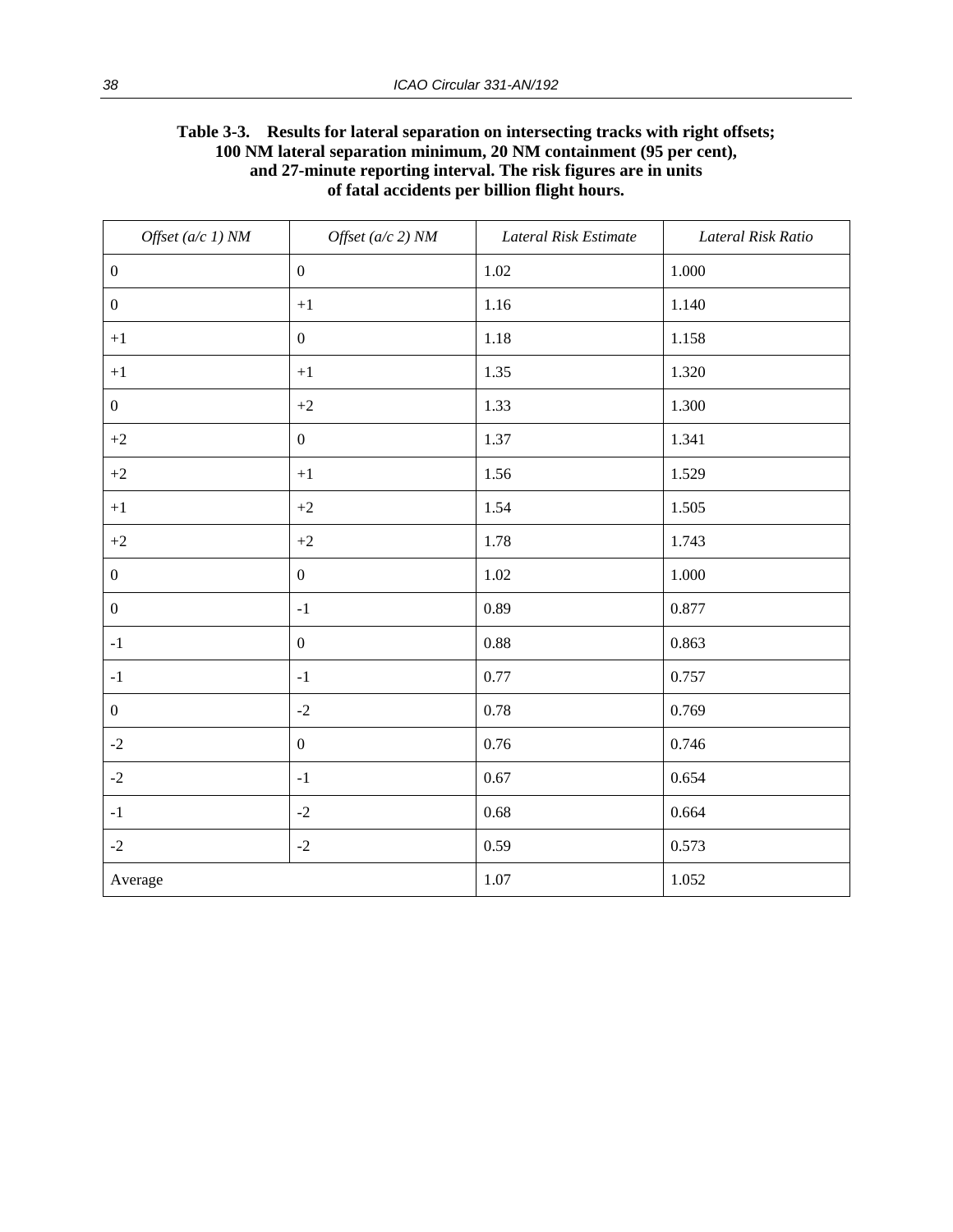#### **Table 3-4. Results for lateral separation on intersecting tracks with micro-offsets to the right; 15 NM lateral separation minimum, RNAV 2 aircraft, nominal speed of outbound aircraft 300 kt, nominal speed of inbound aircraft 600 kt, and a 10-minute reporting interval. The risk figures are in units of fatal accidents per flight hour.**

| Offset $a/c$ 1 (NM) | Offset $a/c$ 2 (NM) | Lateral collision risk | Risk ratio |
|---------------------|---------------------|------------------------|------------|
| 0.0                 | 0.0                 | 2.73E-09               | 1.00       |
| $0.0\,$             | $+\,0.1$            | 2.94E-09               | 1.08       |
| $0.0\,$             | $+0.3$              | 3.42E-09               | 1.25       |
| 0.0                 | $+0.5$              | 3.98E-09               | 1.46       |
| $+0.1$              | 0.0                 | 2.87E-09               | 1.05       |
| $+0.1$              | $+\ 0.1$            | 3.09E-09               | 1.13       |
| $+0.1$              | $+\,0.3$            | 3.60E-09               | 1.32       |
| $+\,0.1$            | $+0.5$              | 4.19E-09               | 1.54       |
| $+0.3$              | 0.0                 | 3.18E-09               | 1.17       |
| $+0.3$              | $+\,0.1$            | 3.43E-09               | 1.26       |
| $+0.3$              | $+0.3$              | 3.99E-09               | 1.46       |
| $+0.3$              | $+0.5$              | 4.65E-09               | 1.71       |
| $+0.5$              | 0.0                 | 3.54E-09               | 1.30       |
| $+0.5$              | $+\ 0.1$            | 3.82E-09               | 1.40       |
| $+0.5$              | $+0.3$              | 4.44E-09               | 1.63       |
| $+0.5$              | $+0.5$              | 5.18E-09               | 1.90       |
| 0.0                 | $0.0\,$             | 2.73E-09               | 1.00       |
| $0.0\,$             | $-0.1$              | 2.53E-09               | 0.93       |
| $0.0\,$             | $-0.3$              | 2.18E-09               | $0.80\,$   |
| $0.0\,$             | $-0.5$              | 1.88E-09               | 0.69       |
| $\sim 0.1$          | $0.0\,$             | 2.60E-09               | 0.95       |
| $-0.1$              | $-0.1$              | 2.41E-09               | $0.88\,$   |
| $-0.1$              | $-0.3$              | 2.08E-09               | $0.76\,$   |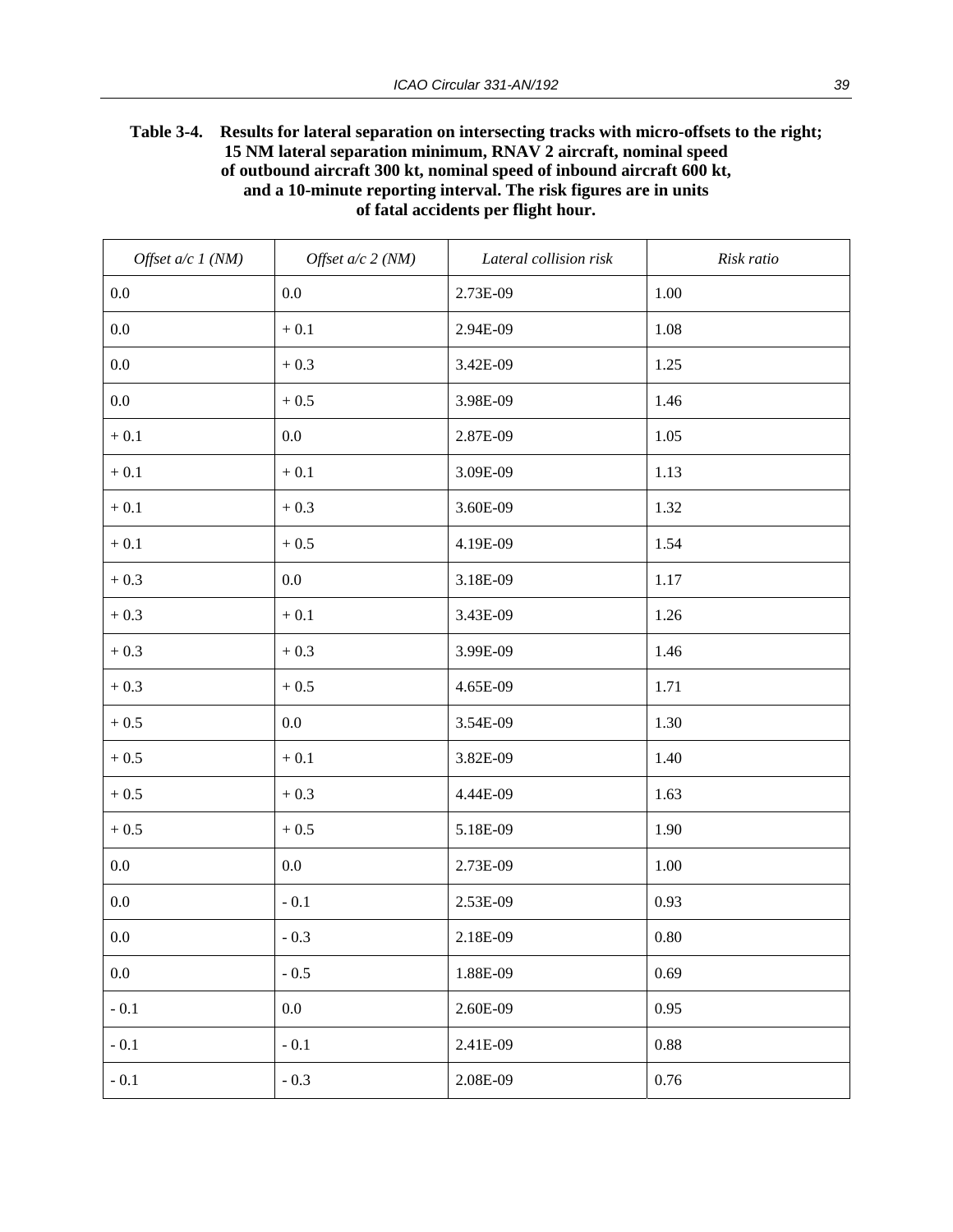| Offset $a/c$ 1 (NM) | Offset $a/c$ 2 (NM) | Lateral collision risk | Risk ratio |
|---------------------|---------------------|------------------------|------------|
| $-0.1$              | $-0.5$              | 1.79E-09               | 0.66       |
| $-0.3$              | 0.0                 | 2.36E-09               | 0.87       |
| $-0.3$              | $-0.1$              | 2.19E-09               | 0.80       |
| $-0.3$              | $-0.3$              | 1.89E-09               | 0.69       |
| $-0.3$              | $-0.5$              | 1.64E-09               | 0.60       |
| $-0.5$              | 0.0                 | 2.16E-09               | 0.79       |
| $-0.5$              | $-0.1$              | 2.01E-09               | 0.74       |
| $-0.5$              | $-0.3$              | 1.74E-09               | 0.64       |
| $-0.5$              | $-0.5$              | 1.50E-09               | 0.55       |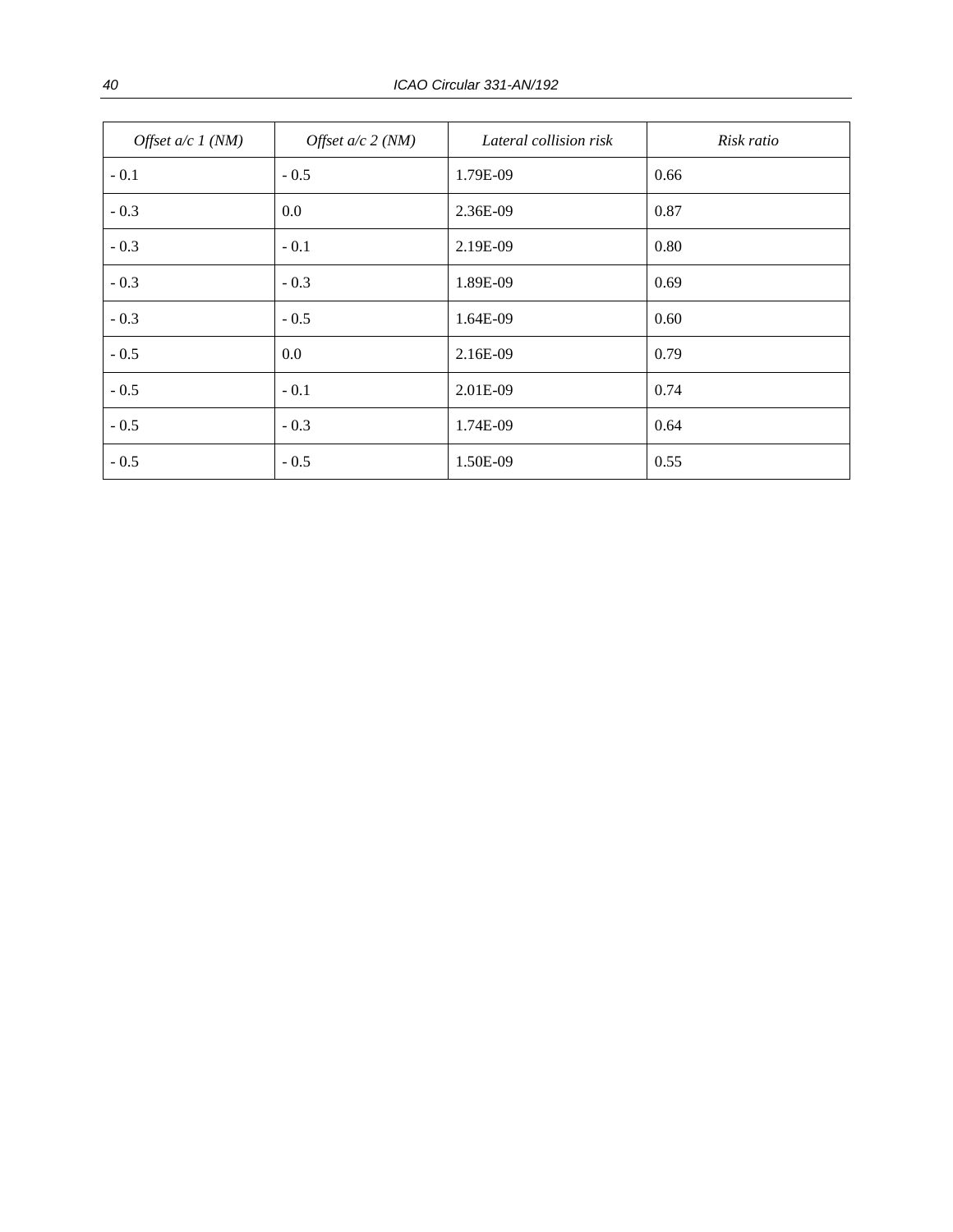#### **Table 3-5. Results for lateral separation on intersecting tracks with micro offsets to the right; 15 NM lateral separation minimum, RNAV 2 aircraft, 5-degree intersection angle. The risk figures are in units of fatal accidents per flight hour.**

| Offset $a/c$ 1 (NM) | Offset $a/c$ 2 (NM) | Lateral collision risk | Risk ratio |
|---------------------|---------------------|------------------------|------------|
| $\boldsymbol{0}$    | $\boldsymbol{0}$    | 1.56E-10               | 1.00       |
| $\boldsymbol{0}$    | 0.1                 | 1.56E-10               | 1.00       |
| $\boldsymbol{0}$    | 0.3                 | 1.56E-10               | 1.00       |
| $\boldsymbol{0}$    | 0.5                 | 1.56E-10               | 1.00       |
| 0.1                 | $\boldsymbol{0}$    | 1.80E-10               | 1.15       |
| 0.1                 | 0.1                 | 1.81E-10               | 1.16       |
| 0.1                 | 0.3                 | 1.80E-10               | 1.15       |
| 0.1                 | 0.5                 | 1.80E-10               | 1.15       |
| 0.3                 | $\boldsymbol{0}$    | 2.40E-10               | 1.54       |
| 0.3                 | 0.1                 | 2.41E-10               | 1.54       |
| 0.3                 | 0.3                 | 2.40E-10               | 1.54       |
| 0.3                 | 0.5                 | 2.40E-10               | 1.54       |
| 0.5                 | $\boldsymbol{0}$    | 3.21E-10               | 2.06       |
| 0.5                 | 0.1                 | 3.22E-10               | 2.06       |
| 0.5                 | 0.3                 | 3.20E-10               | 2.05       |
| 0.5                 | 0.5                 | 3.20E-10               | 2.05       |
| Average             |                     | 2.24E-10               | 1.44       |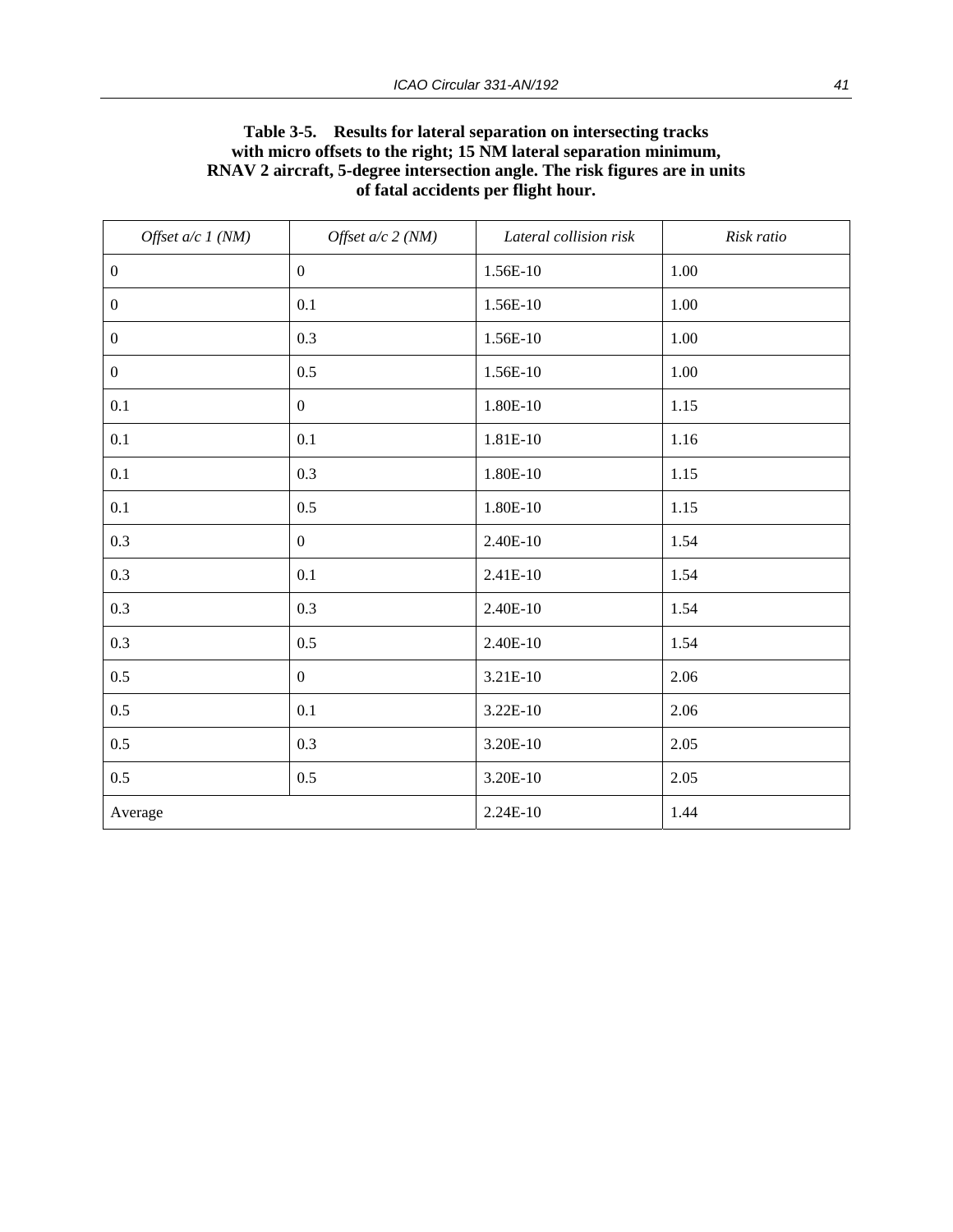| Offset<br>$a/c$ 1 | Offset<br>$a/c$ 2 |                |                 |                 |                       |                     |                                  |                            |                                     |                                  |
|-------------------|-------------------|----------------|-----------------|-----------------|-----------------------|---------------------|----------------------------------|----------------------------|-------------------------------------|----------------------------------|
| (NM)              | (NM)              | Risk ratio     |                 |                 |                       |                     |                                  |                            |                                     |                                  |
|                   |                   | $\theta = 5^o$ | $\theta = 15^o$ | $\theta = 30^o$ | $\theta = 45^{\circ}$ | $\theta = 90^\circ$ | $\theta$<br>$=$<br>$135^{\circ}$ | $\theta$<br>$=$<br>$150^o$ | $\theta$<br>$\equiv$<br>$165^\circ$ | $\theta$<br>$=$<br>$175^{\circ}$ |
| $\boldsymbol{0}$  | $\overline{0}$    | 1.00           | 1.00            | 1.00            | 1.00                  | 1.00                | 1.00                             | 1.00                       | 1.00                                | 1.00                             |
| $\boldsymbol{0}$  | 0.1               | 0.99           | 1.00            | 1.00            | 1.00                  | 1.00                | 1.01                             | 1.01                       | 1.00                                | 1.00                             |
| $\boldsymbol{0}$  | 0.3               | 1.00           | 1.00            | 1.00            | 1.00                  | 1.00                | 1.00                             | 1.00                       | 1.00                                | 0.99                             |
| $\boldsymbol{0}$  | 0.5               | 1.00           | 1.00            | 1.01            | 0.99                  | 1.00                | 1.00                             | 1.00                       | 1.00                                | 1.00                             |
| 0.1               | $\boldsymbol{0}$  | 1.15           | 1.15            | 1.16            | 1.16                  | 1.15                | 1.16                             | 1.16                       | 1.16                                | 1.15                             |
| 0.1               | 0.1               | 1.14           | 1.15            | 1.16            | 1.16                  | 1.15                | 1.17                             | 1.17                       | 1.16                                | 1.15                             |
| 0.1               | 0.3               | 1.15           | 1.16            | 1.16            | 1.16                  | 1.15                | 1.16                             | 1.16                       | 1.15                                | 1.14                             |
| 0.1               | 0.5               | 1.15           | 1.15            | 1.17            | 1.15                  | 1.15                | 1.16                             | 1.16                       | 1.16                                | 1.15                             |
| 0.3               | $\mathbf{0}$      | 1.52           | 1.54            | 1.57            | 1.56                  | 1.52                | 1.57                             | 1.56                       | 1.54                                | 1.52                             |
| 0.3               | 0.1               | 1.51           | 1.55            | 1.57            | 1.56                  | 1.52                | 1.58                             | 1.58                       | 1.55                                | 1.52                             |
| 0.3               | 0.3               | 1.52           | 1.55            | 1.57            | 1.57                  | 1.52                | 1.57                             | 1.57                       | 1.54                                | 1.51                             |
| 0.3               | 0.5               | 1.51           | 1.54            | 1.58            | 1.56                  | 1.52                | 1.57                             | 1.57                       | 1.55                                | 1.52                             |
| 0.5               | $\mathbf{0}$      | 2.01           | 2.06            | 2.11            | 2.11                  | 2.00                | 2.11                             | 2.10                       | 2.05                                | 2.01                             |
| 0.5               | 0.1               | 2.00           | 2.06            | 2.12            | 2.11                  | 2.00                | 2.13                             | 2.12                       | 2.06                                | 2.01                             |
| 0.5               | 0.3               | 2.01           | 2.07            | 2.12            | 2.11                  | 2.00                | 2.12                             | 2.12                       | 2.05                                | 1.99                             |
| 0.5               | 0.5               | 2.00           | 2.06            | 2.13            | 2.11                  | 2.00                | 2.12                             | 2.10                       | 2.06                                | 2.01                             |
| Average           |                   | 1.42           | 1.44            | 1.46            | 1.46                  | 1.42                | 1.46                             | 1.46                       | 1.44                                | 1.41                             |

**Table 3-6. Risk ratios for RNAV 2 aircraft with right offsets and an 8 NM lateral separation minimum for various intersection angles.**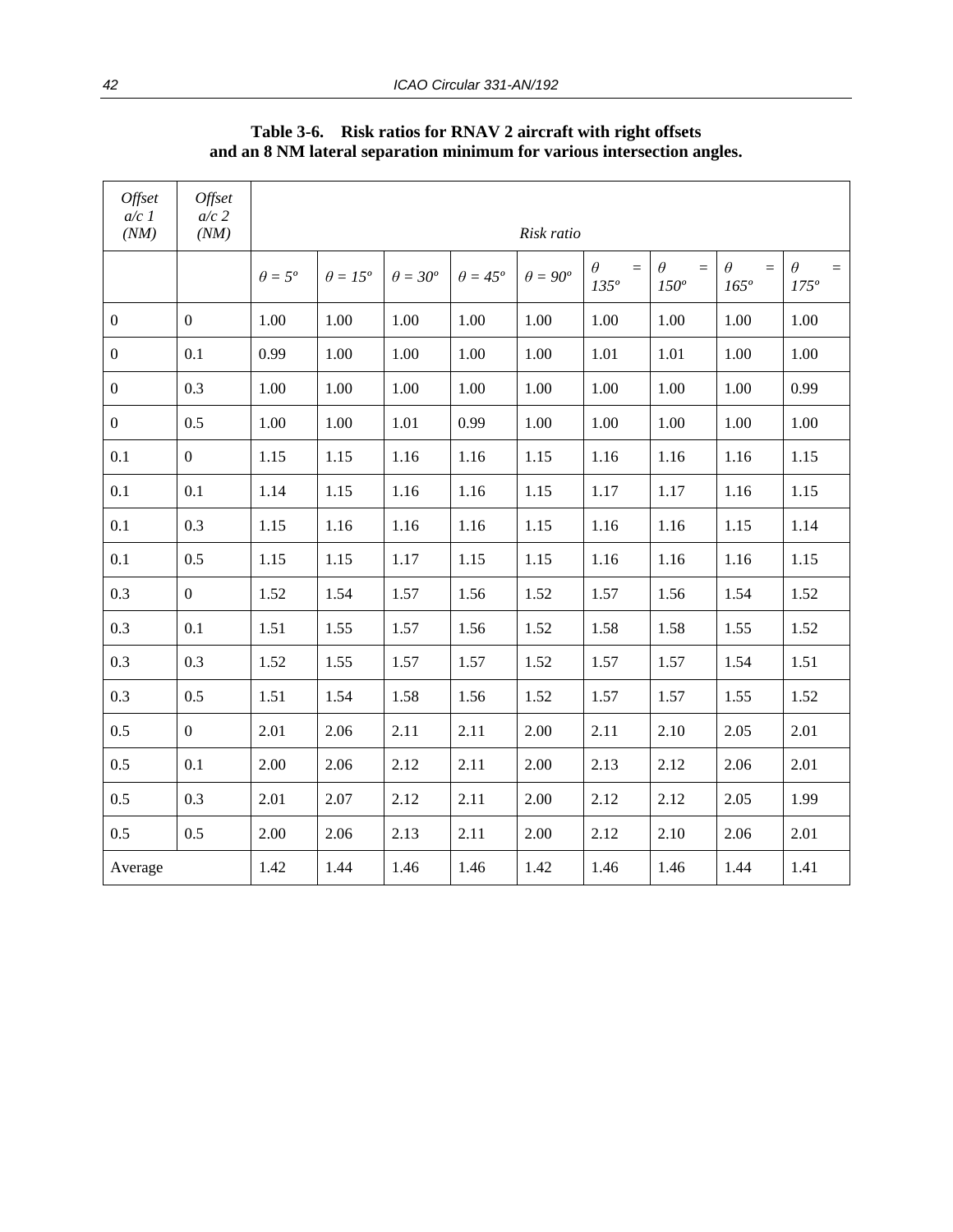| <b>Offset</b><br>$a/c$ 1<br>(NM) | Offset<br>$a/c$ 2<br>(NM) | Risk ratio |        |                      |                            |                      |                                  |                                  |                                |                                  |  |  |
|----------------------------------|---------------------------|------------|--------|----------------------|----------------------------|----------------------|----------------------------------|----------------------------------|--------------------------------|----------------------------------|--|--|
|                                  |                           |            |        | $\theta =$<br>$30^o$ | $\theta =$<br>$45^{\circ}$ | $\theta =$<br>$90^o$ | $\theta$<br>$=$<br>$135^{\circ}$ | $\theta$<br>$=$<br>$150^{\circ}$ | $\theta$<br>$=$<br>$165^\circ$ | $\theta$<br>$=$<br>$175^{\circ}$ |  |  |
| $\boldsymbol{0}$                 | $\mathbf{0}$              | 1.00       | 1.00   | 1.00                 | 1.00                       | 1.00                 | 1.00                             | 1.00                             | 1.00                           | 1.00                             |  |  |
| $\boldsymbol{0}$                 | 1                         | 1.00       | 1.00   | 0.90                 | 1.03                       | 1.00                 | 0.97                             | 1.20                             | 1.00                           | 1.00                             |  |  |
| $\boldsymbol{0}$                 | $\overline{2}$            | 1.00       | 1.01   | 1.05                 | 1.05                       | 1.00                 | 0.95                             | 1.13                             | 1.00                           | 1.01                             |  |  |
| $\mathbf{1}$                     | $\boldsymbol{0}$          | 11.15      | 14.30  | 10.18                | 10.16                      | 8.84                 | 10.07                            | 10.00                            | 14.15                          | 10.99                            |  |  |
| $\mathbf{1}$                     | 1                         | 11.15      | 14.30  | 9.21                 | 10.41                      | 8.84                 | 9.86                             | 9.79                             | 14.15                          | 10.99                            |  |  |
| 1                                | $\overline{2}$            | 11.15      | 14.39  | 10.71                | 10.66                      | 8.84                 | 9.59                             | 11.28                            | 14.15                          | 11.05                            |  |  |
| $\mathfrak{2}$                   | $\mathbf{0}$              | 106.11     | 174.56 | 88.98                | 88.71                      | 78.01                | 86.99                            | 86.10                            | 171.71                         | 103.66                           |  |  |
| $\mathfrak{2}$                   | 1                         | 106.11     | 175.44 | 81.15                | 90.69                      | 78.01                | 84.93                            | 83.42                            | 172.20                         | 103.66                           |  |  |
| $\mathfrak{2}$                   | $\overline{2}$            | 106.11     | 176.32 | 93.31                | 92.78                      | 78.01                | 83.56                            | 87.70                            | 171.71                         | 103.66                           |  |  |
| Average                          |                           | 39.42      | 63.59  | 32.94                | 34.05                      | 29.28                | 31.99                            | 32.40                            | 62.34                          | 38.56                            |  |  |

#### **Table 3-7. Risk ratios for RNP 4 aircraft with right offsets and a 15 NM lateral separation minimum for various intersection angles.**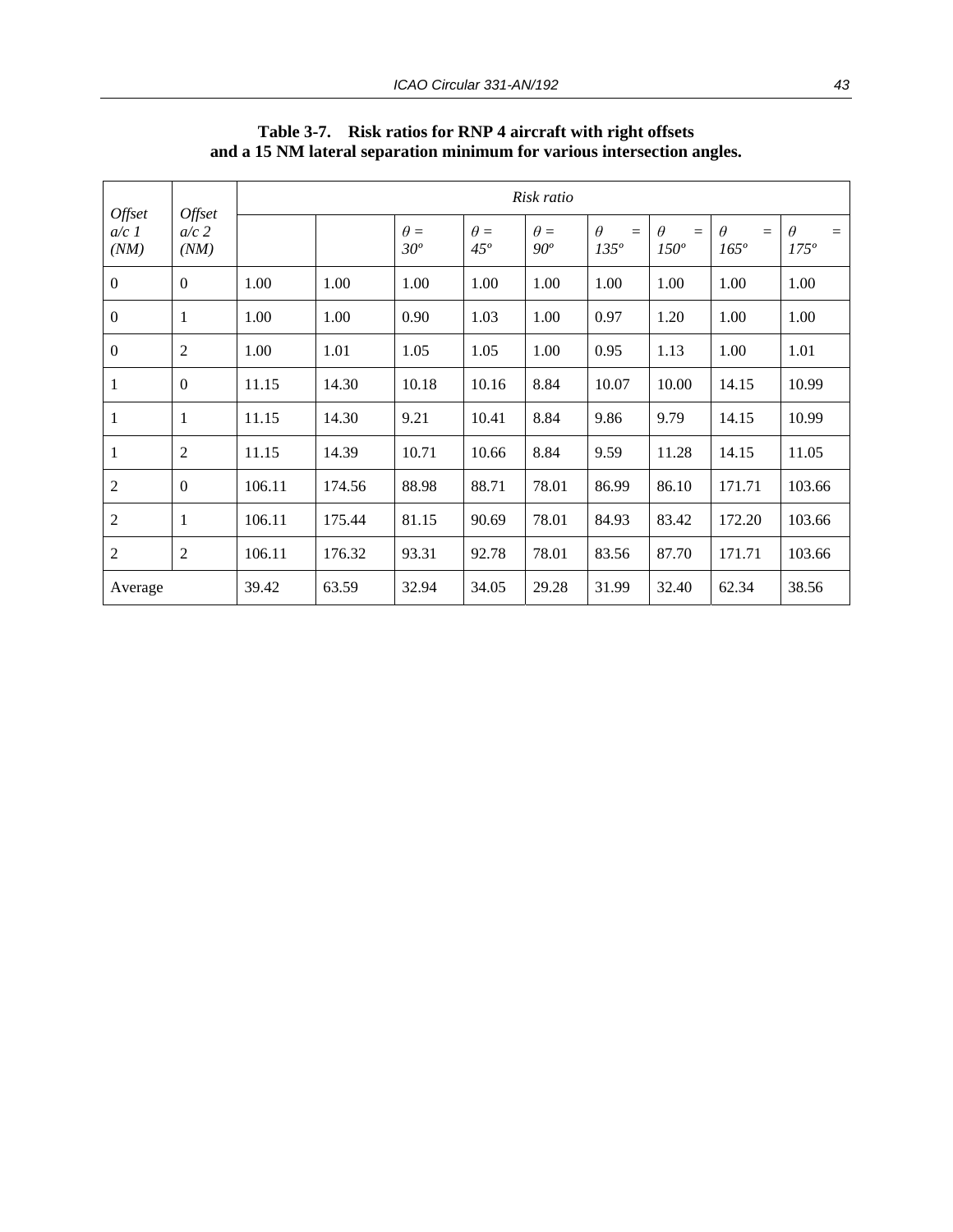| Offset<br>$a/c$ 1<br>(NM) | Offset<br>$a/c$ 2<br>(NM) | Risk ratio                |                               |                      |                            |                      |                             |                             |                             |                           |                             |
|---------------------------|---------------------------|---------------------------|-------------------------------|----------------------|----------------------------|----------------------|-----------------------------|-----------------------------|-----------------------------|---------------------------|-----------------------------|
|                           |                           | $\theta =$<br>$5^{\circ}$ | $\theta =$<br>15 <sup>o</sup> | $\theta =$<br>$40^o$ | $\theta =$<br>$75^{\circ}$ | $\theta =$<br>$90^o$ | $\theta =$<br>$110^{\circ}$ | $\theta =$<br>$120^{\circ}$ | $\theta =$<br>$135^{\circ}$ | $\theta =$<br>$165^\circ$ | $\theta =$<br>$175^{\circ}$ |
| $\boldsymbol{0}$          | $\overline{0}$            | 1.00                      | 1.00                          | 1.00                 | 1.00                       | 1.00                 | 1.00                        | 1.00                        | 1.00                        | 1.00                      | 1.00                        |
| $\boldsymbol{0}$          | -1                        | 1.00                      | 1.00                          | 1.00                 | 1.00                       | 1.00                 | 1.00                        | 1.00                        | 1.00                        | 1.00                      | 1.00                        |
| $\boldsymbol{0}$          | $\overline{2}$            | 1.00                      | 1.00                          | 1.00                 | 1.00                       | 1.00                 | 1.00                        | 1.00                        | 1.00                        | 1.00                      | 1.00                        |
| $\mathbf{1}$              | $\mathbf{0}$              | 1.33                      | 1.34                          | 1.35                 | 1.34                       | 1.33                 | 1.35                        | 1.35                        | 1.35                        | 1.33                      | 1.33                        |
| $\mathbf{1}$              | 1                         | 1.33                      | 1.34                          | 1.35                 | 1.35                       | 1.33                 | 1.34                        | 1.35                        | 1.35                        | 1.33                      | 1.33                        |
| $\mathbf{1}$              | $\overline{2}$            | 1.33                      | 1.34                          | 1.35                 | 1.34                       | 1.33                 | 1.34                        | 1.35                        | 1.35                        | 1.33                      | 1.33                        |
| $\mathfrak{2}$            | $\overline{0}$            | 1.76                      | 1.78                          | 1.82                 | 1.80                       | 1.77                 | 1.81                        | 1.82                        | 1.82                        | 1.78                      | 1.76                        |
| $\boldsymbol{2}$          | -1                        | 1.76                      | 1.78                          | 1.82                 | 1.81                       | 1.77                 | 1.81                        | 1.82                        | 1.82                        | 1.78                      | 1.76                        |
| $\overline{2}$            | 2                         | 1.76                      | 1.78                          | 1.82                 | 1.80                       | 1.77                 | 1.81                        | 1.82                        | 1.82                        | 1.78                      | 1.76                        |
| Average                   |                           | 1.36                      | 1.37                          | 1.39                 | 1.38                       | 1.37                 | 1.38                        | 1.39                        | 1.39                        | 1.37                      | 1.36                        |

**Table 3-8. Risk ratios for RNP 10 aircraft with right offsets and a 50 NM lateral separation minimum for various intersection angles.**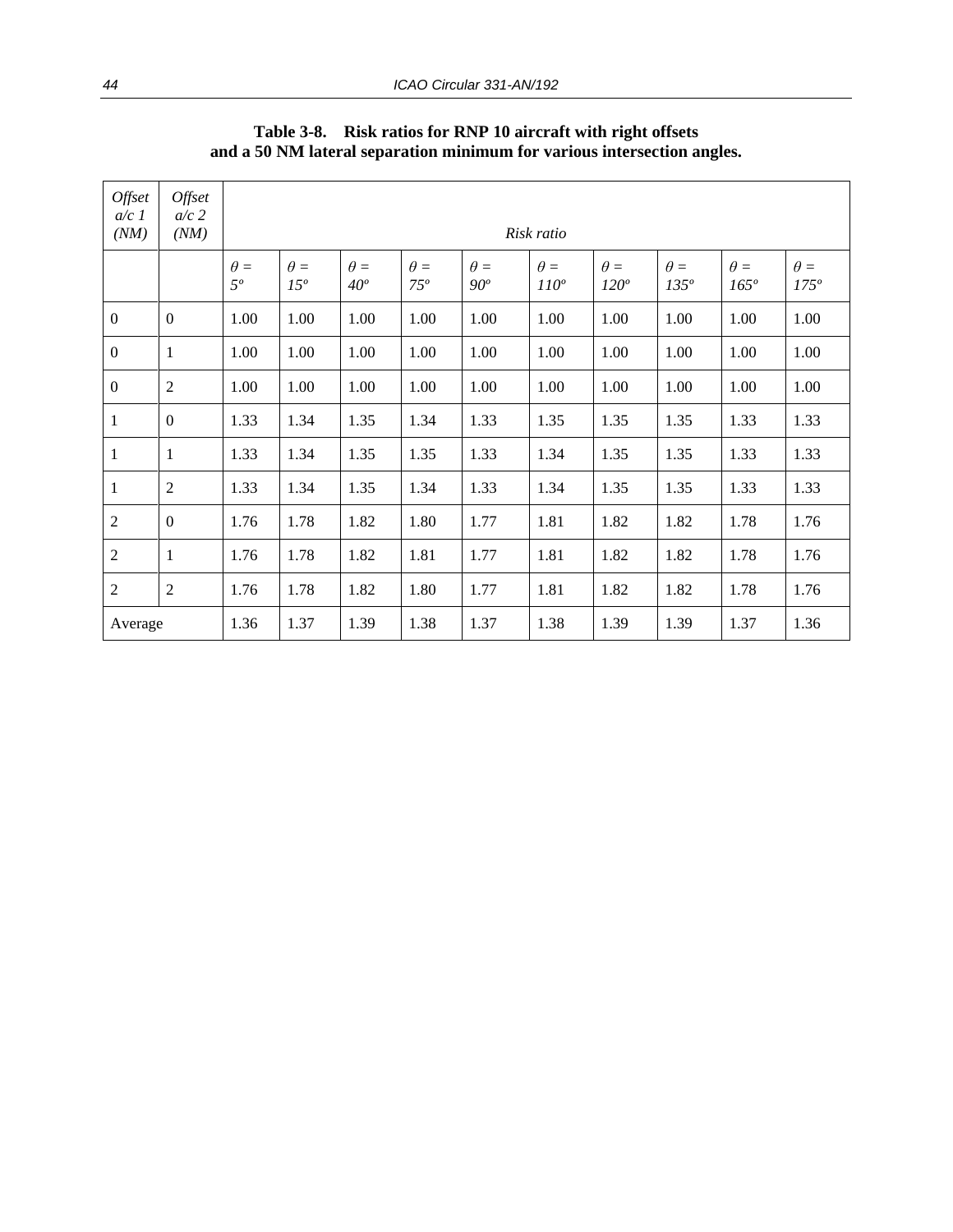| Intersection angle<br>$\theta$<br>(degrees) | Averaged<br>collision risk<br>without offsets | "Averaged"<br>collision risk with<br>offsets | Intersection angle<br>$\theta$<br>(degrees) | Averaged<br>collision risk<br>without offsets | "Averaged"<br>collision risk with<br>offsets |
|---------------------------------------------|-----------------------------------------------|----------------------------------------------|---------------------------------------------|-----------------------------------------------|----------------------------------------------|
| 15                                          | 1.34E-08                                      | 1.84E-08                                     | 95                                          | 1.52E-09                                      | 2.11E-09                                     |
| 20                                          | 8.73E-09                                      | 1.21E-08                                     | 100                                         | 1.43E-09                                      | 1.99E-09                                     |
| 25                                          | 5.31E-09                                      | 7.38E-09                                     | 105                                         | 1.96E-09                                      | 2.72E-09                                     |
| 30                                          | 2.47E-09                                      | 3.43E-09                                     | 110                                         | 1.75E-09                                      | 2.42E-09                                     |
| 35                                          | 1.46E-09                                      | 2.03E-09                                     | 115                                         | 1.59E-09                                      | 2.21E-09                                     |
| 40                                          | 1.13E-09                                      | 1.57E-09                                     | 120                                         | 1.51E-09                                      | 2.10E-09                                     |
| 45                                          | 8.67E-10                                      | 1.21E-09                                     | 125                                         | 1.53E-09                                      | 2.13E-09                                     |
| 50                                          | 8.00E-10                                      | 1.11E-09                                     | 130                                         | 1.69E-09                                      | 2.35E-09                                     |
| 55                                          | 7.82E-10                                      | 1.09E-09                                     | 135                                         | 2.04E-09                                      | 2.84E-09                                     |
| 60                                          | 8.10E-10                                      | 1.13E-09                                     | 140                                         | 2.68E-09                                      | 3.73E-09                                     |
| 65                                          | 8.80E-10                                      | 1.22E-09                                     | 145                                         | 3.75E-09                                      | 5.21E-09                                     |
| 70                                          | 1.02E-09                                      | 1.42E-09                                     | 150                                         | 5.62E-09                                      | 7.81E-09                                     |
| 75                                          | 1.15E-09                                      | 1.59E-09                                     | 155                                         | 8.78E-09                                      | 1.22E-08                                     |
| 80                                          | 1.30E-09                                      | 1.81E-09                                     | 160                                         | 1.41E-08                                      | 1.96E-08                                     |
| 85                                          | 1.43E-09                                      | 1.99E-09                                     | 165                                         | 2.35E-08                                      | 3.22E-08                                     |
| 90                                          | 1.51E-09                                      | 2.07E-09                                     |                                             |                                               |                                              |

\_\_\_\_\_\_\_\_\_\_\_\_\_\_\_\_\_\_\_\_\_\_

#### **Table 3-9. Averaged collision for RNP 10 aircraft without and with right offsets and a 50 NM lateral separation minimum for various intersection angles.**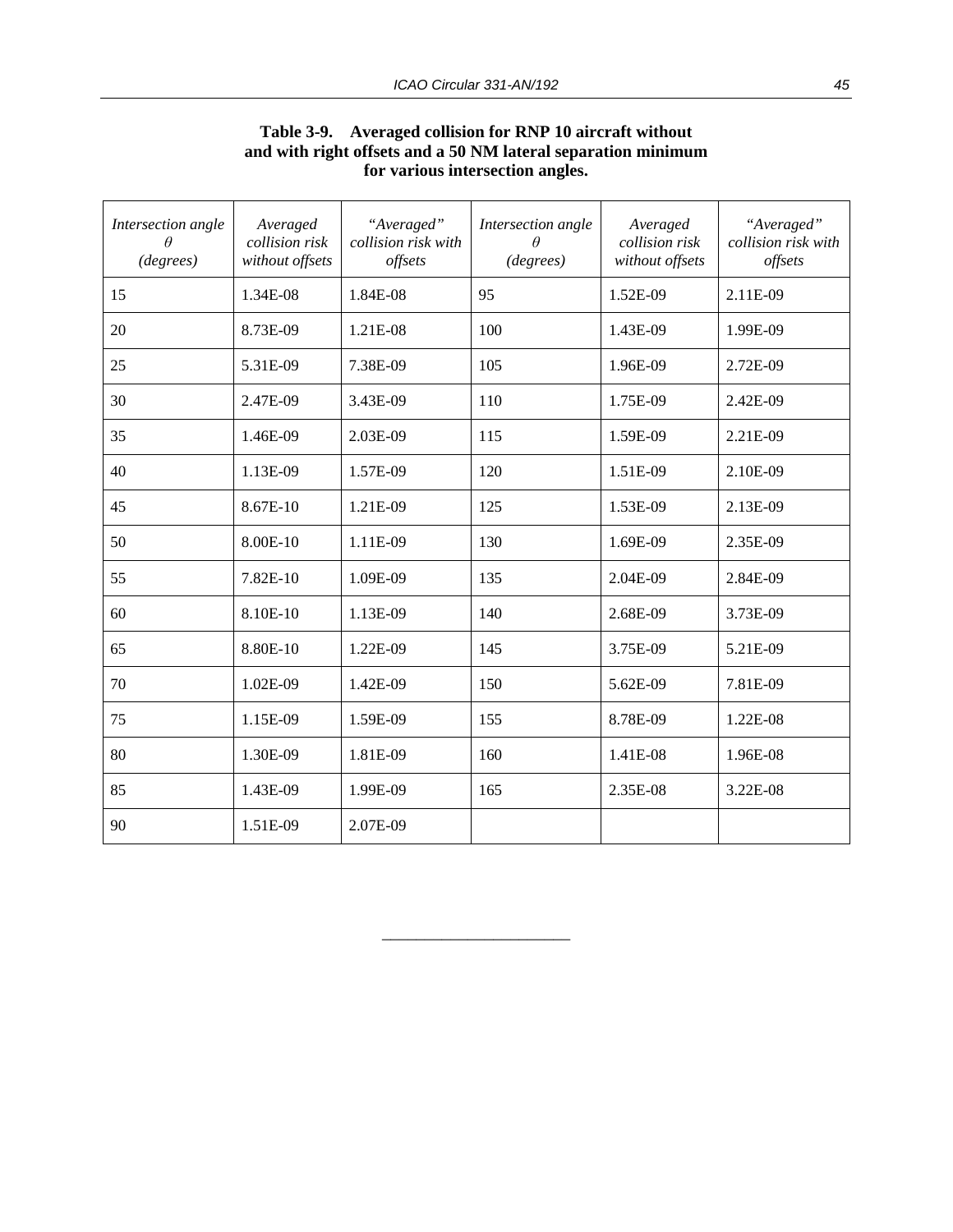## **Chapter 4**

# **IMPLEMENTATION CONSIDERATIONS**

#### **4.1 INTRODUCTION**

4.1.1 The successful implementation of the proposed strategic lateral offset procedure is not possible at the regional, State or local level without undertaking an implementation safety assessment (see Chapter 3). When undertaking this activity, reference should be made to the requirements detailed in Annex 11 — *Air Traffic Services* (Chapter 2, 2.26), the *Procedures for Air Navigation Services — Air Traffic Management* (PANS-ATM, Doc 4444, Chapter 2, 2.6), and the guidance material contained in the *Safety Management Manual (SMM)* (Doc 9859) including the development of hazard identification, risk management and mitigation procedures tables.

4.1.2 This chapter provides an overview of the minimum steps that SASP considers necessary for a region or State or ANSP to undertake a safety assessment.

#### **4.2 IMPLEMENTATION CONSIDERATIONS**

4.2.1 When undertaking a regional, State or local safety assessment, the following step-by-step process is provided as guidance:

- **Step 1:** Undertake widespread regional consultation with all possible stakeholders and other interested parties.
- **Step 2:** Develop an airspace design concept or ensure that the proposed procedure being implemented will fit the current airspace system and regional or State airspace planning strategy.
- **Step 3:** Review this circular noting specific assumptions, constraints, enablers and system performance requirements.
- **Step 4:** Compare assumptions, enablers, and system performance requirements in this circular with the regional, State or local operational environment, infrastructure and capability.
- **Step 5:** The region or State must undertake safety management activities, including:
	- a) formal hazard and consequence(s) identification, and safety risk analysis activities including identification of controls and mitigators in accordance with appropriate safety risk management techniques as set out in the Doc 9859; and
	- b) regulatory approvals.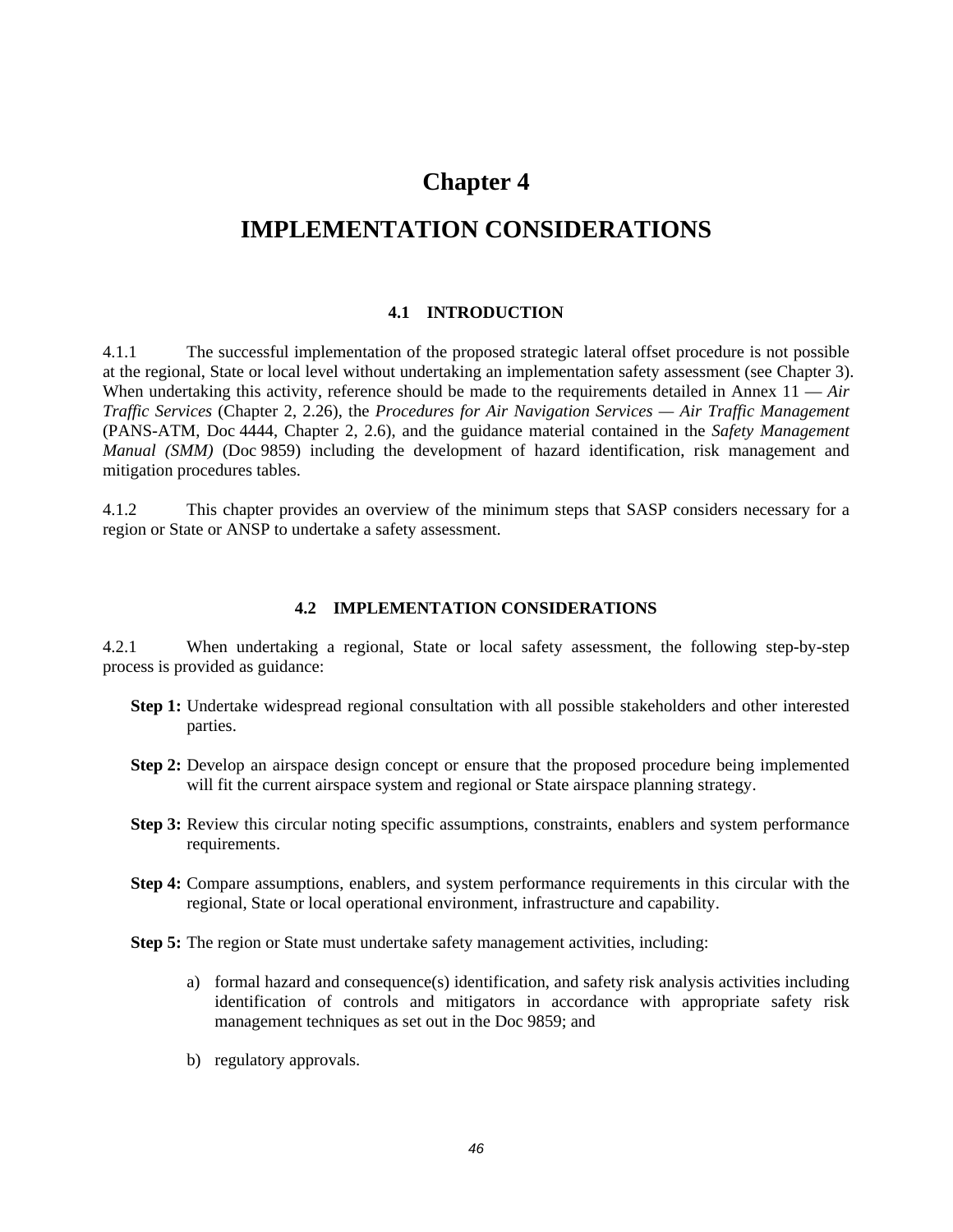**Step 6:** Develop suitable safety assessment documentation and associated safety cases.

**Step 7:** Implement a suitable post-implementation monitoring and review processes, which should include continuous reporting and monitoring results of incidents, events and observations.

\_\_\_\_\_\_\_\_\_\_\_\_\_\_\_\_\_\_\_\_\_\_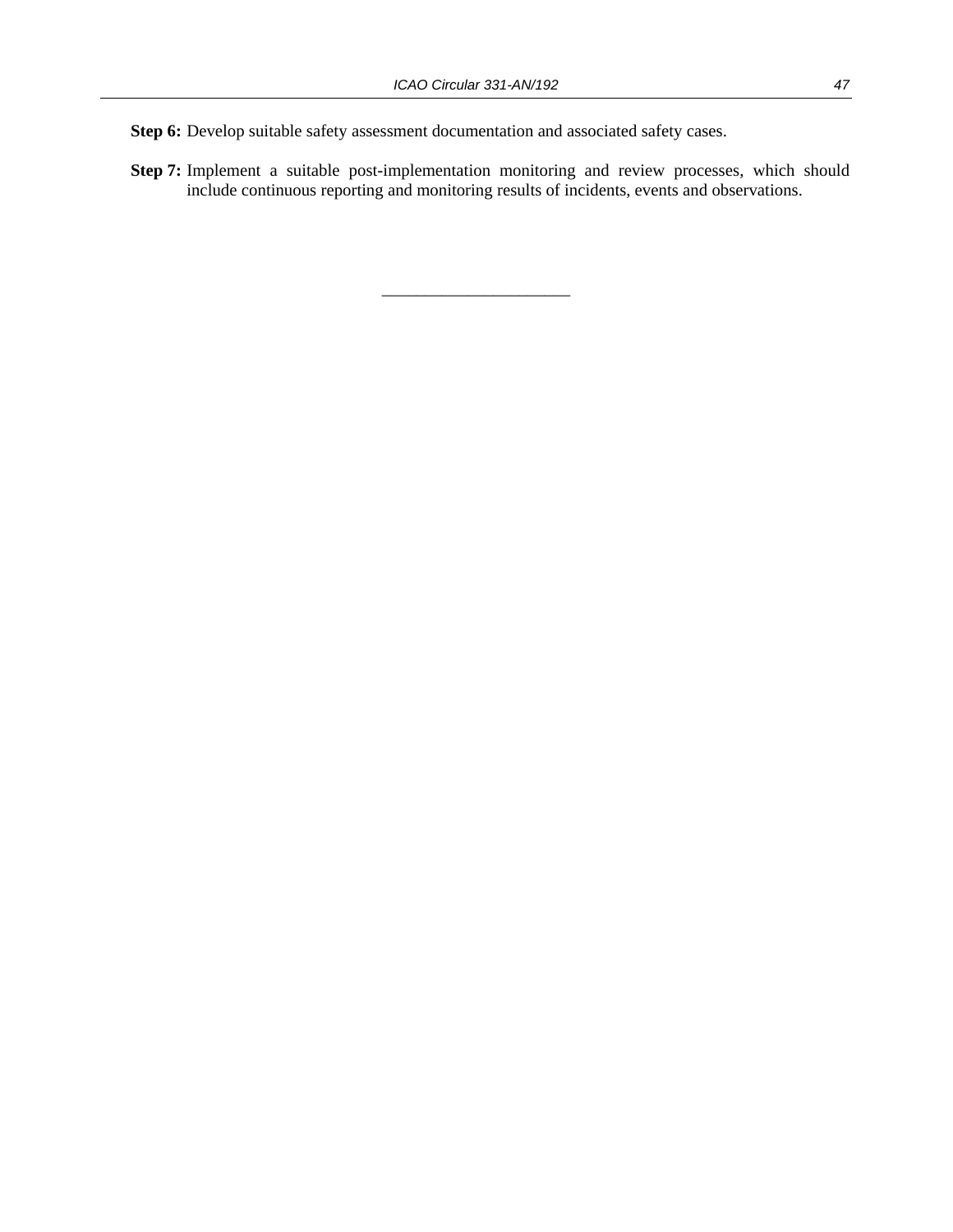# **Attachment A**

# **IMPLEMENTATION HAZARD LOG**

This section lists some hazards that were considered by the SASP when developing the SLOP. The pertinent ATS authority must, in its implementation safety assessment, review these hazards and reflect how they may affect its local implementation and additionally identify if there are other regional, state or local hazards that need to be considered (Refer to 3.2 and 3.9 of the main text).

#### **DEFINITIONS**

#### **HAZARD:**

A hazard is defined as a condition or an object with the potential to cause injuries to personnel, damage to equipment or structures, loss of material, or reduction of ability to perform a prescribed function.

#### **Subject 1 – Offsets to the left**

#### **Hazard**

Risk of collision.

#### **Unsafe Event (cause)**

A pilot incorrectly offsets the aircraft to the left resulting in a collision with another aircraft operating at the wrong altitude but correctly applying the Strategic Lateral Offset Procedure.

#### **Analysis**

It has been observed through extensive monitoring in the North and West Atlantic airspace that the previous Wake Turbulence Procedure is often incorrectly applied, as it provided the pilot with the option of offsetting to the left.

#### **SASP global controls and/or mitigators**

Development of the SLOP circular as guidance material.

#### **Regional and local controls and/or mitigators required**

- 1) All incidents related to incorrect application of SLOP must be reported and investigated.
- 2) The appropriate authority should publish the SLOP in AIC and other applicable aeronautical documents.
- 3) States and operators should develop and publish awareness material.
- 4) Operators must train pilots to correctly apply SLOP procedures.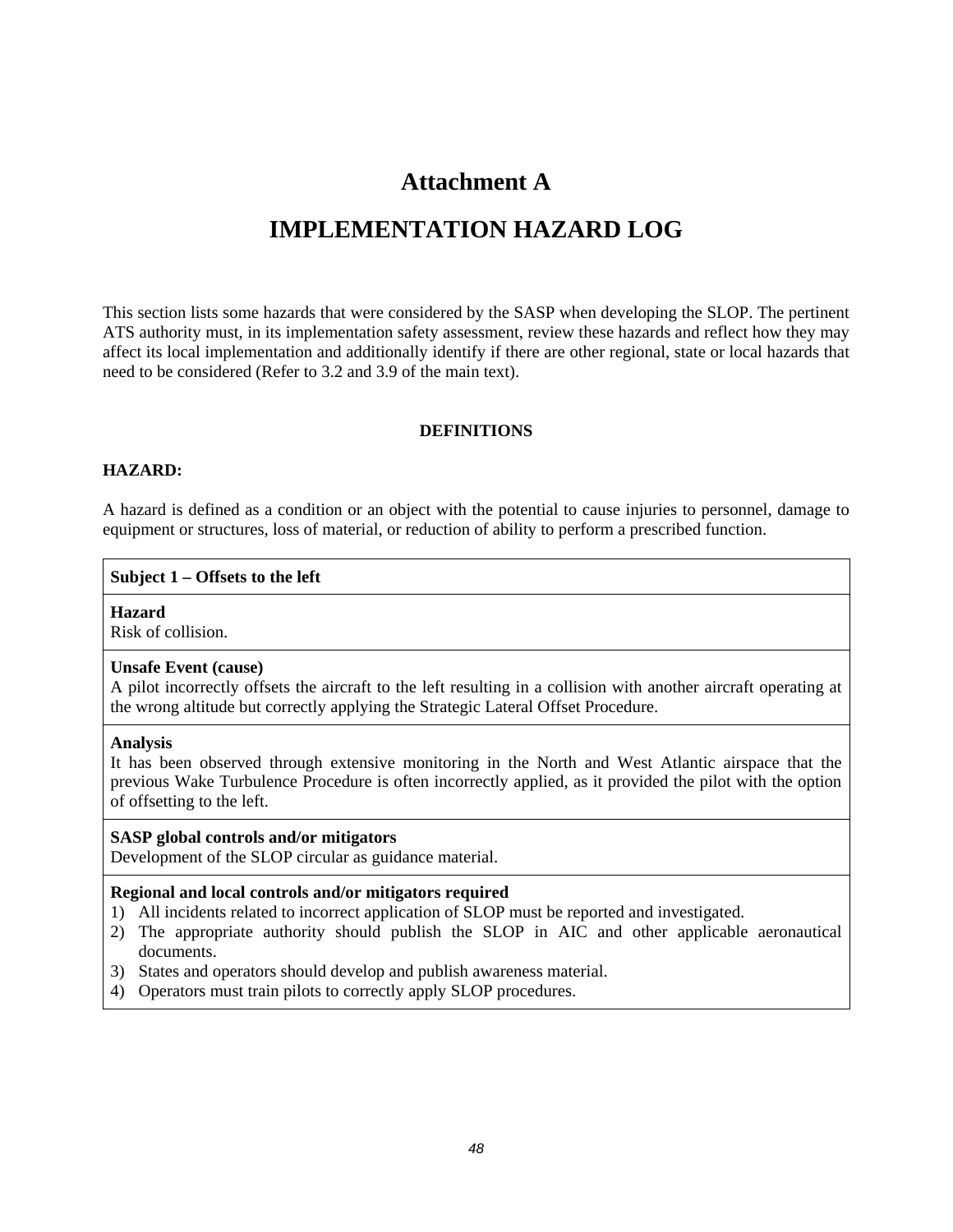#### **Subject 2 – Excessive offsets**

#### **Hazard**

Loss of separation.

#### **Unsafe Event (cause)**

Pilot executes an offset greater than the prescribed maximum.

#### **Analysis**

Pilot fails to apply proper offsets or fails to monitor aircraft navigation when establishing the offset resulting in a decrease in separation with an adjacent route or aircraft. The airspace risk is affected.

#### **SASP global controls and/or mitigators**

Development of the SLOP circular as guidance material.

#### **Regional and local controls and/or mitigators required**

- 1) All incidents related to incorrect application of SLOP must be reported and investigated.
- 2) The appropriate authority should publish the SLOP in AIC and other applicable aeronautical documents.
- 3) States and operators should develop and publish awareness material.
- 4) Operators must train pilots to correctly apply SLOP procedures.

#### **Subject 3 – Incorrect SLOP implementation**

#### **Hazard**

Loss of separation.

#### **Unsafe Event (cause)**

The implementing authority authorizes an inappropriate application of SLOP within their airspace.

#### **Analysis**

The implementing authority authorizes inappropriate offsets for the airspace. This may result in the operations in the airspace not meeting the TLS  $(5x10<sup>-9</sup>)$  fatal accidents per flight hour).

#### **SASP global controls and/or mitigators**

Development of the SLOP circular as guidance material.

#### **Regional and local controls and/or mitigators required**

The implementing authority should comply with all pertinent standards, recommended practices and guidance material concerning the implementation of SLOP.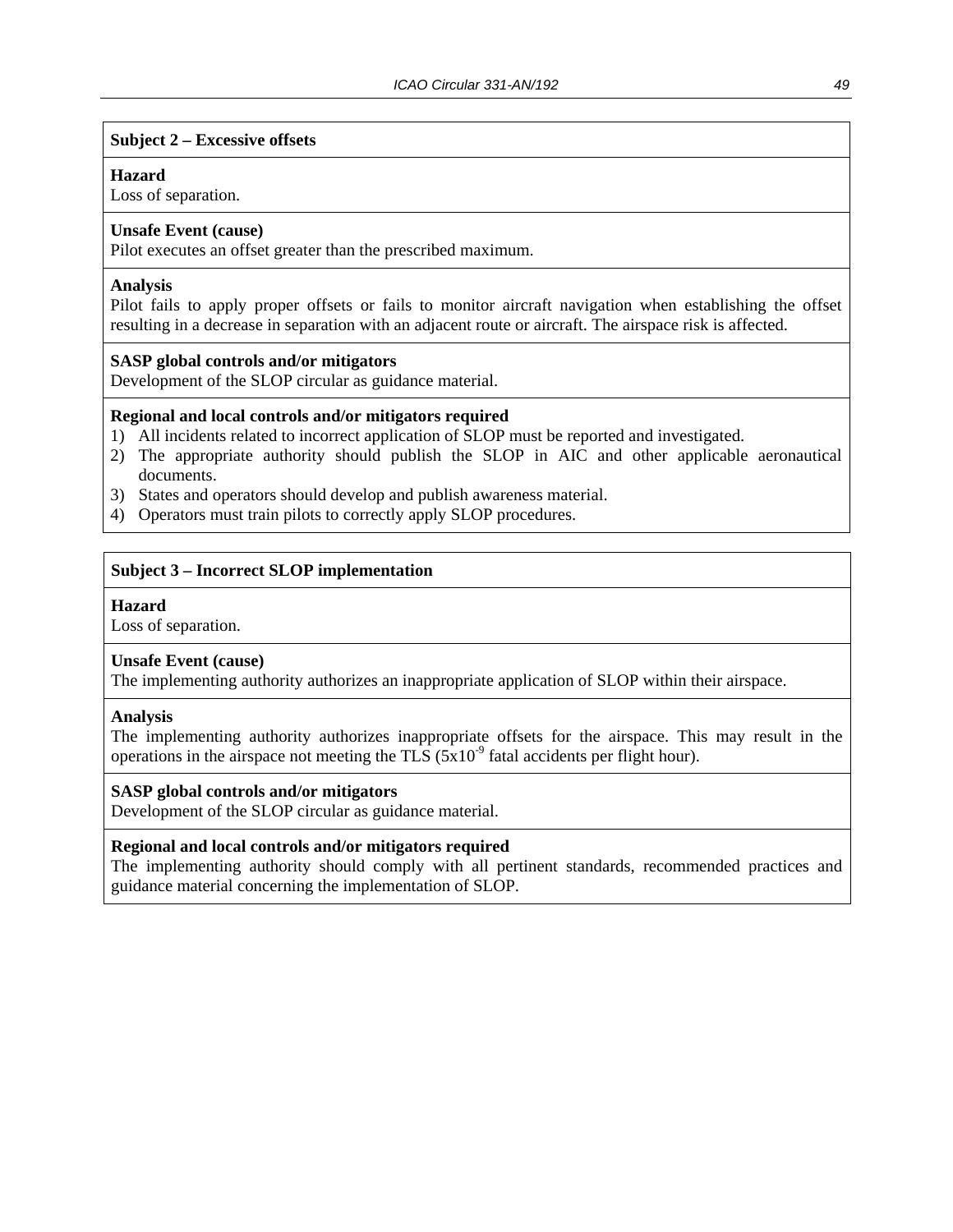#### **BIBLIOGRAPHY AND REFERENCES**

 Working papers that can be obtained are available at the SASP website: https://portal.icao.int/SASP/Pages/default.aspx .

 The following WPs and IPs were considered by SASP in developing the procedure and safety assessment detailed in this circular. References 1 to 52 pertain specifically to SLOP. References 53 to 59 are more general references that have been utilized in the SASP safety assessments summarized in 3.4 and 3.5 of this circular.

1. Excerpt from RGCSP-WG/A meeting report concerning Working Paper 24, RGCSP- WG/A, Brussels, Belgium, 6-13 October, 1997.

2. Excerpt from RGCSP-WG/A meeting report concerning Working Papers 2, 4 and 8, RGCSP-WG/A, Gold Coast, Australia, 27 April-8 May, 1998.

3. Effects on collision risk of the use of lateral offsets, RGCSP- WG/B-WP/5, Toulouse, France, 12-23 October, 1998.

4. Use of lateral offsets: the way forward, RGCSP-WG/A-WP/10, St. Petersburg, 17 - 28 May, 1999.

5. Effects on collision risk of the use of lateral offsets, RGCSP-WG/A-WP12, St. Petersburg, Russian Federation, 17-28 May, 1999.

6. Effects on collision risk of the use of lateral offsets to avoid wake turbulence, RGCSP-WG/WHL 9-WP/2, Montreal, Canada, 15-26 November, 1999.

7. Excerpt from RGCSP-WG/WHL/9 meeting report concerning Working Papers 2 and 18, RGCSP- WG/WHL/9, Montreal, Canada, 15-26 November, 1999.

8. Lateral overlap probabilities of aeroplanes assigned to a route operated with lateral offsets, SASP- WG/ A/2-WP/06, Montreal, Canada, 29 October to 9 November, 2001.

9. Lateral overlap probabilities in route systems where lateral offsets are applied, SASP-WG/WHL/ 1-WP/05, Canberra, Australia, 2-13 May, 2002.

10. Lateral overlap probabilities of aeroplanes flying in opposite directions on a bi-directional oceanic route, SASP-WG/WHL/ 3-WP/2, London, United Kingdom, 12- 23 May, 2003.

11. An analysis on the effect of lateral offsets on the lateral collision risk of the NOPAC Routes, SASP-WG/WHL/3-WP33, London, United Kingdom, 12-23 May, 2003.

12. Solving problems with offset tracking at crossing tracks, SASP-WG/WHL/ 4-WP/02, Honolulu, United States, 10-21 November, 2003.

13. Decrease in Aircraft to aircraft distance, SASP- WG/WHL/ 4-WP/02 APP 1, Honolulu, United States, 10-21 November, 2003.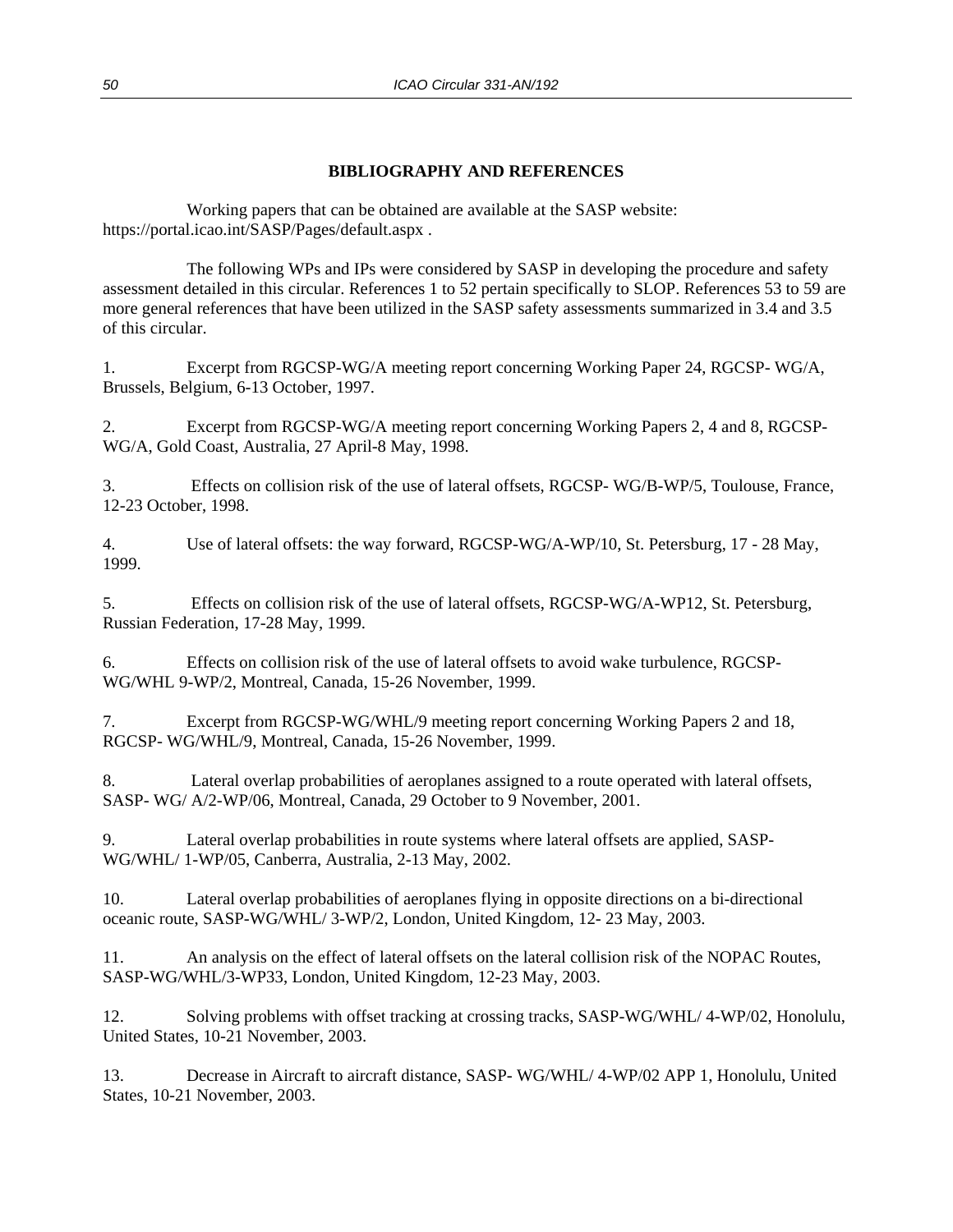14. Decrease in aircraft to aircraft distance, SASP-WG/WHL/ 4-WP/02 APP 2, Honolulu, United States, 10-21 November, 2003.

15. A risk analysis of the use of lateral offsets with lateral separation standards, SASP-WG/WHL/ 4-WP/10, Honolulu, United States, 10-21 November, 2003.

16. Solving problems with offset tracking at crossing tracks, SASP-WG/WHL/5-WP/06, Tokyo, Japan, 17-28 May, 2004.

17. Decrease in aircraft to aircraft distance, SASP-WG/WHL/5-WP/06 APP 1, Tokyo, Japan, 17-28 May, 2004.

18. A risk analysis of the use of lateral offsets, SASP-WG/WHL/5-WP/26, Tokyo, Japan, 17-28 May, 2004.

19. Outstanding issues on offset tracking, SASP-WG/WHL/ 6-WP/10, Washington, DC, United States, 1-12 November 2004.

20. Solving problems with longitudinal separation at crossing tracks, SASP-WG/WHL/ 6-WP/12, Washington, D.C., United States, 1-12 November 2004.

21. The effect of strategic lateral offsets on lateral risk in the North Atlantic organized track system, SASP-WG/WHL/ 9-WP/08, Montreal, Canada, 22 May-2 June, 2006.

22. Strategic Lateral Offset Procedures Project Team draft Terms of Reference, SASP-WG/WHL/12-WP/02, Santiago de Chile, Chile, 5-16 November, 2007.

23. Strategic Lateral Offset Procedure, SASP- WG/WHL/12-WP/25, Santiago de Chile, Chile, 5-16 November, 2007.

24. Strategic Lateral Offset Procedures project team draft Terms of Reference, SASP-WG/WHL/13- WP/11, Montreal, Canada, 12-23 May, 2008.

25. Effect of SLOP on ATM, SASP-WG/WHL/13-WP/28, Montreal, Canada, 12-23 May, 2008.

26. Advanced offset tracking procedures, SASP-WG/WHL/13-WP/31, Montreal, Canada, 12-23 May, 2008.

27. Status of interim changes to SLOP in PANS-ATM, SASP-WG/WHL/13-WP/33, Montreal, Canada, 12-23 May, 2008.

28. Acceleration of advanced strategic lateral offset concepts safety analysis for implementation, SASP-WG/WHL/15-WP/07, Montreal, Canada, 25 May-5 June, 2009.

29. Acceleration of advanced strategic lateral offset concepts safety analysis for implementation Operational Requirement, SASP-WG/WHL/15-WP/29, Montreal, Canada, 25 May-5 June, 2009.

30. Patent application for automatic strategic offset function, SASP-WG/WHL/15-IP/05, Montreal, Canada, 25 May-5 June, 2009.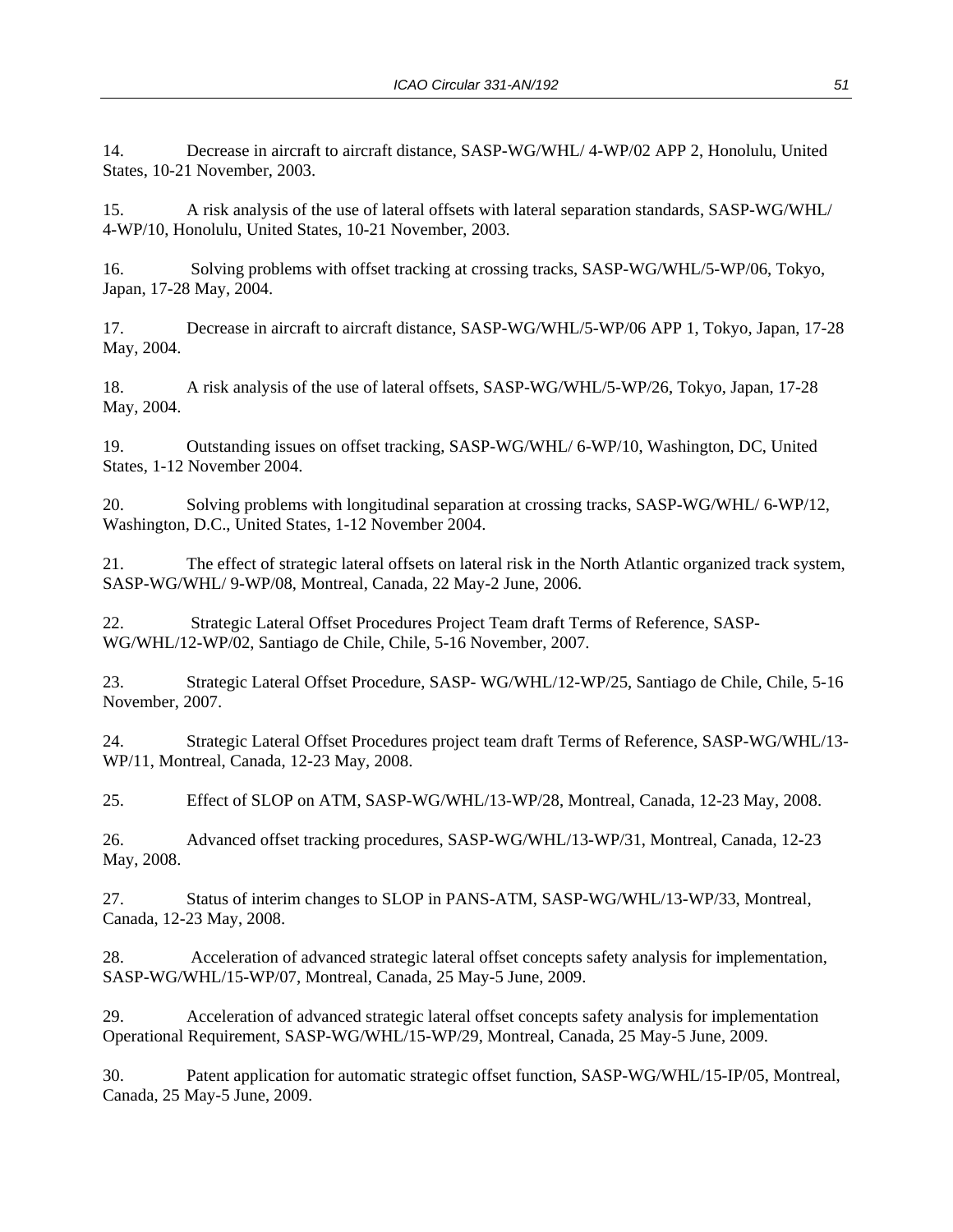31. Patent application, SASP-WG/WHL/15-IP/05 Attachment, Montreal, Canada, 25 May-5 June, 2009.

32. Effects on collision risk of an Advanced Strategic Offset Concept (ASOC), SASP-WG/WHL/16-WP/04, Auckland, New Zealand, 9-20 November, 2009.

33. Strategic Offset Concept Procedures for ICAO Document 4444 (PANS-ATM), SASP-WG/WHL/17-WP/05, Montreal, 10-21 May, 2010.

34. Strategic Offset Concept Procedures for ICAO Document 4444 (PANS-ATM), SASP-WG/WHL/18-WP/04, Brussels, Belgium, 8-19 November, 2010.

35. Some Intersecting-track lateral-collision-risk calculations for the use of lateral offsets under ASOC, SASP-WG/WHL/18-WP/18, Brussels, Belgium, 8-19 November, 2010.

36. Strategic Lateral Offsets in tenths of a mile, SASP-WG/WHL/19-WP/04, Montreal, Canada, 23 May-3 June, 2011.

37. Amendment proposal, SASP-WG/WHL/19-WP/04 Attachment A, Montreal, Canada, 23 May-3 June, 2011.

38. Effects of the strategic lateral offset procedure on rates of collision risk experienced by systems of closely spaced parallel routes, SASP-WG/WHL/19-WP/5, Montreal, Canada, 23 May-2 June, 2011.

39. Some insights into intersecting-tracks lateral-collision-risk for 8 NM RNAV 2 and 6 (7) NM RNP 1 lateral separation minima with a view to determining the effect of micro lateral offsets, SASP-WG/WHL/19-WP/18, Montreal, Canada, 23 May-2 June, 2011.

40. IATA concerns as regards Strategic Lateral Offsets, SASP-WG/WHL/19-WP/19, Montreal, Canada, 23 May-2 June, 2011.

41. Final Operational Requirements for Advanced Strategic Offsets Concept, PT 9 OR 22 version 0.7, 03 June, 2011, Attachment B to Appendix F to Summary of discussions and conclusions, SASP-WG/WHL/19, Montreal, Canada, 23 May-2 June, 2011.

42. Strategic Lateral Offset Procedures Amendment for ICAO Document 4444 (PANS/ATM), SASP-WG/1-WP03, Cairns, Australia, 7-18 November, 2011.

43. Proposed Amendment, SASP-WG/1-WP03 ATT A, Cairns, Australia, 7-18 November, 2011.

44. Current wording of ICAO Doc 4444, SASP-WG/1-WP03 ATT B, Cairns, Australia, 7-18 November, 2011.

45. Track change version of SASP Approved proposed amendment, SASP-WG/1-WP03 ATT C, Cairns, Australia, 7-18 November, 2011.

46. Circular for Strategic Lateral Offset Procedures, SASP-WG/1-WP04, Cairns, Australia, 7-18 November, 2011.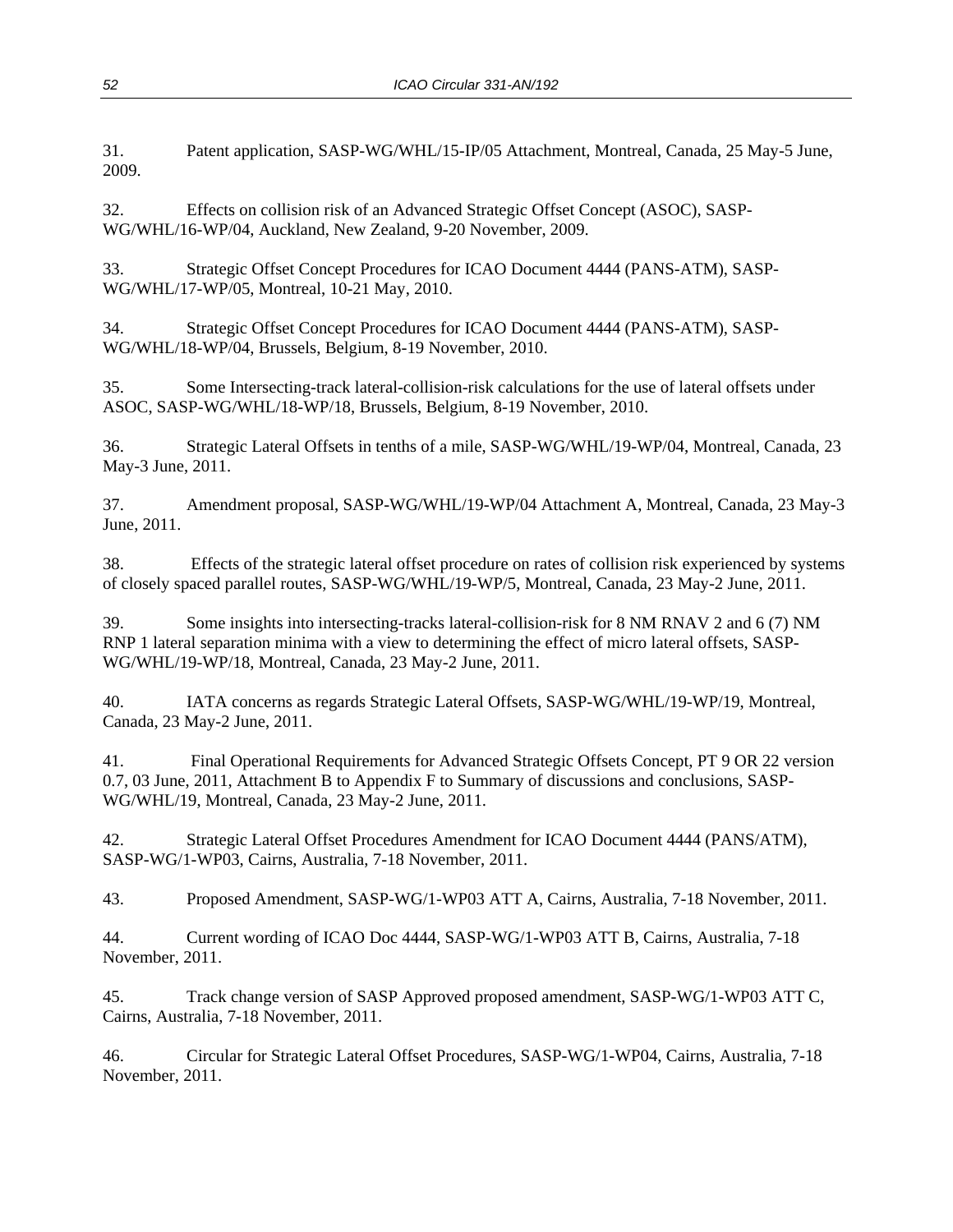47. Draft Circular for Strategic Lateral Offset Procedures, SASP-WG/1-WP04 ATT A, Cairns, Australia, 7-18 November, 2011.

48. Examination of the effect of macro and micro lateral offsets an the intersecting tracks lateral collision risk for the WP/49 methodology, SASP-WG/1-WP24, Cairns, Australia, 7-18 November, 2011.

49. Report of Project Team 9 SLOP/Advanced Strategic Offset Concepts, Appendix F to Summary of discussions and conclusions, SASP-WG/1, Cairns, Australia, 7-8 November, 2011.

50. Amendment Proposal and Impact Statement, Attachment C to Appendix B to Summary of Discussions, SASP-WG/WHL/20, Montreal, Canada, 14-25 May, 2012.

51. Strategic lateral offset procedures circular, Attachment B to Appendix B to Summary of Discussions, SASP-WG/WHL/20, Montreal, Canada, 14-25 May, 2012.

52. Proposed Amendment to Ch 16.5 Doc 4444, Attachment A to Appendix B to Summary of Discussions, SASP-WG/WHL/20, Montreal, Canada, 14-25 May, 2012.

53. A general distance-based collision risk model based on reliability theory, SASP-WG/WHL/4- WP/9, Honolulu, United States, 10-21 November, 2003.

54. Report of the mathematicians' subgroup meeting at the SASP-WG/WHL/10 meeting, Appendix I to Summary of discussions, SASP-WG/WHL/10, Gold Coast, Australia, 27 November-8 December, 2006.

55. Lateral separation of GNSS aircraft based on a 7 NM navigation tolerance, SASP-WG/WHL/13-WP/49, Montreal, Canada, 12-23 May, 2008.

56. Application of SASP-WG/WHL/13-WP/49 methodology to RNP 4, RNAV 2 and RNAV 10 (RNP 10) intersecting tracks, SASP-WG/WHL/14-WP/44, Paris, France, 13-24 October, 2008.

57. Lateral separation on intersecting tracks in a protected airspace context, SASP-WG/WHL/15- WP/28, Montreal, Canada, 25 May-6 June, 2009.

58. Lateral separation of RNP aircraft on intersecting tracks, SASP-WG/WHL/17-WP/16, Montreal, Canada, 10-21 May, 2010.

59. Status of operational requirements, SASP-WG/WHL/17-WP/20, Montreal, Canada, 10-21 May, 2010.

**— END —**